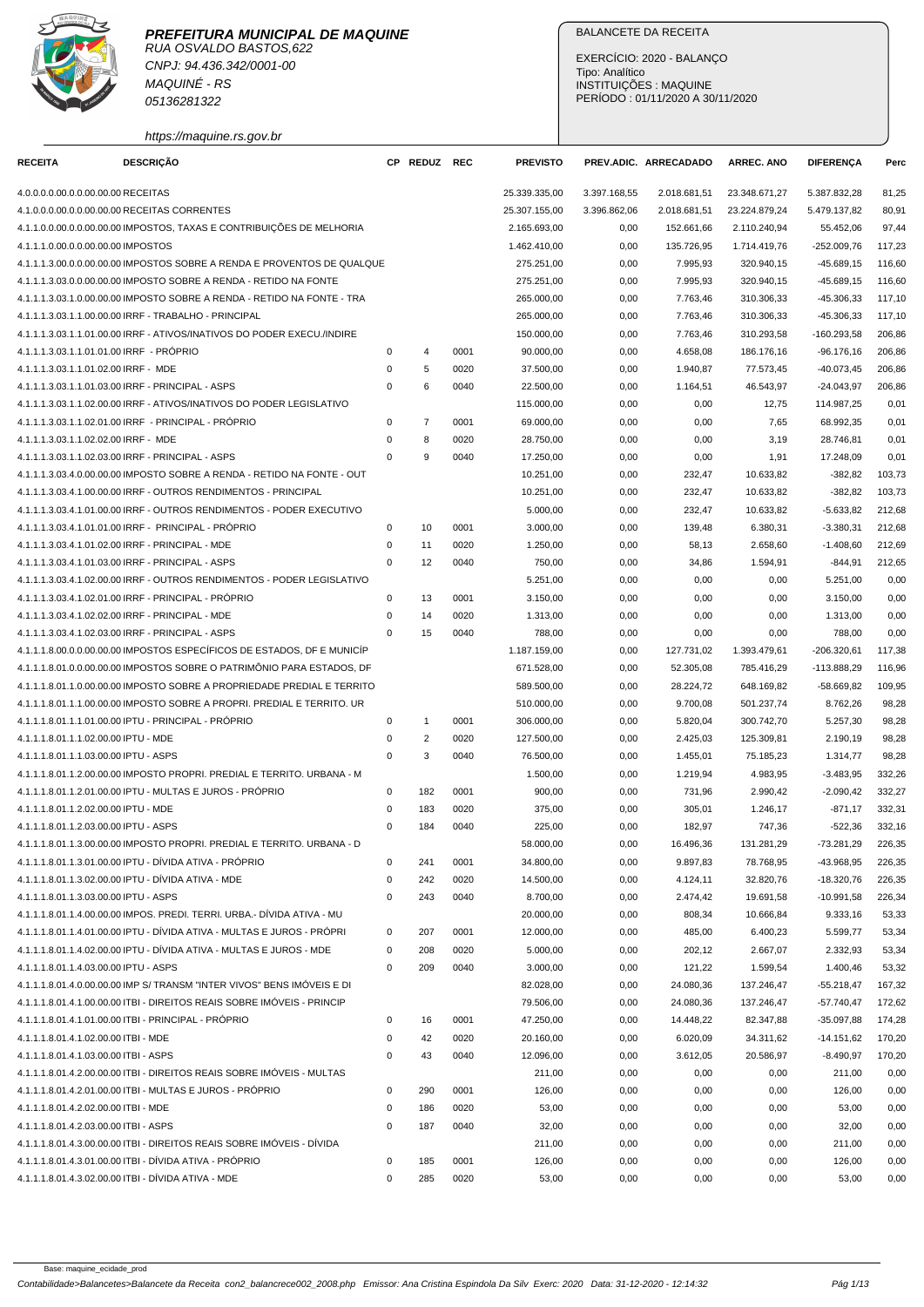

RUA OSVALDO BASTOS,622 CNPJ: 94.436.342/0001-00 MAQUINÉ - RS 05136281322

https://maquine.rs.gov.br

### BALANCETE DA RECEITA

EXERCÍCIO: 2020 - BALANÇO Tipo: Analítico INSTITUIÇÕES : MAQUINE PERÍODO : 01/11/2020 A 30/11/2020

| <b>RECEITA</b>                        | <b>DESCRIÇÃO</b>                                                                                                                  |             | CP REDUZ   | <b>REC</b> | <b>PREVISTO</b> |      | PREV.ADIC. ARRECADADO | <b>ARREC. ANO</b> | <b>DIFERENÇA</b> | Perc   |
|---------------------------------------|-----------------------------------------------------------------------------------------------------------------------------------|-------------|------------|------------|-----------------|------|-----------------------|-------------------|------------------|--------|
| 4.1.1.1.8.01.4.3.03.00.00 ITBI - ASPS |                                                                                                                                   | $\mathbf 0$ | 286        | 0040       | 32,00           | 0,00 | 0,00                  | 0,00              | 32,00            | 0,00   |
|                                       | 4.1.1.1.8.01.4.4.00.00.00 ITBI - DIREI. REAIS IMÓVEIS- DÍVIDA ATIVA - M                                                           |             |            |            | 2.100,00        | 0,00 | 0,00                  | 0,00              | 2.100,00         | 0,00   |
|                                       | 4.1.1.1.8.01.4.4.01.00.00 ITBI - DÍVIDA ATIVA - MULTAS E JUROS - PRÓPRI                                                           | $\mathsf 0$ | 287        | 0001       | 1.260,00        | 0,00 | 0,00                  | 0,00              | 1.260,00         | 0,00   |
|                                       | 4.1.1.1.8.01.4.4.02.00.00 ITBI - DÍVIDA ATIVA - MULTAS E JUROS - MDE                                                              | $\mathsf 0$ | 288        | 0020       | 525,00          | 0,00 | 0,00                  | 0,00              | 525,00           | 0,00   |
| 4.1.1.1.8.01.4.4.03.00.00 ITBI - ASPS |                                                                                                                                   | $\mathbf 0$ | 289        | 0040       | 315,00          | 0,00 | 0,00                  | 0,00              | 315,00           | 0,00   |
|                                       | 4.1.1.1.8.02.0.0.00.00.00 IMPOSTOS PRODUÇÃO, CIRCULAÇÃO DE MERCADORIAS                                                            |             |            |            | 515.631,00      | 0,00 | 75.425,94             | 608.063,32        | $-92.432,32$     | 117,93 |
|                                       | 4.1.1.1.8.02.3.0.00.00.00 IMPOSTO SOBRE SERVIÇOS DE QUALQUER NATUREZA                                                             |             |            |            | 515.631,00      | 0,00 | 75.425,94             | 608.063,32        | $-92.432,32$     | 117,93 |
|                                       | 4.1.1.1.8.02.3.1.00.00.00 IMPOSTO SOBRE SERVIÇOS DE QUALQUER NATUREZA -                                                           |             |            |            | 500.000,00      | 0,00 | 75.349,16             | 602.537,06        | $-102.537,06$    | 120,51 |
|                                       | 4.1.1.1.8.02.3.1.01.00.00 ISS - PRINCIPAL - PRÓPRIO                                                                               | 0           | 17         | 0001       | 300.000,00      | 0,00 | 45.209,54             | 361.522,41        | $-61.522,41$     | 120,51 |
| 4.1.1.1.8.02.3.1.02.00.00 ISS - MDE   |                                                                                                                                   | 0           | 18         | 0020       | 125.000,00      | 0,00 | 18.837,38             | 150.635,09        | $-25.635,09$     | 120,51 |
| 4.1.1.1.8.02.3.1.03.00.00 ISS - ASPS  |                                                                                                                                   | $\mathbf 0$ | 19         | 0040       | 75.000,00       | 0,00 | 11.302,24             | 90.379,56         | $-15.379,56$     | 120,51 |
|                                       | 4.1.1.1.8.02.3.2.00.00.00 IMPOSTO SOBRE SERVIÇOS DE QUALQUER NATUREZA -                                                           |             |            |            | 631,00          | 0,00 | 31,61                 | 119,81            | 511,19           | 18,99  |
|                                       |                                                                                                                                   | $\mathsf 0$ | 188        | 0001       |                 |      |                       |                   |                  |        |
| 4.1.1.1.8.02.3.2.02.00.00 ISS - MDE   | 4.1.1.1.8.02.3.2.01.00.00 ISS - MULTAS E JUROS - PRÓPRIO                                                                          | $\pmb{0}$   |            | 0020       | 378,00          | 0,00 | 18,97                 | 71,92             | 306,08           | 19,03  |
| 4.1.1.1.8.02.3.2.03.00.00 ISS - ASPS  |                                                                                                                                   | $\mathbf 0$ | 189<br>190 | 0040       | 158,00          | 0,00 | 7,91                  | 30,06             | 127,94           | 19,03  |
|                                       |                                                                                                                                   |             |            |            | 95,00           | 0,00 | 4,73                  | 17,83             | 77,17            | 18,77  |
|                                       | 4.1.1.1.8.02.3.3.00.00.00 IMPOSTO SOBRE SERVIÇOS DE QUALQUER NATUREZA -<br>4.1.1.1.8.02.3.3.01.00.00 ISS - DÍVIDA ATIVA - PRÓPRIO |             |            |            | 10.000,00       | 0,00 | 45,17                 | 4.417,21          | 5.582,79         | 44,17  |
|                                       |                                                                                                                                   | $\mathbf 0$ | 244        | 0001       | 6.000,00        | 0,00 | 27,10                 | 2.650,29          | 3.349,71         | 44,17  |
|                                       | 4.1.1.1.8.02.3.3.02.00.00 ISS - DÍVIDA ATIVA - MDE                                                                                | $\mathsf 0$ | 245        | 0020       | 2.500,00        | 0,00 | 11,29                 | 1.104,34          | 1.395,66         | 44,17  |
| 4.1.1.1.8.02.3.3.03.00.00 ISS - ASPS  |                                                                                                                                   | $\mathbf 0$ | 246        | 0040       | 1.500,00        | 0,00 | 6,78                  | 662,58            | 837,42           | 44,17  |
|                                       | 4.1.1.1.8.02.3.4.00.00.00 IMPOSTO SERVI. QUAL. NATU. - DÍVIDA ATIVA - M                                                           |             |            |            | 5.000,00        | 0,00 | 0,00                  | 989,24            | 4.010,76         | 19,78  |
|                                       | 4.1.1.1.8.02.3.4.01.00.00 ISS - DÍVIDA ATIVA -MULTAS E JUROS - PRÓPRIO                                                            | 0           | 210        | 0001       | 3.000,00        | 0,00 | 0,00                  | 593,55            | 2.406,45         | 19,79  |
|                                       | 4.1.1.1.8.02.3.4.02.00.00 ISS - DÍVIDA ATIVA -MULTAS E JUROS - MDE                                                                | $\mathsf 0$ | 211        | 0020       | 1.250,00        | 0,00 | 0,00                  | 247,34            | 1.002,66         | 19,79  |
| 4.1.1.1.8.02.3.4.03.00.00 ISS - ASPS  |                                                                                                                                   | $\mathbf 0$ | 212        | 0040       | 750,00          | 0,00 | 0,00                  | 148,35            | 601,65           | 19,78  |
| 4.1.1.2.0.00.0.0.00.00.00 TAXAS       |                                                                                                                                   |             |            |            | 697.088,00      | 0,00 | 16.934,71             | 395.821,18        | 301.266,82       | 56,78  |
|                                       | 4.1.1.2.8.00.0.0.00.00.00 TAXAS - ESPECÍFICAS DE ESTADOS, DF E MUNICÍPI                                                           |             |            |            | 697.088,00      | 0,00 | 16.934,71             | 395.821,18        | 301.266,82       | 56,78  |
|                                       | 4.1.1.2.8.01.0.0.00.00.00 TAXAS DE INSPEÇÃO, CONTROLE E FISCALIZAÇÃO                                                              |             |            |            | 117.444,00      | 0,00 | 3.928,89              | 30.236,99         | 87.207,01        | 25,75  |
|                                       | 4.1.1.2.8.01.1.0.00.00.00 TAXA DE FISCALIZAÇÃO DE VIGILÂNCIA SANITÁRIA                                                            |             |            |            | 6.605,00        | 0,00 | 760,93                | 3.402,93          | 3.202,07         | 51,52  |
|                                       | 4.1.1.2.8.01.1.1.00.00.00 TAXA DE FISCALIZAÇÃO DE VIGILÂNCIA SANITÁRIA                                                            |             |            |            | 5.000,00        | 0,00 | 712,64                | 2.385,26          | 2.614,74         | 47,71  |
|                                       | 4.1.1.2.8.01.1.1.01.00.00 TAXAS DE FISCALIZAÇÃO E VIGILANCIA SANITARIA                                                            | 0           | 20         | 4001       | 5.000,00        | 0,00 | 712,64                | 2.385,26          | 2.614,74         | 47,71  |
|                                       | 4.1.1.2.8.01.1.2.00.00.00 TAXA DE FISCALIZAÇÃO DE VIGILÂNCIA SANITÁRIA                                                            |             |            |            | 105,00          | 0,00 | 0,00                  | 0,00              | 105,00           | 0,00   |
|                                       | 4.1.1.2.8.01.1.2.01.00.00 TAXAS DE FISCALIZAÇÃO E VIGILANCIA SANITARIA                                                            | 0           | 295        | 4001       | 105,00          | 0,00 | 0,00                  | 0,00              | 105,00           | 0,00   |
|                                       | 4.1.1.2.8.01.1.3.00.00.00 TAXA DE FISCALIZAÇÃO DE VIGILÂNCIA SANITÁRIA                                                            |             |            |            | 1.000,00        | 0,00 | 48,29                 | 827,78            | 172,22           | 82,78  |
|                                       | 4.1.1.2.8.01.1.3.01.00.00 TAXAS DE FISCALIZAÇÃO E VIGILANCIA SANITARIA                                                            | 0           | 308        | 4001       | 1.000,00        | 0,00 | 48,29                 | 827,78            | 172,22           | 82,78  |
|                                       | 4.1.1.2.8.01.1.4.00.00.00 TAXA DE FISCALIZAÇÃO DE VIGILÂNCIA SANITÁRIA                                                            |             |            |            | 500,00          | 0,00 | 0,00                  | 189,89            | 310,11           | 37,98  |
|                                       | 4.1.1.2.8.01.1.4.01.00.00 TAXAS DE FISCALIZAÇÃO E VIGILANCIA SANITARIA                                                            | $\mathbf 0$ | 318        | 4001       | 500,00          | 0,00 | 0,00                  | 189,89            | 310,11           | 37,98  |
|                                       | 4.1.1.2.8.01.9.0.00.00.00 TAXAS DE INSPECÃO, CONTROLE E FISCALIZAÇÃO -                                                            |             |            |            | 110.839,00      | 0,00 | 3.167,96              | 26.834,06         | 84.004,94        | 24,21  |
|                                       | 4.1.1.2.8.01.9.1.00.00.00 TAXA INSPEÇÃO, CONTROLE E FISCALIZAÇÃO - OUTR                                                           |             |            |            | 26.170,00       | 0,00 | 1.581,06              | 8.660,59          | 17.509,41        | 33,09  |
|                                       | 4.1.1.2.8.01.9.1.01.00.00 TAXA DE EST. COMERCIAL, INSDUSTRIAL E PRESTAC                                                           | 0           | 22         | 0001       | 10.000,00       | 0,00 | 1.535.34              | 7.270,32          | 2.729,68         | 72,70  |
|                                       | 4.1.1.2.8.01.9.1.02.00.00 TAXA DE APREENSÃO E DEPOSITO                                                                            | $\pmb{0}$   | 23         | 0001       | 2.100,00        | 0,00 | 0,00                  | 0,00              | 2.100,00         | 0,00   |
|                                       | 4.1.1.2.8.01.9.1.03.00.00 TAXA DE FUNC ESTAB EM HORARIO ESPECIAL                                                                  | $\pmb{0}$   | 24         | 0001       | 2.100,00        | 0,00 | 0,00                  | 0,00              | 2.100,00         | 0,00   |
|                                       | 4.1.1.2.8.01.9.1.04.00.00 TAXA DE LICENÇA PARA EXECUÇÃO DE OBRA                                                                   | $\pmb{0}$   | 25         | 0001       | 2.100,00        | 0,00 | 45,72                 | 1.390,27          | 709,73           | 66,20  |
|                                       | 4.1.1.2.8.01.9.1.05.00.00 TAXA DE UTILIZAÇÃO DE AREA DE DOMINIO PUBLICO                                                           | 0           | 26         | 0001       | 2.100,00        | 0,00 | 0,00                  | 0,00              | 2.100,00         | 0,00   |
|                                       | 4.1.1.2.8.01.9.1.06.00.00 TAXA DE APROVAÇÃO DE PROJETO DE CONST CIVIL                                                             | 0           | 27         | 0001       | 2.100,00        | 0,00 | 0,00                  | 0,00              | 2.100,00         | 0,00   |
|                                       | 4.1.1.2.8.01.9.1.07.00.00 TAXA DE ALINHAMENTO E NIVELAMENTO                                                                       | $\mathsf 0$ | 28         | 0001       | 2.100,00        | 0,00 | 0,00                  | 0,00              | 2.100,00         | 0,00   |
|                                       | 4.1.1.2.8.01.9.1.08.00.00 TAXA DE ZONEAMENTO                                                                                      | $\mathsf 0$ | 29         | 0001       | 2.100,00        | 0,00 | 0,00                  | 0,00              | 2.100,00         | 0,00   |
|                                       | 4.1.1.2.8.01.9.1.09.00.00 OUTRAS TAXAS PELO EXERCICIO DE POLICIA.                                                                 | $\pmb{0}$   | 30         | 0001       | 1.050,00        | 0,00 | 0,00                  | 0,00              | 1.050,00         | 0,00   |
|                                       | 4.1.1.2.8.01.9.1.10.00.00 TAXA DE SERVIÇOS CADASTRAIS                                                                             | $\pmb{0}$   | 398        | 0001       | 210,00          | 0,00 | 0,00                  | 0,00              | 210,00           | 0,00   |
|                                       | 4.1.1.2.8.01.9.1.11.00.00 TAXA DE CONTROLE E FISCALIZAÇÃO AMBIENTAL                                                               | 0           | 401        | 0001       | 210,00          | 0,00 | 0,00                  | 0,00              | 210,00           | 0,00   |
|                                       | 4.1.1.2.8.01.9.2.00.00.00 TAXA INSPEÇÃO, CONTROLE E FISCALIZAÇÃO - OUTR                                                           |             |            |            | 21.785,00       | 0,00 | 0,00                  | 0,00              | 21.785,00        | 0,00   |
|                                       | 4.1.1.2.8.01.9.2.01.00.00 TAXA DE EST. COMERCIAL, INSDUSTRIAL E PRESTAÇ                                                           |             |            |            | 20.000,00       | 0,00 | 0,00                  | 0,00              | 20.000,00        | 0,00   |
|                                       | 4.1.1.2.8.01.9.2.01.01.00 TAXA DE LICENÇA FUNC. DE ESTAB. COMERCIAL,                                                              | 0           | 335        | 0001       | 20.000,00       | 0,00 | 0,00                  | 0,00              | 20.000,00        | 0,00   |
|                                       | 4.1.1.2.8.01.9.2.02.00.00 TAXA DE APREENSÃO E DEPOSITO                                                                            | $\mathsf 0$ | 297        | 0001       | 105,00          | 0,00 | 0,00                  | 0,00              | 105,00           | 0,00   |
|                                       | 4.1.1.2.8.01.9.2.03.00.00 TAXA DE FUNC ESTAB EM HORARIO COMERCIAL                                                                 | $\pmb{0}$   | 298        | 0001       | 105,00          | 0,00 | 0,00                  | 0,00              | 105,00           | 0,00   |
|                                       | 4.1.1.2.8.01.9.2.05.00.00 TAXA DE UTILIZAÇÃO DE AREA DE DOMINIO PUBLICO                                                           | $\mathsf 0$ | 300        | 0001       | 105,00          | 0,00 | 0,00                  | 0,00              | 105,00           | 0,00   |
|                                       | 4.1.1.2.8.01.9.2.06.00.00 TAXA DE APROVAÇÃO DE PROJETO DE CONST CIVIL                                                             | $\mathsf 0$ | 302        | 0001       | 105,00          | 0,00 | 0,00                  | 0,00              | 105,00           | 0,00   |
|                                       | 4.1.1.2.8.01.9.2.07.00.00 TAXA DE ALINHAMENTO E NIVELAMENTO                                                                       | $\pmb{0}$   | 304        | 0001       | 105,00          | 0,00 | 0,00                  | 0,00              | 105,00           | 0,00   |
|                                       | 4.1.1.2.8.01.9.2.08.00.00 TAXA DE ZONEAMENTO                                                                                      | $\mathsf 0$ | 305        | 0001       | 105,00          | 0,00 |                       | 0,00              | 105,00           | 0,00   |
|                                       |                                                                                                                                   |             |            |            |                 |      | 0,00                  |                   |                  |        |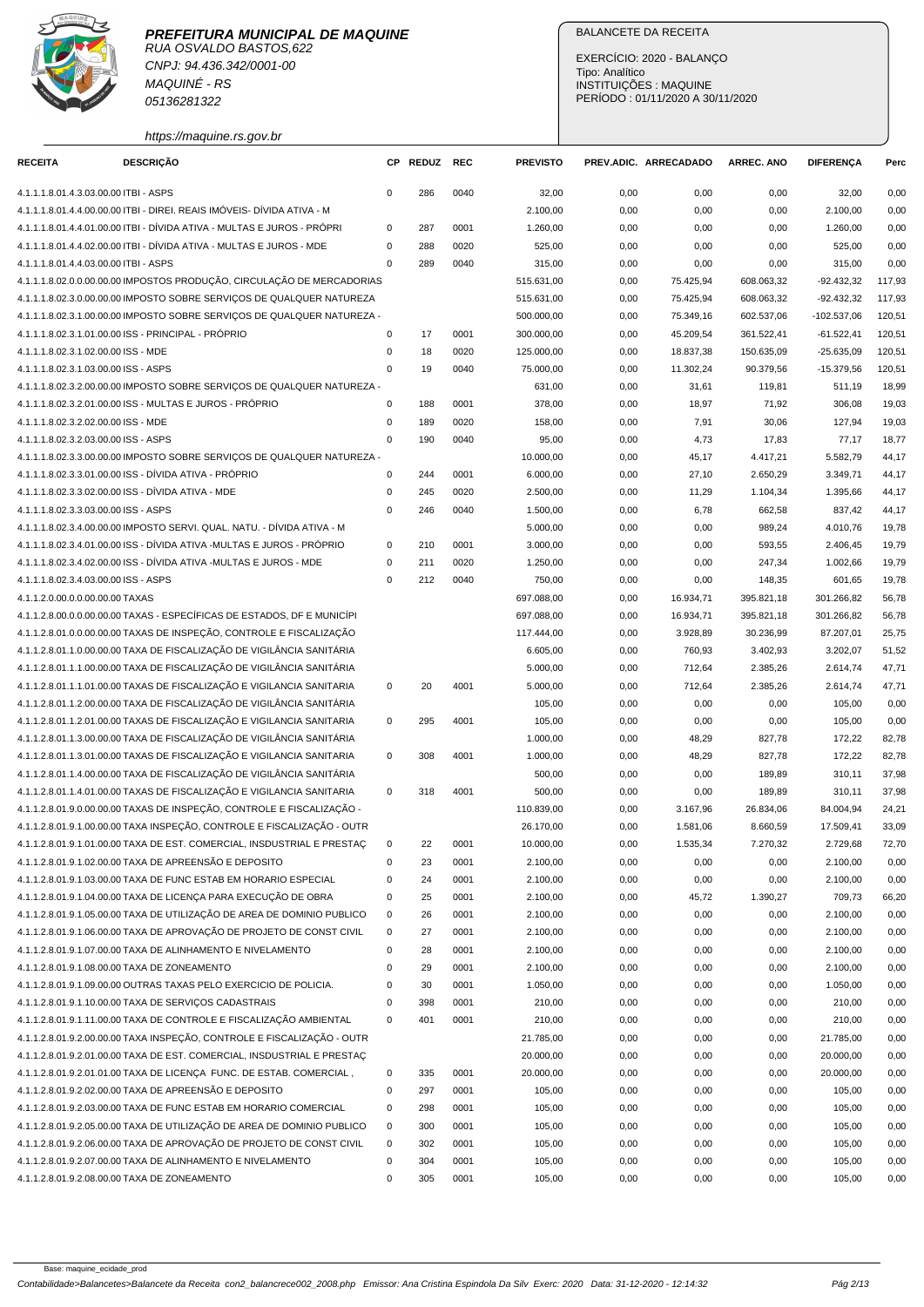

CNPJ: 94.436.342/0001-00 MAQUINÉ - RS 05136281322

### BALANCETE DA RECEITA

EXERCÍCIO: 2020 - BALANÇO Tipo: Analítico INSTITUIÇÕES : MAQUINE PERÍODO : 01/11/2020 A 30/11/2020

https://maquine.rs.gov.br

| <b>RECEITA</b> | <b>DESCRIÇÃO</b>                                                          | CР          | <b>REDUZ</b> | REC  | <b>PREVISTO</b> |      | PREV.ADIC. ARRECADADO | <b>ARREC. ANO</b> | <b>DIFERENÇA</b> | Perc   |
|----------------|---------------------------------------------------------------------------|-------------|--------------|------|-----------------|------|-----------------------|-------------------|------------------|--------|
|                | 4.1.1.2.8.01.9.2.09.00.00 OUTRAS TAXAS PELO EXERCICIO DE POLICIA.         | $\mathbf 0$ | 340          | 0001 | 1.050,00        | 0,00 | 0,00                  | 0,00              | 1.050,00         | 0,00   |
|                | 4.1.1.2.8.01.9.2.10.00.00 TAXA DE SERVIÇOS CADASTRAIS                     | $\mathbf 0$ | 307          | 0001 | 105,00          | 0,00 | 0,00                  | 0,00              | 105,00           | 0,00   |
|                | 4.1.1.2.8.01.9.3.00.00.00 TAXA INSPEÇÃO, CONTROLE E FISCALIZAÇÃO - OUTR   |             |              |      | 53.810,00       | 0,00 | 1.567,61              | 16.831,99         | 36.978,01        | 31,28  |
|                | 4.1.1.2.8.01.9.3.01.00.00 TAXA DE EST. COMERCIAL, INSDUSTRIAL E PRESTAC   |             |              |      | 20.000,00       | 0,00 | 1.567,61              | 16.831,99         | 3.168,01         | 84,16  |
|                | 4.1.1.2.8.01.9.3.01.01.00 TAXA DE LICENÇA PARA FUNC DE ESTAB. COMERCIAL   | $\mathbf 0$ | 309          | 0001 | 20.000,00       | 0,00 | 1.567,61              | 16.831,99         | 3.168,01         | 84,16  |
|                | 4.1.1.2.8.01.9.3.02.00.00 TAXA DE APREENSÃO E DEPOSITO                    | $\mathbf 0$ | 310          | 0001 | 4.200,00        | 0,00 | 0,00                  | 0,00              | 4.200,00         | 0,00   |
|                | 4.1.1.2.8.01.9.3.03.00.00 TAXA DE FUNC ESTAB EM HORARIO COMERCIAL         | 0           | 311          | 0001 | 4.200,00        | 0,00 | 0,00                  | 0,00              | 4.200,00         | 0,00   |
|                | 4.1.1.2.8.01.9.3.04.00.00 TAXA DE LICENÇA PARA EXECUÇÃO DE OBRA           | 0           | 312          | 0001 | 4.200,00        | 0,00 | 0,00                  | 0,00              | 4.200,00         | 0,00   |
|                | 4.1.1.2.8.01.9.3.05.00.00 TAXA DE UTILIZAÇÃO DE AREA DE DOMINIO PUBLICO   | $\mathbf 0$ | 313          | 0001 | 4.200,00        | 0,00 | 0,00                  | 0,00              | 4.200,00         | 0,00   |
|                | 4.1.1.2.8.01.9.3.06.00.00 TAXA DE APROVAÇÃO DE PROJETO DE CONST CIVIL     | $\mathbf 0$ | 314          | 0001 | 4.200,00        | 0,00 | 0,00                  | 0,00              | 4.200,00         | 0,00   |
|                | 4.1.1.2.8.01.9.3.07.00.00 TAXA DE ALINHAMENTO E NIVELAMENTO               | $\mathbf 0$ | 315          | 0001 | 4.200,00        | 0,00 | 0,00                  | 0,00              | 4.200,00         | 0,00   |
|                | 4.1.1.2.8.01.9.3.08.00.00 TAXA DE ZONEAMENTO                              | $\mathbf 0$ | 316          | 0001 | 4.200,00        | 0,00 | 0,00                  | 0,00              | 4.200,00         | 0,00   |
|                | 4.1.1.2.8.01.9.3.09.00.00 OUTRAS TAXAS PELO EXERCICIO DE POLICIA.         | $\mathbf 0$ | 317          | 0001 | 4.200,00        | 0,00 | 0,00                  | 0,00              | 4.200,00         | 0,00   |
|                | 4.1.1.2.8.01.9.3.10.00.00 TAXA DE SERVIÇOS CADASTRAIS                     | $\mathbf 0$ | 399          | 0001 | 210,00          | 0,00 | 0,00                  | 0,00              | 210,00           | 0,00   |
|                | 4.1.1.2.8.01.9.4.00.00.00 TAXA INSPEÇÃO, CONTROLE E FISCALIZAÇÃO - OUTR   |             |              |      | 9.074,00        | 0,00 | 19,29                 | 1.341,48          | 7.732,52         | 14,78  |
|                | 4.1.1.2.8.01.9.4.01.00.00 TAXA DE EST. COMERCIAL, INSDUSTRIAL E PRESTAÇ   |             |              |      | 5.000,00        | 0,00 | 19,29                 | 1.341,48          | 3.658,52         | 26,83  |
|                | 4.1.1.2.8.01.9.4.01.01.00 TAXA DE LICENÇA P FUNC DE ESTABL COMERCIAL, I   | 0           | 319          | 0001 | 5.000,00        | 0,00 | 19,29                 | 1.341,48          | 3.658,52         | 26,83  |
|                | 4.1.1.2.8.01.9.4.02.00.00 TAXA DE APREENSÃO E DEPOSITO                    | $\mathbf 0$ | 320          | 0001 | 483,00          | 0,00 | 0,00                  | 0,00              | 483,00           | 0,00   |
|                | 4.1.1.2.8.01.9.4.03.00.00 TAXA DE FUNC ESTAB EM HORARIO COMERCIAL         | $\mathbf 0$ | 321          | 0001 | 483,00          | 0,00 | 0,00                  | 0,00              | 483,00           | 0,00   |
|                | 4.1.1.2.8.01.9.4.04.00.00 TAXA DE LICENÇA PARA EXECUÇÃO DE OBRA           | $\mathbf 0$ | 322          | 0001 | 483,00          | 0,00 | 0,00                  | 0,00              | 483,00           | 0,00   |
|                | 4.1.1.2.8.01.9.4.05.00.00 TAXA DE UTILIZAÇÃO DE AREA DE DOMINIO PUBLICO   | $\mathbf 0$ | 323          | 0001 | 483,00          | 0,00 | 0,00                  | 0,00              | 483,00           | 0,00   |
|                | 4.1.1.2.8.01.9.4.06.00.00 TAXA DE APROVAÇÃO DE PROJETO DE CONST CIVIL     | $\mathbf 0$ | 324          | 0001 | 483,00          | 0,00 | 0,00                  | 0,00              | 483,00           | 0,00   |
|                | 4.1.1.2.8.01.9.4.07.00.00 TAXA DE ALINHAMENTO E NIVELAMENTO               | $\mathbf 0$ | 325          | 0001 | 483,00          | 0,00 | 0,00                  | 0,00              | 483,00           | 0,00   |
|                | 4.1.1.2.8.01.9.4.08.00.00 TAXA DE ZONEAMENTO                              | $\mathbf 0$ | 326          | 0001 | 483,00          | 0,00 | 0,00                  | 0,00              | 483,00           | 0,00   |
|                | 4.1.1.2.8.01.9.4.09.00.00 OUTRAS TAXAS PELO EXERCICIO DE POLICIA.         | $\mathbf 0$ | 327          | 0001 | 483,00          | 0,00 | 0,00                  | 0,00              | 483,00           | 0,00   |
|                | 4.1.1.2.8.01.9.4.10.00.00 TAXA DE SERVIÇOS CADASTRAIS                     | $\mathbf 0$ | 400          | 0001 | 210,00          | 0,00 | 0,00                  | 0,00              | 210,00           | 0,00   |
|                | 4.1.1.2.8.02.0.0.00.00.00 TAXAS PELA PRESTAÇÃO DE SERVIÇOS                |             |              |      | 579.644,00      | 0,00 | 13.005,82             | 365.584,19        | 214.059,81       | 63,07  |
|                | 4.1.1.2.8.02.9.0.00.00.00 TAXAS PELA PRESTAÇÃO DE SERVIÇOS                |             |              |      | 579.644,00      | 0,00 | 13.005,82             | 365.584,19        | 214.059,81       | 63,07  |
|                | 4.1.1.2.8.02.9.1.00.00.00 TAXAS PELA PRESTAÇÃO DE SERVIÇOS - OUTRAS       |             |              |      | 536.960,00      | 0,00 | 3.772,60              | 267.289,32        | 269.670,68       | 49,78  |
|                | 4.1.1.2.8.02.9.1.02.00.00 TAXA DE EXPEDIENTE                              | $\mathbf 0$ | 291          | 0001 | 21.000,00       | 0,00 | 183,90                | 5.941,50          | 15.058,50        | 28,29  |
|                | 4.1.1.2.8.02.9.1.03.00.00 TAXA DE LIMPEZA PUBLICA                         | $\mathbf 0$ | 33           | 0001 | 500.000,00      | 0,00 | 3.516,44              | 260.552,99        | 239.447,01       | 52,11  |
|                | 4.1.1.2.8.02.9.1.04.00.00 TAXA DE EMISSAO DE CERTIDAO                     | $\mathbf 0$ | 34           | 0001 | 15.750,00       | 0,00 | 72,26                 | 794,83            | 14.955,17        | 5,05   |
|                | 4.1.1.2.8.02.9.1.05.00.00 TAXA DE SERVIÇOS CADASTRAIS                     | $\mathbf 0$ | 352          | 0001 | 210,00          | 0,00 | 0,00                  | 0,00              | 210,00           | 0,00   |
|                | 4.1.1.2.8.02.9.2.00.00.00 TAXAS PELA PRESTAÇÃO DE SERVIÇOS -MULTA E JUR   |             |              |      | 3.675,00        | 0,00 | 448,99                | 1.985,97          | 1.689,03         | 54,04  |
|                | 4.1.1.2.8.02.9.2.02.00.00 TAXA DE EXPEDIENTE                              | $\mathbf 0$ | 292          | 0001 | 420,00          | 0,00 | 0,00                  | 2,21              | 417,79           | 0,53   |
|                | 4.1.1.2.8.02.9.2.03.00.00 TAXA DE LIMPEZA PUBLICA                         | $\mathbf 0$ | 296          | 0001 | 1.050,00        | 0,00 | 448,99                | 1.983,76          | $-933,76$        | 188,93 |
|                | 4.1.1.2.8.02.9.2.04.00.00 TAXA DE EMISSAO DE CERTIDAO                     | $\mathbf 0$ | 336          | 0001 | 105,00          | 0,00 | 0,00                  | 0,00              | 105,00           | 0,00   |
|                | 4.1.1.2.8.02.9.2.05.00.00 TAXA DE SERVIÇOS CADASTRAIS                     | $\mathbf 0$ | 337          | 0001 | 2.100,00        | 0,00 | 0,00                  | 0,00              | 2.100,00         | 0,00   |
|                | 4.1.1.2.8.02.9.3.00.00.00 TAXAS PELA PRESTAÇÃO DE SERVIÇOS -DV ATV        |             |              |      | 16.276,00       | 0,00 | 8.222,74              | 88.142,20         | $-71.866,20$     | 541,55 |
|                | 4.1.1.2.8.02.9.3.02.00.00 TAXA DE EXPEDIENTE                              | $\mathbf 0$ | 293          | 0001 | 2.415,00        | 0,00 | 20,06                 | 168,05            | 2.246,95         | 6,96   |
|                | 4.1.1.2.8.02.9.3.03.00.00 TAXA DE LIMPEZA PUBLICA                         | $\mathbf 0$ | 299          | 0001 | 12.128,00       | 0,00 | 8.202,68              | 87.974,15         | $-75.846,15$     | 725,38 |
|                | 4.1.1.2.8.02.9.3.04.00.00 TAXA DE EMISSAO DE CERTIDAO                     | $\mathbf 0$ | 301          | 0001 | 105,00          | 0,00 | 0,00                  | 0,00              | 105,00           | 0,00   |
|                | 4.1.1.2.8.02.9.3.05.00.00 TAXA DE SERVIÇOS CADASTRAIS                     | $\mathbf 0$ | 338          | 0001 | 1.628,00        | 0,00 | 0,00                  | 0,00              | 1.628,00         | 0,00   |
|                | 4.1.1.2.8.02.9.4.00.00.00 TAXAS PELA PRESTAÇÃO DE SERVIÇOS - M J DV ATV   |             |              |      | 22.733,00       | 0,00 | 561,49                | 8.166,70          | 14.566,30        | 35,92  |
|                | 4.1.1.2.8.02.9.4.02.00.00 TAXA DE EXPEDIENTE                              | $\mathbf 0$ | 294          | 0001 | 5.250,00        | 0,00 | 6,88                  | 30,80             | 5.219,20         | 0,59   |
|                | 4.1.1.2.8.02.9.4.03.00.00 TAXA DE LIMPEZA PUBLICA                         | $\mathbf 0$ | 306          | 0001 | 15.750,00       | 0,00 | 554,61                | 8.135,90          | 7.614,10         | 51,66  |
|                | 4.1.1.2.8.02.9.4.04.00.00 TAXA DE EMISSAO DE CERTIDAO                     | $\mathbf 0$ | 303          | 0001 | 105,00          | 0,00 | 0,00                  | 0,00              | 105,00           | 0,00   |
|                | 4.1.1.2.8.02.9.4.05.00.00 TAXA DE SERVIÇOS CADASTRAIS                     | $\mathbf 0$ | 339          | 0001 | 1.628,00        | 0,00 | 0,00                  | 0,00              | 1.628,00         | 0,00   |
|                | 4.1.1.3.0.00.0.0.00.00.00 CONTRIBUIÇÃO DE MELHORIA                        |             |              |      | 6.195,00        | 0,00 | 0,00                  | 0,00              | 6.195,00         | 0,00   |
|                | 4.1.1.3.8.00.0.0.00.00.00 CONTRIBUIÇÃO DE MELHORIA - ESPECÍFICA E/DF/M    |             |              |      | 6.195,00        | 0,00 | 0,00                  | 0,00              | 6.195,00         | 0,00   |
|                | 4.1.1.3.8.01.0.0.00.00.00 CONT MELHOR P/ EXPANSÃO REDE ÁGUA POTÁVEL E E   |             |              |      | 1.365,00        | 0,00 | 0,00                  | 0,00              | 1.365,00         | 0,00   |
|                | 4.1.1.3.8.01.1.0.00.00.00 CONT MELHOR P/ EXPANSÃO REDE ÁGUA POTÁVEL E E   |             |              |      | 1.365,00        | 0,00 | 0,00                  | 0,00              | 1.365,00         | 0,00   |
|                | 4.1.1.3.8.01.1.1.00.00.00 CM P/ EXPANSÃO REDE ÁGUA POTÁVEL E ESGOTO SAN 0 |             | 35           | 0001 | 1.365,00        | 0,00 | 0,00                  | 0,00              | 1.365,00         | 0,00   |
|                | 4.1.1.3.8.02.0.0.00.00.00 CONT MELHORIA P/ EXPANSÃO REDE ILUMINAÇÃO PÚB   |             |              |      | 1.365,00        | 0,00 | 0,00                  | 0,00              | 1.365,00         | 0,00   |
|                | 4.1.1.3.8.02.1.0.00.00.00 CONT MELHORIA P/ EXPANSÃO REDE ILUMINAÇÃO PÚB   |             |              |      | 1.365,00        | 0,00 | 0,00                  | 0,00              | 1.365,00         | 0,00   |
|                | 4.1.1.3.8.02.1.1.00.00.00 CM P/ EXPANSÃO REDE ILUMINAÇÃO PÚBLICA NA CID   | $\mathbf 0$ | 36           | 0001 | 1.365,00        | 0,00 | 0,00                  | 0,00              | 1.365,00         | 0,00   |
|                | 4.1.1.3.8.03.0.0.00.00.00 CONT MELHORIA P/ EXPANSÃO REDE DE ILUMINAÇÃO    |             |              |      | 1.365,00        | 0,00 | 0,00                  | 0,00              | 1.365,00         | 0,00   |
|                |                                                                           |             |              |      |                 |      |                       |                   |                  |        |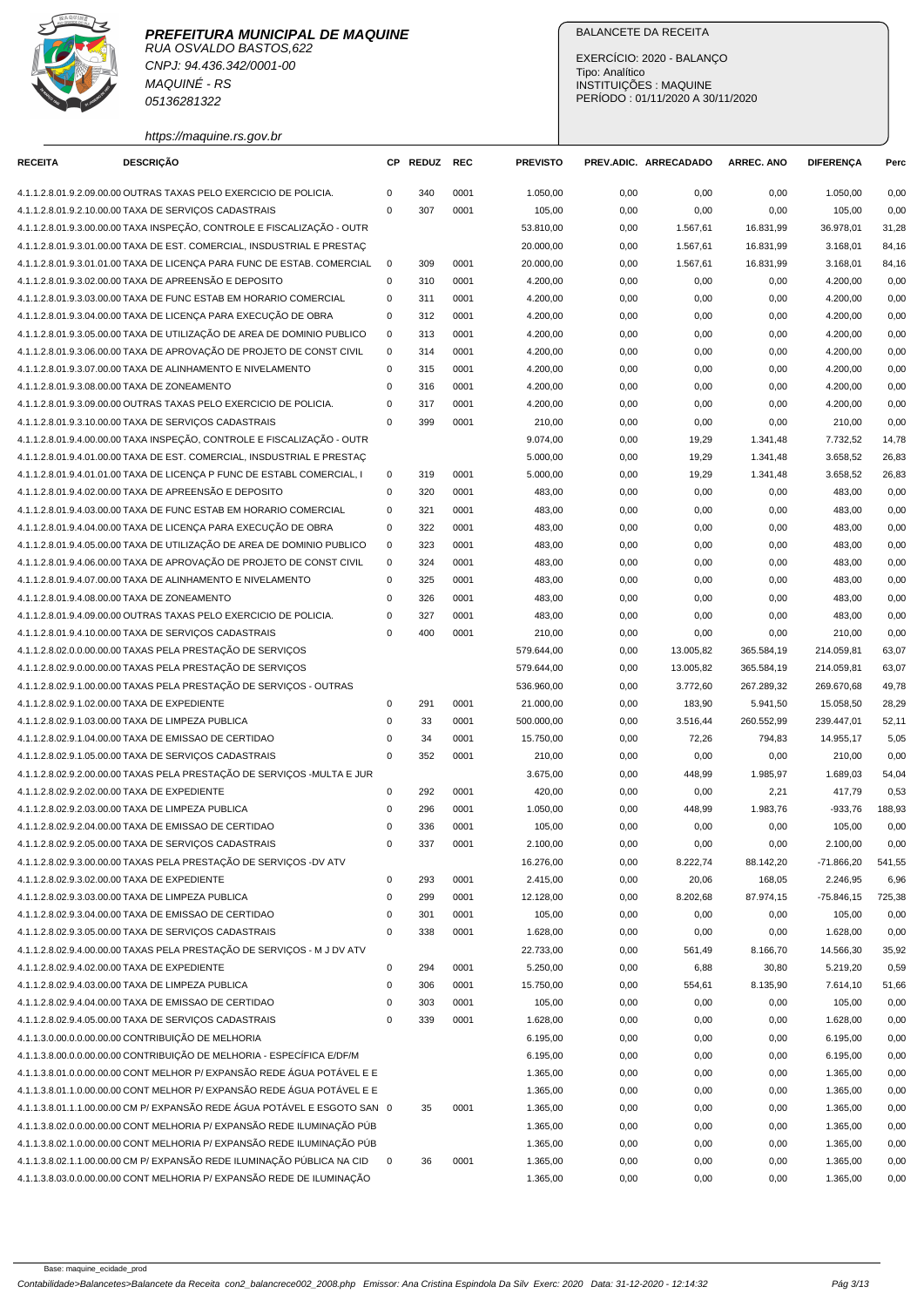

CNPJ: 94.436.342/0001-00 MAQUINÉ - RS 05136281322

https://maquine.rs.gov.br

### BALANCETE DA RECEITA

EXERCÍCIO: 2020 - BALANÇO Tipo: Analítico INSTITUIÇÕES : MAQUINE PERÍODO : 01/11/2020 A 30/11/2020

| <b>RECEITA</b>                          | <b>DESCRIÇÃO</b>                                                          |             | CP REDUZ REC |      | <b>PREVISTO</b> |      | PREV.ADIC. ARRECADADO | <b>ARREC. ANO</b> | <b>DIFERENÇA</b> | Perc   |
|-----------------------------------------|---------------------------------------------------------------------------|-------------|--------------|------|-----------------|------|-----------------------|-------------------|------------------|--------|
|                                         | 4.1.1.3.8.03.1.0.00.00.00 CONT MELHORIA P/ EXPANSÃO REDE DE ILUMINAÇÃO    |             |              |      | 1.365,00        | 0,00 | 0,00                  | 0,00              | 1.365,00         | 0,00   |
|                                         | 4.1.1.3.8.03.1.1.00.00.00 CM P/ EXPANSÃO REDE DE ILUMINAÇÃO PÚBLICA RUR 0 |             | 37           | 0001 | 1.365,00        | 0,00 | 0,00                  | 0,00              | 1.365,00         | 0,00   |
|                                         | 4.1.1.3.8.04.0.0.00.00.00 CONT MELHORIA P/ PAVIMENTAÇÃO E OBRAS COMPLEM   |             |              |      | 1.260,00        | 0,00 | 0,00                  | 0,00              | 1.260,00         | 0,00   |
|                                         | 4.1.1.3.8.04.1.0.00.00.00 CONT MELHORIA P/ PAVIMENTAÇÃO E OBRAS COMPLEM   |             |              |      | 1.260,00        | 0,00 | 0,00                  | 0,00              | 1.260,00         | 0,00   |
|                                         | 4.1.1.3.8.04.1.1.00.00.00 CM P/ PAVIMENTACÃO E OBRAS COMPLEMENTARES - P 0 |             | 402          | 0001 | 525,00          | 0,00 | 0,00                  | 0,00              | 525,00           | 0,00   |
|                                         | 4.1.1.3.8.04.1.2.00.00.00 CM P/ PAVIMENTAÇÃO E OBRAS COMPLEMENTARES - M 0 |             | 191          | 0001 | 105,00          | 0,00 | 0,00                  | 0,00              | 105,00           | 0,00   |
|                                         | 4.1.1.3.8.04.1.3.00.00.00 CM P/ PAVIMENTAÇÃO E OBRAS COMPLEMENTARES - D 0 |             | 250          | 0001 | 525,00          | 0,00 | 0,00                  | 0,00              | 525,00           | 0,00   |
|                                         | 4.1.1.3.8.04.1.4.00.00.00 CM P/ PAVIMENTAÇÃO E OBRAS COMPLEMENTARES - M 0 |             | 403          | 0001 | 105,00          | 0,00 | 0,00                  | 0,00              | 105,00           | 0,00   |
|                                         | 4.1.1.3.8.99.0.0.00.00.00 OUTRAS CONTRIBUIÇÕES DE MELHORIA                |             |              |      | 840,00          | 0,00 | 0,00                  | 0,00              | 840,00           | 0,00   |
|                                         | 4.1.1.3.8.99.1.0.00.00.00 OUTRAS CONTRIBUIÇÕES DE MELHORIA                |             |              |      | 840,00          | 0,00 | 0,00                  | 0,00              | 840,00           | 0,00   |
|                                         | 4.1.1.3.8.99.1.1.00.00.00 OUTRAS CONTRI. DE MELHORIA - PRINCIPAL          | $\mathbf 0$ | 39           | 0001 | 840,00          | 0,00 | 0,00                  | 0,00              | 840,00           | 0,00   |
| 4.1.2.0.0.00.0.0.00.00.00 CONTRIBUIÇÕES |                                                                           |             |              |      | 300.000,00      | 0,00 | 21.210,73             | 226.039,51        | 73.960,49        | 75,35  |
|                                         | 4.1.2.4.0.00.0.0.00.00.00 CONTRIBUIÇÃO PARA O CUSTEIO DO SERVIÇO DE ILU   |             |              |      | 300.000,00      | 0,00 | 21.210,73             | 226.039,51        | 73.960,49        | 75,35  |
|                                         | 4.1.2.4.0.00.1.0.00.00.00 CONTRIBUIÇÃO PARA O CUSTEIO DO SERVIÇO DE ILU   |             |              |      | 300.000,00      | 0,00 | 21.210,73             | 226.039,51        | 73.960,49        | 75,35  |
|                                         | 4.1.2.4.0.00.1.1.00.00.00 CONTRIB P/ CUSTEIO SERVIÇO DE ILUMINAÇÃO PÚBL   | $\mathbf 0$ | 41           | 0001 | 300.000,00      | 0,00 | 21.210,73             | 226.039,51        | 73.960,49        | 75,35  |
|                                         | 4.1.3.0.0.00.0.0.00.00.00 RECEITA PATRIMONIAL                             |             |              |      | 39.080,00       | 0,00 | 337,02                | 12.867,66         | 26.212,34        | 32,93  |
|                                         | 4.1.3.1.0.00.0.0.00.00.00 EXPLORAÇÃO DO PATRIMÔNIO IMOBILIÁRIO DO ESTAD   |             |              |      | 8.505,00        | 0,00 | 0,00                  | 2.109,14          | 6.395.86         | 24,80  |
|                                         | 4.1.3.1.0.01.0.0.00.00.00 ALUGUÉIS, ARRENDA., FOROS, LAUDÊMIOS, TARIFAS   |             |              |      | 4.305,00        | 0,00 | 0,00                  | 2.109,14          | 2.195,86         | 48,99  |
|                                         | 4.1.3.1.0.01.1.0.00.00.00 ALUGUÉIS E ARRENDAMENTOS                        |             |              |      | 4.305,00        |      |                       |                   |                  |        |
|                                         | 4.1.3.1.0.01.1.1.00.00.00 ALUGUÉIS E ARRENDAMENTOS - PRINCIPAL            |             |              |      |                 | 0,00 | 0,00                  | 2.109,14          | 2.195,86         | 48,99  |
|                                         |                                                                           |             |              |      | 4.305,00        | 0,00 | 0,00                  | 2.109,14          | 2.195,86         | 48,99  |
|                                         | 4.1.3.1.0.01.1.1.01.00.00 ALUGUEL BALNEÁRIO MUNICIPAL                     | $\mathsf 0$ | 360          | 0001 | 4.200,00        | 0,00 | 0,00                  | 2.109,14          | 2.090,86         | 50,22  |
|                                         | 4.1.3.1.0.01.1.1.02.00.00 RECEITA ALUGUEL DE ESTANDES FESTA DA POLENTA    | 0           | 387          | 0001 | 105,00          | 0,00 | 0,00                  | 0,00              | 105,00           | 0,00   |
|                                         | 4.1.3.1.0.99.0.0.00.00.00 OUTRAS RECEITAS IMOBILIÁRIAS                    |             |              |      | 4.200,00        | 0,00 | 0,00                  | 0,00              | 4.200,00         | 0,00   |
|                                         | 4.1.3.1.0.99.1.0.00.00.00 OUTRAS RECEITAS IMOBILIÁRIAS                    |             |              |      | 4.200,00        | 0,00 | 0,00                  | 0,00              | 4.200,00         | 0,00   |
|                                         | 4.1.3.1.0.99.1.1.00.00.00 OUTRAS RECEITAS IMOBILIARIAS - PRINCIPAL        | $\mathsf 0$ | 44           | 0001 | 4.200,00        | 0,00 | 0,00                  | 0,00              | 4.200,00         | 0,00   |
|                                         | 4.1.3.2.0.00.0.0.00.00.00 VALORES MOBILIÁRIOS                             |             |              |      | 30.575,00       | 0,00 | 337,02                | 10.758,52         | 19.816,48        | 35,19  |
|                                         | 4.1.3.2.1.00.0.0.00.00.00 JUROS E CORREÇÕES MONETÁRIAS                    |             |              |      | 30.575,00       | 0,00 | 337,02                | 10.758,52         | 19.816,48        | 35,19  |
|                                         | 4.1.3.2.1.00.1.0.00.00.00 REMUNERAÇÃO DE DEPÓSITOS BANCÁRIOS              |             |              |      | 30.575,00       | 0,00 | 337,02                | 10.758,52         | 19.816,48        | 35,19  |
|                                         | 4.1.3.2.1.00.1.1.00.00.00 REMU. DEPÓSITOS BANCÁRIOS - PRINCIPAL           |             |              |      | 30.575,00       | 0,00 | 337,02                | 10.758,52         | 19.816,48        | 35,19  |
|                                         | 4.1.3.2.1.00.1.1.01.00.00 REMUNERAÇÃO DE DEPÓSITOS DE RECURSOS VINCULAD   |             |              |      | 22.575,00       | 0,00 | 220,94                | 7.280,89          | 15.294,11        | 32,25  |
|                                         | 4.1.3.2.1.00.1.1.01.02.00 REMU. DEPÓSITOS BANCÁ. RECURSOS VINCU. - FUND   | $\mathbf 0$ | 45           | 0031 | 2.100,00        | 0,00 | 10,60                 | 533,16            | 1.566,84         | 25,39  |
|                                         | 4.1.3.2.1.00.1.1.01.03.00 REMU. DEPÓSI. BANCÁ RECUR. VINCU. FUNDO DE SA   |             |              |      | 5.729,00        | 0,00 | 82,05                 | 1.194,01          | 4.534,99         | 20,84  |
|                                         | 4.1.3.2.1.00.1.1.01.03.01 REC DE REM POVOS INDIGENAS                      | 0           | 72           | 4500 | 53,00           | 0,00 | 0,26                  | 12,04             | 40,96            | 22,72  |
|                                         | 4.1.3.2.1.00.1.1.01.03.02 REC REND SAUDE BUCAL PSF FED                    | 0           | 73           | 4500 | 53,00           | 0,00 | 0,00                  | 0,98              | 52,02            | 1,85   |
|                                         | 4.1.3.2.1.00.1.1.01.03.03 REC DE REND FARMACIA BASICA FEDERAL             | $\mathsf 0$ | 75           | 4503 | 100,00          | 0,00 | 0,00                  | 76,24             | 23,76            | 76,24  |
|                                         | 4.1.3.2.1.00.1.1.01.03.04 REC REM MED DISPENSAÇÃO EXCEPCIONAL             | 0           | 74           | 4503 | 53,00           | 0,00 | 0,00                  | 0,06              | 52,94            | 0,11   |
|                                         | 4.1.3.2.1.00.1.1.01.03.05 REC REND PAB FIXO                               | $\mathbf 0$ | 76           | 4500 | 1.000,00        | 0,00 | 0,00                  | 73,01             | 926,99           | 7,30   |
|                                         | 4.1.3.2.1.00.1.1.01.03.06 REC REND SIA SUS                                | 0           | 77           | 4501 | 210,00          | 0,00 | 10,01                 | 89,84             | 120,16           | 42,78  |
|                                         | 4.1.3.2.1.00.1.1.01.03.07 REC VIG EPIDEM FEDERAL                          | 0           | 78           | 4502 | 100,00          | 0,00 | 0,00                  | 0,00              | 100,00           | 0,00   |
|                                         | 4.1.3.2.1.00.1.1.01.03.08 REC REND VIG SANITARIA FEDERAL                  | 0           | 79           | 4502 | 105,00          | 0,00 | 0,00                  | 0, 18             | 104,82           | 0,17   |
|                                         | 4.1.3.2.1.00.1.1.01.03.09 REC REND PSF ESTADUAL                           | 0           | 88           | 4090 | 100,00          | 0,00 | 0,27                  | 53,09             | 46,91            | 53,09  |
|                                         | 4.1.3.2.1.00.1.1.01.03.10 REC REND INC ATENÇÃO BASICA PIES                | 0           | 89           | 4011 | 100,00          | 0,00 | 0,06                  | 41,96             | 58,04            | 41,96  |
|                                         | 4.1.3.2.1.00.1.1.01.03.11 REC REND PSF FEDERAL                            | 0           | 90           | 4500 | 1.050,00        | 0,00 | 43,75                 | 127,00            | 923,00           | 12,10  |
|                                         | 4.1.3.2.1.00.1.1.01.03.12 REC REND PACS FEDERAL                           | $\pmb{0}$   | 91           | 4500 | 100,00          | 0,00 | 0,00                  | 159,20            | $-59,20$         | 159,20 |
| 4.1.3.2.1.00.1.1.01.03.13 REC REND PMAQ |                                                                           | 0           | 99           | 4500 | 200,00          | 0,00 | 0,00                  | 32,10             | 167,90           | 16,05  |
|                                         | 4.1.3.2.1.00.1.1.01.03.14 REC REND REQUALIFICAÇÃO DE UBS                  | $\pmb{0}$   | 100          | 4505 | 100,00          | 0,00 | 0,00                  | 0,00              | 100,00           | 0,00   |
|                                         | 4.1.3.2.1.00.1.1.01.03.15 REC REND PSF INDIGENA ESTADUAL                  | $\mathsf 0$ | 101          | 4090 | 300,00          | 0,00 | 19,33                 | 369,30            | $-69,30$         | 123,10 |
|                                         | 4.1.3.2.1.00.1.1.01.03.16 REC REND QUALF GESTAO SUS/QUALIFAR SUS          | $\mathsf 0$ | 102          | 4509 | 210,00          | 0,00 | 0,00                  | 11,57             | 198,43           | 5,51   |
|                                         | 4.1.3.2.1.00.1.1.01.03.17 REC REND CUSTEIO FARM QUALIFAR SUS              | $\mathsf 0$ | 103          | 4503 | 100,00          | 0,00 | 1,06                  | 11,22             | 88,78            | 11,22  |
|                                         | 4.1.3.2.1.00.1.1.01.03.18 REC REND PSF SAUDE NA ESCOLA                    | 0           | 104          | 4500 | 53,00           | 0,00 | 0,00                  | 0,00              | 53,00            | 0,00   |
|                                         | 4.1.3.2.1.00.1.1.01.03.19 REC REND REEQ UBS - CONSTRUÇÃO                  | $\mathsf 0$ | 105          | 4505 | 53,00           | 0,00 | 0,87                  | 19,26             | 33,74            | 36,34  |
|                                         | 4.1.3.2.1.00.1.1.01.03.20 REC REND INCENTIVO ACS ESTADUAL                 | $\mathsf 0$ | 106          | 4090 | 105,00          | 0,00 | 1,07                  | 24,74             | 80,26            | 23,56  |
|                                         | 4.1.3.2.1.00.1.1.01.03.21 REC REND AQUISIÇAO DE EQUIP UBS MORRO ALTO      | $\mathsf 0$ | 107          | 4505 | 100,00          | 0,00 | 0,00                  | 0,00              | 100,00           | 0,00   |
|                                         | 4.1.3.2.1.00.1.1.01.03.22 REC REND TX ALVARA SANITARIO                    | 0           | 108          | 4001 | 100,00          | 0,00 | 0,40                  | 6,48              | 93,52            | 6,48   |
|                                         | 4.1.3.2.1.00.1.1.01.03.23 REC REND AQUISIÇÃO EQUIP UBS PRAINHA M. ALTO    | 0           | 109          | 4505 | 100,00          | 0,00 | 0,00                  | 4,50              | 95,50            | 4,50   |
|                                         | 4.1.3.2.1.00.1.1.01.03.24 REC REND PSF QUILOMBOLA ESTADUAL                | $\mathsf 0$ | 110          | 4090 | 100,00          | 0,00 | 1,29                  | 16,77             | 83,23            | 16,77  |
|                                         | 4.1.3.2.1.00.1.1.01.03.26 REC REND OFICINAS TERAPEUTICAS PPV CRACK        | $\mathbf 0$ | 279          | 4011 | 300,00          | 0,00 | 2,04                  |                   | 283,91           | 5,36   |
|                                         |                                                                           |             |              |      |                 |      |                       | 16,09             |                  |        |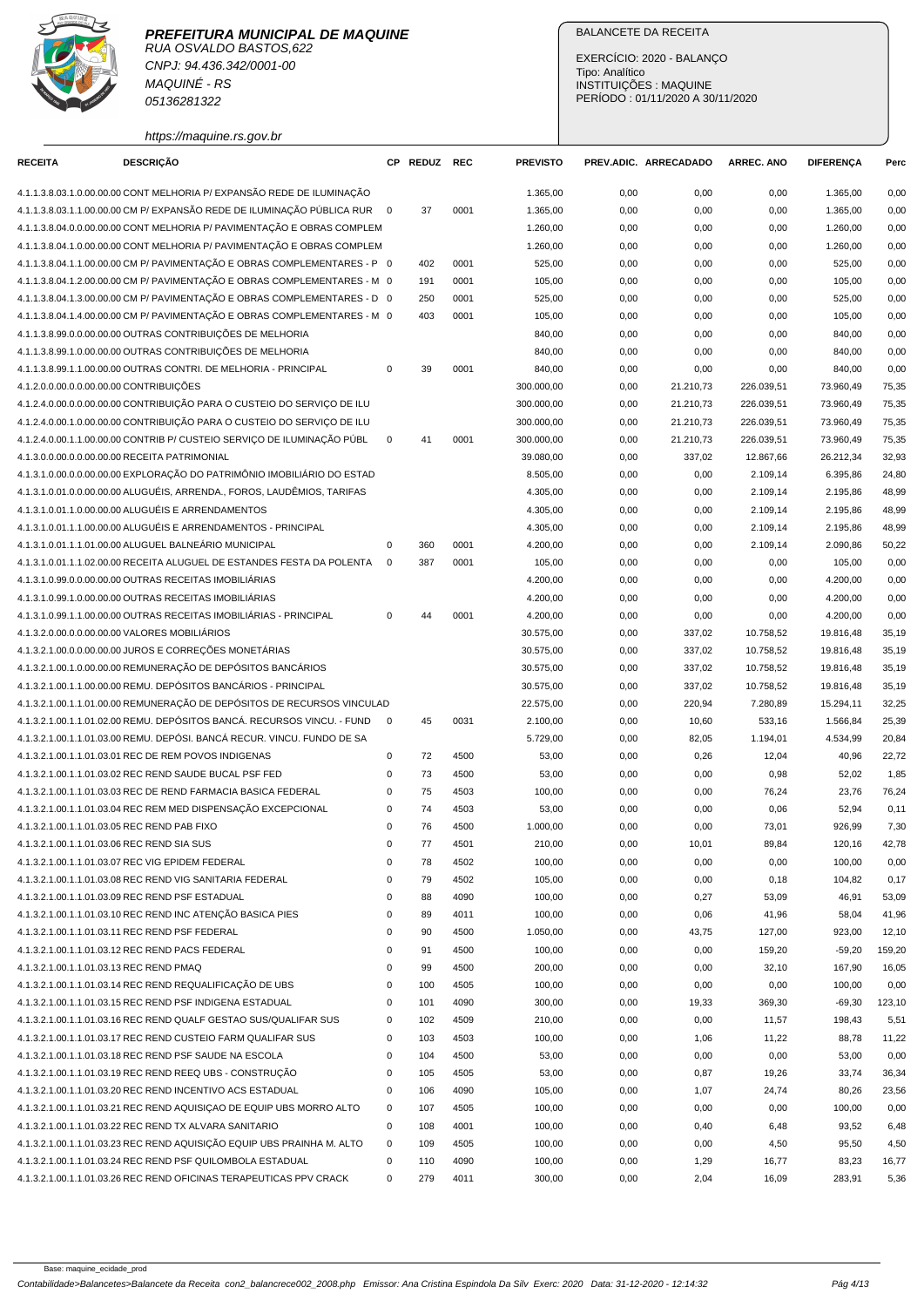

CNPJ: 94.436.342/0001-00 MAQUINÉ - RS 05136281322

https://maquine.rs.gov.br

### BALANCETE DA RECEITA

EXERCÍCIO: 2020 - BALANÇO Tipo: Analítico INSTITUIÇÕES : MAQUINE PERÍODO : 01/11/2020 A 30/11/2020

| <b>RECEITA</b>                           | <b>DESCRIÇÃO</b>                                                                                                                           |                            | CP REDUZ   | <b>REC</b> | <b>PREVISTO</b>  |              | PREV.ADIC. ARRECADADO | <b>ARREC. ANO</b> | <b>DIFERENCA</b> | Perc           |
|------------------------------------------|--------------------------------------------------------------------------------------------------------------------------------------------|----------------------------|------------|------------|------------------|--------------|-----------------------|-------------------|------------------|----------------|
|                                          | 4.1.3.2.1.00.1.1.01.03.27 REC REND FARM BASICA ESTADUAL                                                                                    | 0                          | 355        | 4050       | 158,00           | 0,00         | 1,64                  | 36,95             | 121,05           | 23,39          |
|                                          | 4.1.3.2.1.00.1.1.01.03.28 REC REND TC TRANSP SANITARIO ELETIVO                                                                             | 0                          | 374        | 4505       | 100,00           | 0,00         | 0,00                  | 0,92              | 99,08            | 0,92           |
|                                          | 4.1.3.2.1.00.1.1.01.03.29 REC REND TC AMBULANCIA                                                                                           | 0                          | 375        | 4505       | 53,00            | 0,00         | 0,00                  | 0,13              | 52,87            | 0,25           |
|                                          | 4.1.3.2.1.00.1.1.01.03.30 REC REND AQUISIÇÃO EQUIP MORRO ALTO E BARRA D                                                                    | $\overline{0}$             | 380        | 4505       |                  |              |                       |                   | 304,62           | 3,30           |
|                                          | 4.1.3.2.1.00.1.1.01.03.31 REC REND INC PAB 36000174248201800                                                                               | $\mathbf 0$                | 386        | 4500       | 315,00           | 0,00         | 0,00                  | 10,38             |                  |                |
|                                          |                                                                                                                                            | 0                          | 408        | 4504       | 158,00           | 0,00         | 0,00                  | 0,00              | 158,00           | 0,00<br>0,00   |
|                                          | 4.1.3.2.1.00.1.1.01.03.33 REC REND EDUCAÇÃO E FORMAÇÃO EM SAUDE<br>4.1.3.2.1.00.1.1.01.04.00 REMU. DEPÓSITOS BANCÁ. DE RECURSOS VINCU. MDE | $\overline{\mathbf{0}}$    | 46         | 0020       | 100,00<br>100,00 | 0,00         | 0,00                  | 0,00              | 100,00<br>62,99  |                |
|                                          | 4.1.3.2.1.00.1.1.01.05.00 REMU. DEPÓSITOS BANCÁ. RECURSOS VINCU. ASPS                                                                      | 0                          | 47         | 0040       | 1.050,00         | 0,00<br>0,00 | 1,41                  | 37,01<br>332,44   | 717,56           | 37,01<br>31,66 |
|                                          | 4.1.3.2.1.00.1.1.01.06.00 REMU. DEPÓSITOS BANCÁ. RECURSOS VINCULADOS CI 0                                                                  |                            |            |            |                  |              | 12,50                 |                   |                  |                |
|                                          | 4.1.3.2.1.00.1.1.01.07.00 REMU. DEPÓSITOS BANCA. DE RECURSOS VINCU. FN                                                                     |                            | 48         | 1039       | 100,00           | 0,00         | 0,52                  | 21,61             | 78,39            | 21,61          |
|                                          |                                                                                                                                            |                            |            |            | 1.000,00         | 0,00         | 20,38                 | 914,24            | 85,76            | 91,42          |
|                                          | 4.1.3.2.1.00.1.1.01.07.01 REC REM DO BOLSA FAMILIA<br>4.1.3.2.1.00.1.1.01.07.02 REC DE REM BL PSB                                          | $\mathsf 0$<br>$\mathsf 0$ | 122<br>123 | 1040       | 100,00           | 0,00         | 2,13                  | 66,42             | 33,58            | 66,42          |
|                                          |                                                                                                                                            |                            |            | 1005       | 300,00           | 0,00         | 14,71                 | 696,60            | $-396,60$        | 232,20         |
|                                          | 4.1.3.2.1.00.1.1.01.07.03 REC REM IGD SUAS                                                                                                 | 0                          | 124        | 1070       | 500,00           | 0,00         | 1,32                  | 74,06             | 425,94           | 14,81          |
| 4.1.3.2.1.00.1.1.01.07.04 REC REM OASF   |                                                                                                                                            | 0                          | 158        | 1026       | 50,00            | 0,00         | 1,90                  | 69,71             | $-19,71$         | 139,42         |
|                                          | 4.1.3.2.1.00.1.1.01.07.05 REC REM OASF QUILOMBOLA                                                                                          | 0                          | 159        | 1068       | 50,00            | 0,00         | 0,00                  | 0,00              | 50,00            | 0,00           |
|                                          | 4.1.3.2.1.00.1.1.01.07.06 REC REM COVID AÇÕES FNAS                                                                                         | $\mathbf 0$                | 1466       | 1103       | 0,00             | 0,00         | 0,32                  | 7,45              | $-7,45$          | 0,00           |
|                                          | 4.1.3.2.1.00.1.1.01.08.00 REMU. DEPÓSITOS BANCÁ. DE RECURSOS VINCU. FND                                                                    |                            |            |            | 3.250,00         | 0,00         | 16,45                 | 494,47            | 2.755,53         | 15,21          |
| 4.1.3.2.1.00.1.1.01.08.01 REC REM PNAE   |                                                                                                                                            | $\mathsf 0$                | 141        | 1008       | 300,00           | 0,00         | 2,62                  | 47,17             | 252,83           | 15,72          |
|                                          | 4.1.3.2.1.00.1.1.01.08.02 REC REM PNAC CRECHE                                                                                              | 0                          | 142        | 1010       | 50,00            | 0,00         | 0,00                  | 0,00              | 50,00            | 0,00           |
|                                          | 4.1.3.2.1.00.1.1.01.08.03 REC REM PNAQ QUILOMBOLA                                                                                          | $\mathbf 0$                | 143        | 1011       | 50,00            | 0,00         | 0,00                  | 0,00              | 50,00            | 0,00           |
|                                          | 4.1.3.2.1.00.1.1.01.08.04 REC REM TRANSP ESCOLAR ESTADUAL                                                                                  | $\mathsf 0$                | 144        | 1023       | 1.000,00         | 0,00         | 1,64                  | 147,62            | 852,38           | 14,76          |
|                                          | 4.1.3.2.1.00.1.1.01.08.05 REC REM SALARIO EDUCAÇÃO FEDERAL                                                                                 | 0                          | 145        | 1006       | 1.050,00         | 0,00         | 3,43                  | 152,10            | 897,90           | 14,49          |
|                                          | 4.1.3.2.1.00.1.1.01.08.06 REC REM TRANSP ESCOLAR FEDERAL                                                                                   | 0                          | 146        | 1009       | 300,00           | 0,00         | 7,78                  | 95,75             | 204,25           | 31,92          |
| 4.1.3.2.1.00.1.1.01.08.07 REC REM PDDE   |                                                                                                                                            | 0                          | 147        | 1007       | 100,00           | 0,00         | 0,73                  | 40,26             | 59,74            | 40,26          |
|                                          | 4.1.3.2.1.00.1.1.01.08.08 REC REM CAMINHOS DA ESCOLA                                                                                       | $\mathbf 0$                | 148        | 1067       | 50,00            | 0,00         | 0,00                  | 0,00              | 50,00            | 0,00           |
|                                          | 4.1.3.2.1.00.1.1.01.08.09 REC REM APOIO A CRECHES                                                                                          | 0                          | 149        | 1073       | 50,00            | 0,00         | 0,12                  | 5,38              | 44,62            | 10,76          |
|                                          | 4.1.3.2.1.00.1.1.01.08.10 REC REM BRASIL CARINHOSO                                                                                         | $\mathbf 0$                | 150        | 1080       | 50,00            | 0,00         | 0,13                  | 6,04              | 43,96            | 12,08          |
|                                          | 4.1.3.2.1.00.1.1.01.08.11 REC REM PNAPE PRE ESCOLA                                                                                         | 0                          | 151        | 1060       | 50,00            | 0,00         | 0,00                  | 0,00              | 50,00            | 0,00           |
|                                          | 4.1.3.2.1.00.1.1.01.08.12 REC REM PNAE AEE                                                                                                 | 0                          | 152        | 1083       | 50,00            | 0,00         | 0,00                  | 0,00              | 50,00            | 0,00           |
|                                          | 4.1.3.2.1.00.1.1.01.08.13 REC REM AUXILIO TEMPORAL                                                                                         | $\mathsf 0$                | 166        | 1054       | 50,00            | 0,00         | 0,00                  | 0, 15             | 49,85            | 0,30           |
|                                          | 4.1.3.2.1.00.1.1.01.08.15 REC REM INC FINANC MP815/2017                                                                                    | $\mathbf 0$                | 378        | 0020       | 100,00           | 0,00         | 0,00                  | 0,00              | 100,00           | 0,00           |
|                                          | 4.1.3.2.1.00.1.1.01.99.00 REMU. OUTROS DEPÓSITOS BANCÁ. RECURSOS VINCU                                                                     |                            |            |            | 9.246,00         | 0,00         | 77,03                 | 3.753,95          | 5.492,05         | 40,60          |
|                                          | 4.1.3.2.1.00.1.1.01.99.01 REC REM CFM PROD MINERAL                                                                                         | 0                          | 163        | 1001       | 525,00           | 0,00         | 2,29                  | 75,21             | 449,79           | 14,33          |
| 4.1.3.2.1.00.1.1.01.99.02 REC REM FUNASA |                                                                                                                                            | $\mathbf 0$                | 164        | 1066       | 5.250,00         | 0,00         | 26,73                 | 1.254,43          | 3.995,57         | 23,89          |
|                                          | 4.1.3.2.1.00.1.1.01.99.03 REC REM PATRULHA AGRICOLA                                                                                        | $\mathbf 0$                | 165        | 1047       | 158,00           | 0,00         | 0,54                  | 26,62             | 131,38           | 16,85          |
|                                          | 4.1.3.2.1.00.1.1.01.99.04 REC REM FUNDO MEIO AMBIENTE                                                                                      | 0                          | 356        | 1074       | 525,00           | 0,00         | 11,06                 | 275,94            | 249,06           | 52,56          |
|                                          | 4.1.3.2.1.00.1.1.01.99.06 REC REM CONS POPULAR CICLOVIA                                                                                    | 0                          | 364        | 1084       | 158,00           | 0,00         | 1,15                  | 130,05            | 27,95            | 82,31          |
|                                          | 4.1.3.2.1.00.1.1.01.99.07 REC REM PROJETO VITALIZAÇÃO CICLOVIA                                                                             | $\Omega$                   | 365        | 1084       | 525,00           | 0,00         | 28,91                 | 836,67            | $-311,67$        | 159,37         |
|                                          | 4.1.3.2.1.00.1.1.01.99.08 REC REM PATRULHA AGR MECANIZADA SICONV 835767 0                                                                  |                            | 393        | 1081       | 0,00             | 0,00         | 0,00                  | 306,49            | $-306,49$        | 0,00           |
|                                          | 4.1.3.2.1.00.1.1.01.99.09 REC REM PROVISAO 13 SALARIO                                                                                      | $\mathbf 0$                | 394        | 1099       | 2.000,00         | 0,00         | 0,00                  | 0,14              | 1.999,86         | 0,01           |
|                                          | 4.1.3.2.1.00.1.1.01.99.10 REC REND PONTE RIO MAQUINE                                                                                       | $\mathsf 0$                | 406        | 1087       | 105,00           | 0,00         | 0,00                  | 817,32            | $-712,32$        | 778,40         |
| 4.1.3.2.1.00.1.1.01.99.12 REC REND ASEF  |                                                                                                                                            | $\mathsf 0$                | 1433       | 1045       | 0,00             | 0,00         | 0,01                  | 0,46              | $-0,46$          | 0,00           |
| 4.1.3.2.1.00.1.1.01.99.13 REC REND FMDC  |                                                                                                                                            | $\pmb{0}$                  | 1471       | 1076       | 0,00             | 0,00         | 0,01                  | 17,65             | $-17,65$         | 0,00           |
|                                          | 4.1.3.2.1.00.1.1.01.99.14 REC REND LEI ALDIR BLANC                                                                                         | $\mathbf 0$                | 1476       | 0940       | 0,00             | 0,00         | 6,33                  | 12,97             | $-12,97$         | 0,00           |
|                                          | 4.1.3.2.1.00.1.1.02.00.00 REMU. DEPÓSITOS DE RECURSOS NÃO VINCULADOS -                                                                     |                            |            |            | 8.000,00         | 0,00         | 116,08                | 3.477,63          | 4.522,37         | 43,47          |
|                                          | 4.1.3.2.1.00.1.1.02.01.00 REMU. DEPÓSI. RECUR. NÃO VINCU.- DEPÓSI. POUP                                                                    | $\mathbf 0$                | 354        | 0001       | 8.000,00         | 0,00         | 116,08                | 3.477,63          | 4.522,37         | 43,47          |
|                                          | 4.1.6.0.0.00.0.0.00.00.00 RECEITA DE SERVIÇOS                                                                                              |                            |            |            | 541.443,00       | 0,00         | 33.573,26             | 378.500,18        | 162.942,82       | 69,91          |
|                                          | 4.1.6.1.0.00.0.0.00.00.00 SERVICOS ADMINISTRATIVOS E COMERCIAIS GERAIS                                                                     |                            |            |            | 540.918,00       | 0,00         | 33.573,26             | 378.500,18        | 162.417,82       | 69,97          |
|                                          | 4.1.6.1.0.01.0.00.00.00.00 SERVICOS ADMINISTRATIVOS E COMERCIAIS GERAIS                                                                    |                            |            |            | 538.918,00       | 0,00         | 33.573,26             | 378.500,18        | 160.417,82       | 70,23          |
|                                          | 4.1.6.1.0.01.1.0.00.00.00 SERVIÇOS ADMINISTRATIVOS E COMERCIAIS GERAIS                                                                     |                            |            |            | 538.918,00       | 0,00         | 33.573,26             | 378.500,18        | 160.417,82       | 70,23          |
|                                          | 4.1.6.1.0.01.1.1.00.00.00 SERVIÇOS ADMINISTRATIVOS E COMERCIAIS GERAIS                                                                     |                            |            |            | 465.413,00       | 0,00         | 25.075,42             | 301.553,51        | 163.859,49       | 64,79          |
|                                          | 4.1.6.1.0.01.1.1.01.00.00 EMOLUMENTOS E CUSTAS PROCESSUAIS ADM.                                                                            | $\pmb{0}$                  | 31         | 0001       | 1.365,00         | 0,00         | 90,30                 | 457,00            | 908,00           | 33,48          |
|                                          | 4.1.6.1.0.01.1.1.02.00.00 SERVIÇOS DE VENDA DE EDITAIS                                                                                     | $\mathsf 0$                | 51         | 0001       | 2.100,00         | 0,00         | 0,00                  | 0,00              | 2.100,00         | 0,00           |
|                                          | 4.1.6.1.0.01.1.1.03.00.00 SERVIÇOS DE FOTOCOPIA E/OU COPIAS HELIOGRAFIC                                                                    | 0                          | 52         | 0001       | 100,00           | 0,00         | 0,00                  | 189,50            | $-89,50$         | 189,50         |
|                                          | 4.1.6.1.0.01.1.1.04.00.00 OUTROS SERVIÇOS ADMINISTRATIVOS                                                                                  | 0                          | 53         | 0001       | 1.050,00         | 0,00         | 0,00                  | 0,00              | 1.050,00         | 0,00           |
|                                          | 4.1.6.1.0.01.1.1.05.00.00 SERVIÇOS DE FORNECIMENTO DE AGUA                                                                                 | 0                          | 54         | 0001       | 347.088,00       | 0,00         | 16.974,94             | 236.366,23        | 110.721,77       | 68,10          |
|                                          | 4.1.6.1.0.01.1.1.06.00.00 SERVIÇO DE PREPARAÇÃO DA TERRA -PROP PARTICUL 0                                                                  |                            | 55         | 1047       | 30.000,00        | 0,00         | 7.367,00              | 41.344,50         | $-11.344,50$     | 137,82         |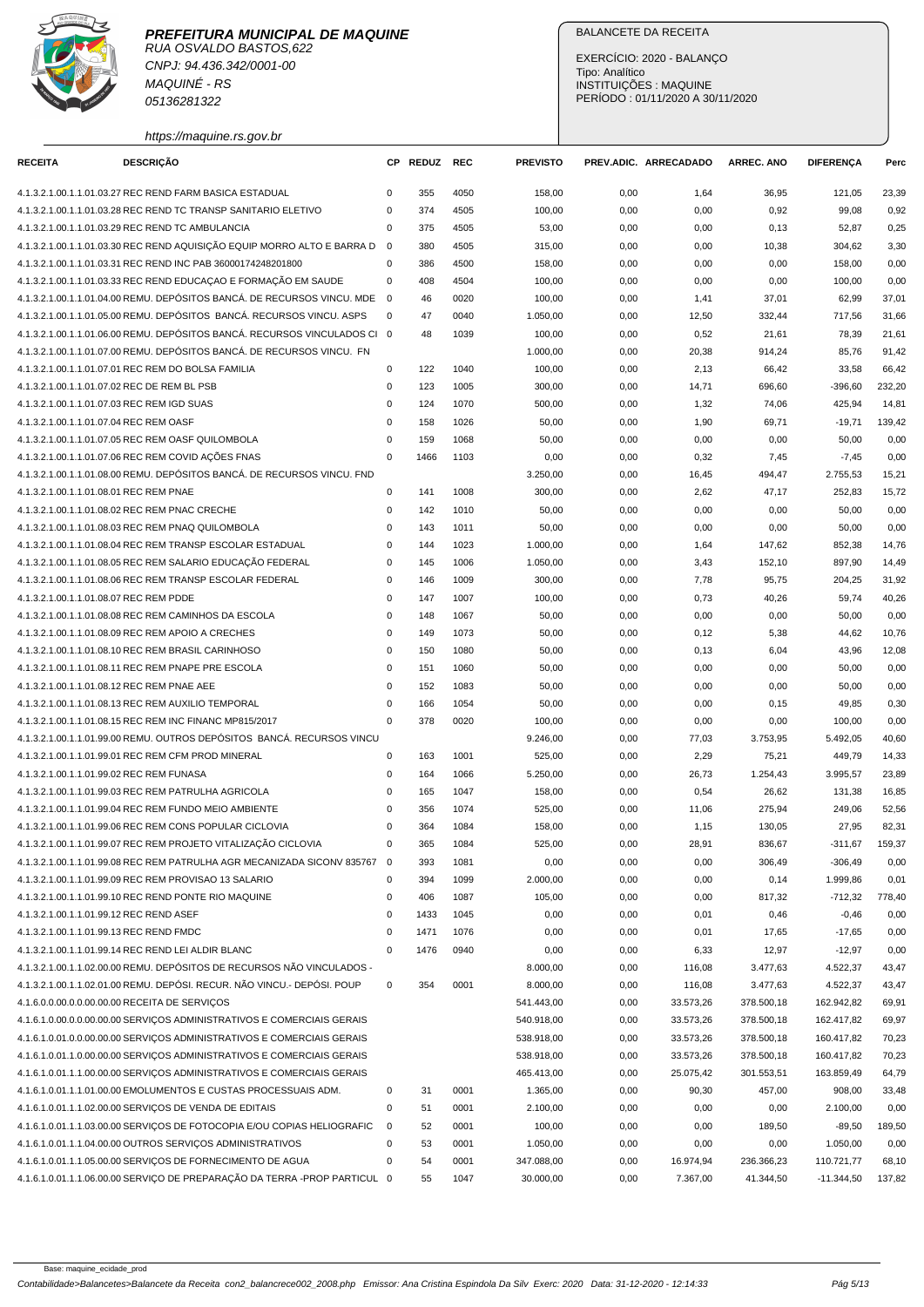

CNPJ: 94.436.342/0001-00 MAQUINÉ - RS 05136281322

https://maquine.rs.gov.br

### BALANCETE DA RECEITA

EXERCÍCIO: 2020 - BALANÇO Tipo: Analítico INSTITUIÇÕES : MAQUINE PERÍODO : 01/11/2020 A 30/11/2020

| <b>DESCRIÇÃO</b><br><b>RECEITA</b>                                        |             | CP REDUZ | <b>REC</b> | <b>PREVISTO</b> |              | PREV.ADIC. ARRECADADO | <b>ARREC. ANO</b> | <b>DIFERENCA</b>     | Perc   |
|---------------------------------------------------------------------------|-------------|----------|------------|-----------------|--------------|-----------------------|-------------------|----------------------|--------|
| 4.1.6.1.0.01.1.1.07.00.00 SERVIÇOS DE MAQUINA                             | $\mathbf 0$ | 56       | 0001       | 9.450,00        | 0,00         | 252,27                | 5.186,41          | 4.263,59             | 54,88  |
| 4.1.6.1.0.01.1.1.08.00.00 SERV RELATIVOS A EVENTOS EDUCACIONAIS           | 0           | 57       | 0001       | 1.050,00        | 0,00         | 0,00                  | 0,00              | 1.050,00             | 0,00   |
| 4.1.6.1.0.01.1.1.09.00.00 SERV PROG PATRULHA AGRICOLA                     | 0           | 58       | 1047       | 21.000,00       | 0,00         | 0,00                  | 0,00              | 21.000,00            | 0,00   |
| 4.1.6.1.0.01.1.1.10.00.00 SERIÇO DE SECAGEM DE GRAOS                      | $\mathbf 0$ | 59       | 0001       | 1.050,00        | 0,00         | 0,00                  | 0,00              | 1.050,00             | 0,00   |
| 4.1.6.1.0.01.1.1.11.00.00 SERV DE RETRO - PATRULHA AGRICOLA               | $\mathbf 0$ | 60       | 1047       | 1.000,00        | 0,00         | 0,00                  | 0,00              | 1.000,00             | 0,00   |
| 4.1.6.1.0.01.1.1.12.00.00 TAXA DE LICENÇA AMBIENTAL -PORTE MINIMO ENQ     | 0           | 61       | 1074       | 1.500,00        | 0,00         | 90,22                 | 1.494,59          | 5,41                 | 99,64  |
| 4.1.6.1.0.01.1.1.13.00.00 TAXA DE LIC AMB -PORTE PEQ. ENQ                 | $\mathbf 0$ | 62       | 1074       | 1.575,00        | 0,00         | 0,00                  | 763,21            | 811,79               | 48,46  |
| 4.1.6.1.0.01.1.1.14.00.00 TAXA DE LIC AMB - PORTE MEDIO .ENQ              | $\mathbf 0$ | 63       | 1074       | 1.575,00        | 0,00         | 0,00                  | 3.382,25          | $-1.807,25$          | 214,75 |
| 4.1.6.1.0.01.1.1.15.00.00 TAXA DE LIC AMB.-PORTE GRANDE ENQ               | $\mathbf 0$ | 64       | 1074       | 1.575,00        | 0,00         | 0,00                  | 0,00              | 1.575,00             | 0,00   |
| 4.1.6.1.0.01.1.1.16.00.00 TAXA DE DECLARAÇÃO GERAL                        | 0           | 65       | 1074       | 21.000,00       | 0,00         | 214,15                | 5.147,89          | 15.852,11            | 24,51  |
| 4.1.6.1.0.01.1.1.17.00.00 TAXA DE AUTORIZAÇÃO GERAL                       | $\mathbf 0$ | 66       | 1074       | 630,00          | 0,00         | 0,00                  | 0,00              | 630,00               | 0,00   |
| 4.1.6.1.0.01.1.1.18.00.00 TAXA DE MANIFESTO TRANSP DE RESIDUOS            | 0           | 67       | 1074       | 630,00          | 0,00         | 0,00                  | 0,00              | 630,00               | 0,00   |
| 4.1.6.1.0.01.1.1.19.00.00 TAXA DE VISTORIA SUPLEMENTAR                    | $\mathbf 0$ | 68       | 1074       | 630,00          | 0,00         | 0,00                  | 0,00              | 630,00               | 0,00   |
| 4.1.6.1.0.01.1.1.20.00.00 TAXA DE EMISSÃO DE PARECER TECNICO              | $\mathbf 0$ | 69       | 1074       | 630,00          | 0,00         | 0,00                  | 0,00              | 630,00               | 0,00   |
| 4.1.6.1.0.01.1.1.21.00.00 TAXA DE REAVALIAÇÃO DE PROJETOS ARQUIVAD        | $\mathbf 0$ | 70       | 1074       | 525,00          | 0,00         | 0,00                  | 0,00              | 525,00               | 0,00   |
| 4.1.6.1.0.01.1.1.22.00.00 TAC-TERMO DE AJUSTAMENTO DE CONDUTA             | $\mathbf 0$ | 71       | 1074       | 630,00          | 0,00         | 0,00                  | 0,00              | 630,00               | 0,00   |
| 4.1.6.1.0.01.1.1.23.00.00 REC DE REGISTRO DE MARCA E GADO                 | $\mathbf 0$ | 80       | 0001       | 210,00          | 0,00         | 0,00                  | 0,00              | 210,00               | 0,00   |
| 4.1.6.1.0.01.1.1.24.00.00 REC PROG MUN DE VACINAÇÃO BRUCELOSE BOVINA      | $\mathbf 0$ | 81       | 0001       | 5.250,00        | 0,00         | 36,54                 | 950,04            | 4.299,96             | 18,10  |
| 4.1.6.1.0.01.1.1.25.00.00 SERVICO DE SECAGEM DE GRAOS                     | $\mathbf 0$ | 82       | 1047       | 10.000,00       | 0,00         | 50,00                 | 2.407,50          | 7.592,50             | 24,08  |
| 4.1.6.1.0.01.1.1.26.00.00 TAXA DE LICEN. AMBIENTAL -PORTE GRANDE          | 0           | 83       | 1074       | 210,00          | 0,00         | 0,00                  | 0,00              | 210,00               | 0,00   |
| 4.1.6.1.0.01.1.1.27.00.00 TAXA DE DECLARAÇÃO GERAL                        | $\pmb{0}$   | 84       | 1074       | 210,00          | 0,00         | 0,00                  | 0,00              | 210,00               | 0,00   |
| 4.1.6.1.0.01.1.1.28.00.00 TAXA DE AUTORIZAÇÃO GERAL                       | $\mathbf 0$ | 85       | 1074       | 210,00          | 0,00         |                       | 0,00              | 210,00               | 0,00   |
| 4.1.6.1.0.01.1.1.29.00.00 TAXA DE MANIFESTO DE TRANSP DE RESIDUOS         | $\mathbf 0$ | 86       | 1074       |                 |              | 0,00                  |                   |                      |        |
|                                                                           | $\mathbf 0$ |          |            | 210,00          | 0,00         | 0,00                  | 0,00              | 210,00               | 0,00   |
| 4.1.6.1.0.01.1.1.30.00.00 TAXA DE VISTORIA SUPLEMENTAR                    |             | 87       | 1074       | 105,00          | 0,00         | 0,00                  | 0,00              | 105,00               | 0,00   |
| 4.1.6.1.0.01.1.1.31.00.00 TAXA DE EMISSÃO DE PARECER TECNICO              | $\mathbf 0$ | 92       | 1074       | 210,00          | 0,00         | 0,00                  | 0,00              | 210,00               | 0,00   |
| 4.1.6.1.0.01.1.1.32.00.00 TAXA DE REAVALIAÇÃO DE PROJ.ARQUIVADOS          | 0           | 93       | 1074       | 105,00          | 0,00         | 0,00                  | 0,00              | 105,00               | 0,00   |
| 4.1.6.1.0.01.1.1.33.00.00 TAXA DE COLETA DE LIXO ESP. ENT. E DETRI        | $\mathbf 0$ | 94       | 0001       | 1.500,00        | 0,00         | 0,00                  | 1.051,89          | 448,11               | 70,13  |
| 4.1.6.1.0.01.1.1.34.00.00 TAC-TERMO DE AJUSTE DE CONDUTA                  | $\mathbf 0$ | 95       | 1074       | 210,00          | 0,00         | 0,00                  | 0,00              | 210,00               | 0,00   |
| 4.1.6.1.0.01.1.1.35.00.00 TAXA DE LIC.AMBIENTAL -PORTE PEQ.               | $\mathbf 0$ | 96       | 1074       | 210,00          | 0,00         | 0,00                  | 0,00              | 210,00               | 0,00   |
| 4.1.6.1.0.01.1.1.36.00.00 TAXA DE LIC AMBIENTAL - PORTE MINIMO            | 0           | 97       | 1074       | 210,00          | 0,00         | 0,00                  | 0,00              | 210,00               | 0,00   |
| 4.1.6.1.0.01.1.1.37.00.00 TAXA DE LIC AMBIENTAL -PORTE MEDIO              | 0           | 98       | 1074       | 210,00          | 0,00         | 0,00                  | 0,00              | 210,00               | 0,00   |
| 4.1.6.1.0.01.1.1.38.00.00 SERV PROG PATRULHA AGRICOLA                     | $\mathbf 0$ | 347      | 0001       | 200,00          | 0,00         | 0,00                  | 2.812,50          | $-2.612,50$ 1.406,25 |        |
| 4.1.6.1.0.01.1.2.00.00.00 SERVIÇOS ADMIN. E COMER. GERAIS - MULTAS E JU   |             |          |            | 2.305,00        | 0,00         | 464,37                | 2.565.08          | $-260,08$            | 111,28 |
| 4.1.6.1.0.01.1.2.03.00.00 MULTA E JURO REC PATRULHA AGRICOLA              | 0           | 276      | 1047       | 100,00          | 0,00         | 0,00                  | 3,88              | 96,12                | 3,88   |
| 4.1.6.1.0.01.1.2.05.00.00 SERVIÇOS DE FORNECIMENTO DE AGUA                | $\mathbf 0$ | 344      | 0001       | 2.100,00        | 0,00         | 464,37                | 2.541,55          | $-441,55$            | 121,03 |
| 4.1.6.1.0.01.1.2.07.00.00 M J SERVIÇOS DE MAQUINA                         | $\mathbf 0$ | 1445     | 0001       | 0,00            | 0,00         | 0,00                  | 18,00             | $-18,00$             | 0,00   |
| 4.1.6.1.0.01.1.2.09.00.00 SERV PROG PATRULHA AGRICOLA                     | $\mathbf 0$ | 348      | 0001       | 105,00          | 0,00         | 0,00                  | 0,00              | 105,00               | 0,00   |
| 4.1.6.1.0.01.1.2.24.00.00 M J REC PROG MUN DE VACINAÇÃO BRUCELOSE BOVIN 0 |             | 1439     | 0001       | 0,00            | 0,00         | 0,00                  | 1,65              | $-1,65$              | 0,00   |
| 4.1.6.1.0.01.1.3.00.00.00 SERVIÇOS ADMIN. E COMER. GERAIS - DÍVIDA ATIV   |             |          |            | 40.200,00       | 0,00         | 7.158,30              | 67.953,96         | $-27.753,96$         | 169,04 |
| 4.1.6.1.0.01.1.3.02.00.00 PATRULHA AGRICOLA - REC DIV ATIVA               | 0           | 252      | 1047       | 100,00          | 0,00         | 0,00                  | 226,21            | $-126,21$            | 226,21 |
| 4.1.6.1.0.01.1.3.05.00.00 SERVIÇOS DE FORNECIMENTO DE AGUA                | 0           | 345      | 0001       | 40.000,00       | 0,00         | 6.869,68              | 64.208,51         | $-24.208,51$         | 160,52 |
| 4.1.6.1.0.01.1.3.09.00.00 SERV PROG PATRULHA AGRICOLA                     | $\mathbf 0$ | 349      | 0001       | 100,00          | 0,00         | 288,62                | 3.519,24          | -3.419,24 3.519,24   |        |
| 4.1.6.1.0.01.1.4.00.00.00 SERVIÇOS ADMIN. COMER. GERAIS- DÍVIDA ATIVA -   |             |          |            | 31.000,00       | 0,00         | 875,17                | 6.427,63          | 24.572,37            | 20,73  |
| 4.1.6.1.0.01.1.4.01.00.00 M E J DE MORA DIVIDA ATIVA EMOLUMENTOS E CUST   | 0           | 258      | 1047       | 100,00          | 0,00         | 0,00                  | 0,00              | 100,00               | 0,00   |
| 4.1.6.1.0.01.1.4.02.00.00 M J DIVIDA ATIVA FORNEC AGUA                    | 0           | 271      | 0001       | 300,00          | 0,00         | 0,00                  | 0,00              | 300,00               | 0,00   |
| 4.1.6.1.0.01.1.4.03.00.00 M J DIVIDA ATIVA COLETA DE LIXO                 | $\pmb{0}$   | 272      | 0001       | 500,00          | 0,00         | 0,00                  | 0,00              | 500,00               | 0,00   |
| 4.1.6.1.0.01.1.4.05.00.00 SERVIÇOS DE FORNECIMENTO DE AGUA                | 0           | 346      | 0001       | 30.000,00       | 0,00         | 869,09                | 6.118,36          | 23.881,64            | 20,39  |
| 4.1.6.1.0.01.1.4.09.00.00 SERV PROG PATRULHA AGRICOLA                     | 0           | 350      | 0001       | 100,00          | 0,00         | 6,08                  | 309,27            | $-209,27$            | 309,27 |
| 4.1.6.1.0.02.0.0.00.00.00 INSCRIÇÃO EM CONCURSOS E PROCESSOS SELETIVOS    |             |          |            | 2.000,00        | 0,00         | 0,00                  | 0,00              | 2.000,00             | 0,00   |
| 4.1.6.1.0.02.1.0.00.00.00 INSCRIÇÃO EM CONCURSOS E PROCESSOS SELETIVOS    |             |          |            | 2.000,00        | 0,00         | 0,00                  | 0,00              | 2.000,00             | 0,00   |
| 4.1.6.1.0.02.1.1.00.00.00 INSCRIÇÃO EM CONCURSOS - PRINCIPAL              | 0           | 50       | 0001       | 2.000,00        | 0,00         | 0,00                  | 0,00              | 2.000,00             | 0,00   |
| 4.1.6.2.0.00.0.0.00.00.00 SERVIÇOS E ATIVIDADES REFERENTES À NAVEGAÇÃO    |             |          |            | 525,00          | 0,00         | 0,00                  | 0,00              | 525,00               | 0,00   |
| 4.1.6.2.0.02.0.0.00.00.00 SERVIÇOS DE TRANSPORTE                          |             |          |            | 525,00          | 0,00         | 0,00                  | 0,00              | 525,00               | 0,00   |
| 4.1.6.2.0.02.1.0.00.00.00 SERVIÇOS DE TRANSPORTE                          |             |          |            | 525,00          | 0,00         | 0,00                  | 0,00              | 525,00               | 0,00   |
| 4.1.6.2.0.02.1.1.00.00.00 SERVIÇOS DE TRANSPORTE - PRINCIPAL              |             |          |            | 525,00          | 0,00         | 0,00                  | 0,00              | 525,00               | 0,00   |
| 4.1.6.2.0.02.1.1.01.00.00 OUTROS SERVIÇOS DE TRANSPORTE                   | 0           | 49       | 1047       | 525,00          | 0,00         | 0,00                  | 0,00              | 525,00               | 0,00   |
| 4.1.7.0.0.00.0.0.00.00.00 TRANSFERÊNCIAS CORRENTES                        |             |          |            | 22.109.579,00   | 3.396.862,06 | 1.805.043,82          | 20.369.459,75     | 5.136.981,31         | 79,86  |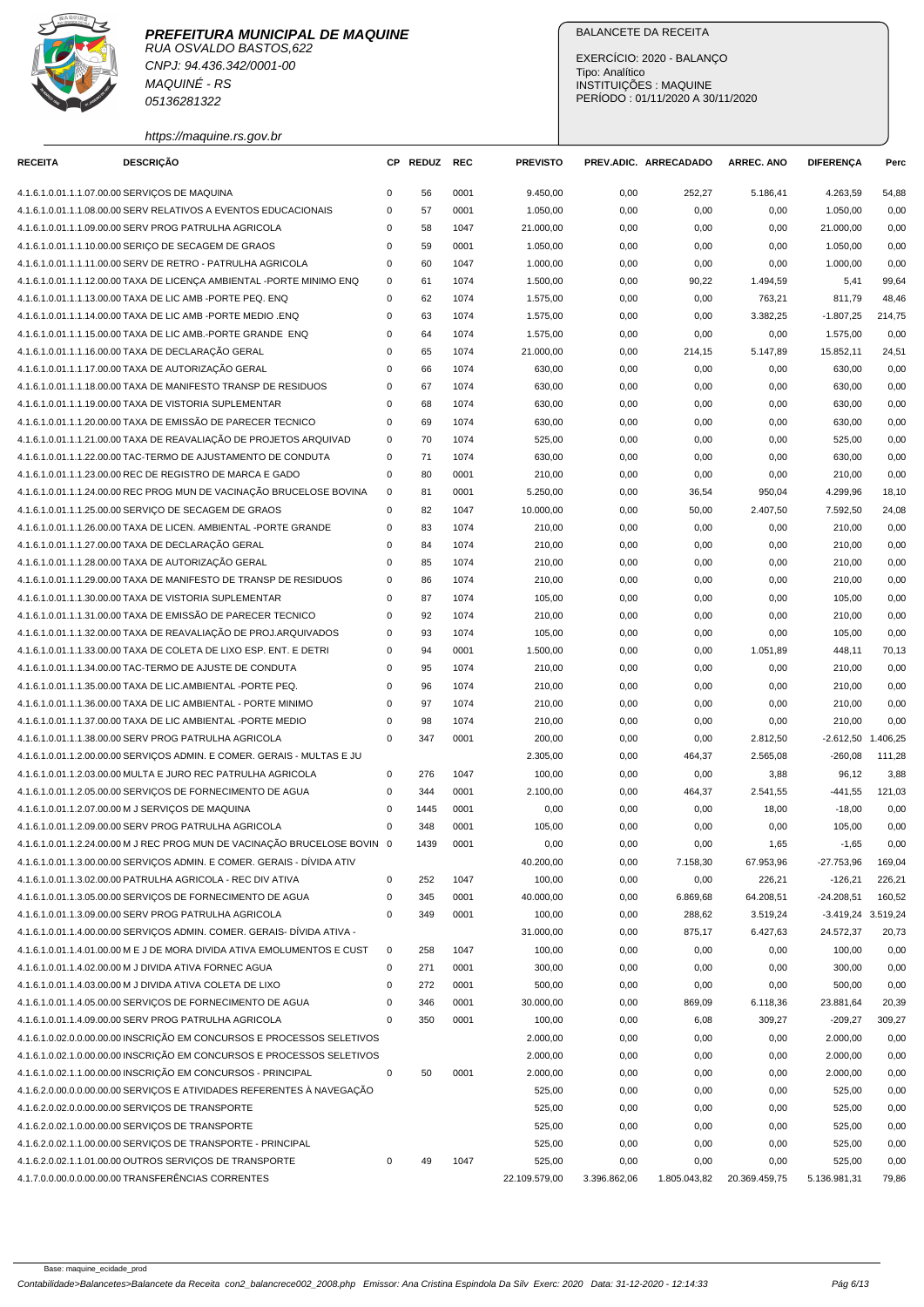

RUA OSVALDO BASTOS,622 CNPJ: 94.436.342/0001-00 MAQUINÉ - RS 05136281322

## BALANCETE DA RECEITA

EXERCÍCIO: 2020 - BALANÇO Tipo: Analítico INSTITUIÇÕES : MAQUINE PERÍODO : 01/11/2020 A 30/11/2020

https://maquine.rs.gov.br

| <b>RECEITA</b>                        | <b>DESCRIÇÃO</b>                                                          |             | CP REDUZ REC |      | <b>PREVISTO</b> |              | PREV.ADIC. ARRECADADO | <b>ARREC. ANO</b> | <b>DIFERENÇA</b> | Perc   |
|---------------------------------------|---------------------------------------------------------------------------|-------------|--------------|------|-----------------|--------------|-----------------------|-------------------|------------------|--------|
|                                       | 4.1.7.1.0.00.0.0.00.00.00 TRANSFERÊNCIAS DA UNIÃO E DE SUAS ENTIDADES     |             |              |      | 11.420.079,00   | 1.755.571,98 | 948.115,58            | 11.171.207,21     | 2.004.443,77     | 84,79  |
|                                       | 4.1.7.1.8.00.0.0.00.00.00 TRANSFERÊNCIAS DA UNIÃO - ESPECÍFICA E/DF/M     |             |              |      | 11.420.079,00   | 1.755.571,98 | 948.115,58            | 11.171.207,21     | 2.004.443,77     | 84,79  |
|                                       | 4.1.7.1.8.01.0.0.00.00.00 PARTICIPAÇÃO NA RECEITA DA UNIÃO                |             |              |      | 9.922.500,00    | 130.000,00   | 778.640,14            | 7.203.690,06      | 2.848.809,94     | 71,66  |
|                                       | 4.1.7.1.8.01.2.0.00.00.00 COTA-PARTE DO FPM - COTA MENSAL                 |             |              |      | 9.000.000,00    | 130.000,00   | 777.557,70            | 6.839.320,27      | 2.290.679,73     | 74,91  |
|                                       | 4.1.7.1.8.01.2.1.00.00.00 COTA-PARTE DO FPM - COTA MENSAL - PRINCIPAL     |             |              |      | 9.000.000,00    | 130.000,00   | 777.557,70            | 6.839.320,27      | 2.290.679,73     | 74,91  |
|                                       | 4.1.7.1.8.01.2.1.01.00.00 COTA-PARTE DO FPM - COTA MENSAL - PRINCIPAL -   | 0           | 111          | 0001 | 5.400.000,00    | 130.000,00   | 466.534,69            | 4.103.592,80      | 1.426.407,20     | 74,21  |
|                                       | 4.1.7.1.8.01.2.1.02.00.00 COTA-PARTE DO FPM - COTA MENSAL - PRINCIPAL -   | $\mathbf 0$ | 112          | 0020 | 450.000,00      | 0,00         | 38.877,88             | 341.965,98        | 108.034,02       | 75,99  |
|                                       | 4.1.7.1.8.01.2.1.03.00.00 COTA-PARTE DO FPM - COTA MENSAL - PRINCIPAL -   | $\mathbf 0$ | 113          | 0040 | 1.350.000,00    | 0,00         | 116.633,62            | 1.025.897,73      | 324.102,27       | 75,99  |
|                                       | 4.1.7.1.8.01.2.1.04.00.00 COTA-PARTE DO FPM - COTA MENSAL - PRINCIPAL -   | $\mathbf 0$ | 114          | 0031 | 1.800.000,00    | 0,00         | 155.511,51            | 1.367.863,76      | 432.136,24       | 75,99  |
|                                       | 4.1.7.1.8.01.3.0.00.00.00 COTA-PARTE DO FPM - 1% COTA ENTREGUE NO MÊS D   |             |              |      | 367.500,00      | 0,00         | 0,00                  | 0,00              | 367.500,00       | 0,00   |
|                                       | 4.1.7.1.8.01.3.1.00.00.00 COTA-PARTE DO FPM - 1% COTA ENTREGUE EM DEZEM   |             |              |      | 367.500,00      | 0,00         | 0,00                  | 0,00              | 367.500,00       | 0,00   |
|                                       | 4.1.7.1.8.01.3.1.01.00.00 COTA-PARTE DO FPM - 1% COTA DEZEMBRO - PRINCI   | 0           | 395          | 0001 | 220.500,00      | 0,00         | 0,00                  | 0,00              | 220.500,00       | 0,00   |
|                                       | 4.1.7.1.8.01.3.1.02.00.00 COTA-PARTE DO FPM - 1% COTA DEZEMBRO - PRINCI   | $\mathbf 0$ | 396          | 0020 | 91.875,00       | 0,00         | 0,00                  | 0,00              | 91.875,00        | 0,00   |
|                                       | 4.1.7.1.8.01.3.1.03.00.00 COTA-PARTE DO FPM - 1% COTA DEZEMBRO - PRINCI   | $\mathbf 0$ | 397          | 0040 | 55.125,00       | 0,00         | 0,00                  | 0,00              | 55.125,00        | 0,00   |
|                                       | 4.1.7.1.8.01.4.0.00.00.00 COTA-PARTE DO FPM - 1% COTA ENTREGUE NO MÊS D   |             |              |      | 550.000,00      | 0,00         | 0,00                  | 345.179,50        | 204.820,50       | 62,76  |
|                                       | 4.1.7.1.8.01.4.1.00.00.00 COTA-PARTE DO FPM - 1% COTA ENTREGUE EM JULHO   |             |              |      | 550.000,00      | 0,00         | 0,00                  | 345.179,50        | 204.820,50       | 62,76  |
|                                       | 4.1.7.1.8.01.4.1.01.00.00 COTA-PARTE DO FPM - 1% COTA JULHO - PRINCIPAL   | 0           | 389          | 0001 | 330.000.00      | 0,00         | 0,00                  | 276.143,59        | 53.856,41        | 83,68  |
|                                       | 4.1.7.1.8.01.4.1.02.00.00 COTA-PARTE DO FPM - 1% COTA JULHO - PRINCIPAL   | $\mathbf 0$ | 390          | 0020 | 137.500,00      | 0,00         | 0,00                  | 17.258,98         | 120.241,02       | 12,55  |
|                                       | 4.1.7.1.8.01.4.1.03.00.00 COTA-PARTE DO FPM - 1% COTA JULHO - PRINCIPAL   | $\mathbf 0$ | 391          | 0040 | 82.500,00       | 0,00         | 0,00                  | 51.776,93         | 30.723,07        | 62,76  |
|                                       | 4.1.7.1.8.01.5.0.00.00.00 COTA-PARTE DO IMPOSTO SOBRE A PROPRIEDADE TER   |             |              |      | 5.000,00        | 0,00         | 1.082,44              | 19.190,29         | $-14.190,29$     | 383,81 |
|                                       | 4.1.7.1.8.01.5.1.00.00.00 COTA-PARTE DO ITR - PRINCIPAL                   |             |              |      | 5.000,00        | 0,00         | 1.082,44              | 19.190,29         | $-14.190,29$     | 383,81 |
|                                       | 4.1.7.1.8.01.5.1.01.00.00 COTA-PARTE DO ITR - PRINCIPAL - PRÓPRIO         | 0           | 115          | 0001 | 3.000,00        | 0,00         | 649,48                | 11.514,23         | $-8.514,23$      | 383,81 |
|                                       | 4.1.7.1.8.01.5.1.02.00.00 COTA-PARTE DO ITR - PRINCIPAL - MDE             | 0           | 116          | 0020 | 250,00          | 0,00         | 54,13                 | 959,53            | $-709,53$        | 383,81 |
|                                       | 4.1.7.1.8.01.5.1.03.00.00 COTA-PARTE DO ITR - PRINCIPAL - ASPS            | 0           | 117          | 0040 | 750,00          | 0,00         | 162,35                | 2.878,38          | $-2.128,38$      | 383,78 |
|                                       | 4.1.7.1.8.01.5.1.04.00.00 COTA-PARTE DO ITR - PRINCIPAL - FUNDEB          | $\mathbf 0$ | 118          | 0031 | 1.000,00        | 0,00         | 216,48                | 3.838,15          | $-2.838,15$      | 383,82 |
|                                       | 4.1.7.1.8.02.0.0.00.00.00 TRANSF DA COMPENSAÇÃO FINANC PELA EXPLORAÇÃO    |             |              |      | 148.100,00      | 0,00         | 12.451,30             | 136.958,64        | 11.141,36        | 92,48  |
|                                       | 4.1.7.1.8.02.2.0.00.00.00 COTA-PARTE COMPEN. FINANCEIRA DE RECURSOS MIN   |             |              |      | 20.000,00       | 0,00         | 2.198,01              | 24.636,79         | $-4.636,79$      | 123,18 |
|                                       | 4.1.7.1.8.02.2.1.00.00.00 COTA-PARTE COMPENSACÃO FINANC REC MINERAL - C 0 |             | 119          | 1001 | 20.000,00       | 0,00         | 2.198,01              | 24.636,79         | $-4.636,79$      | 123,18 |
|                                       | 4.1.7.1.8.02.3.0.00.00.00 COTA-PARTE ROYALTIES - COMP FINANC PROD PETRO   |             |              |      | 2.100,00        | 0,00         | 0,00                  | 0,00              | 2.100,00         | 0,00   |
|                                       | 4.1.7.1.8.02.3.1.00.00.00 COTA-PARTE ROYALTIES - PETRÓLEO - LEI 7.990/8   | $\mathbf 0$ | 120          | 0001 | 2.100,00        | 0,00         | 0,00                  | 0,00              | 2.100,00         | 0,00   |
|                                       | 4.1.7.1.8.02.6.0.00.00.00 COTA-PARTE DO FUNDO ESPECIAL DO PETRÓLEO - FE   |             |              |      | 126.000,00      | 0,00         | 10.253,29             | 112.321,85        | 13.678,15        | 89,14  |
|                                       | 4.1.7.1.8.02.6.1.00.00.00 COTA-PARTE DO FEP - PRINCIPAL                   | $\mathbf 0$ | 121          | 0001 | 126.000,00      | 0,00         | 10.253,29             | 112.321,85        | 13.678,15        | 89,14  |
|                                       | 4.1.7.1.8.03.0.0.00.00.00 TRANSF RECURSO DO SUS - BLOCO CUSTEIO AÇÕES E   |             |              |      | 736.374,00      | 1.098.687,27 | 119.570,76            | 1.416.969,77      | 418.091,50       | 77,22  |
|                                       | 4.1.7.1.8.03.1.0.00.00.00 TRANSFERÊNCIA DE RECURSOS DO SUS - ATENÇÃO BÁ   |             |              |      | 461.088,00      | 694.443,96   | 74.860,74             | 732.052,08        | 423.479,88       | 63,35  |
|                                       | 4.1.7.1.8.03.1.1.00.00.00 TRANS. SUS FUNDO A FUNDO - PRINCIPAL            |             |              |      | 461.088,00      | 694.443,96   | 74.860,74             | 732.052,08        | 423.479,88       | 63,35  |
|                                       | 4.1.7.1.8.03.1.1.01.00.00 PROG. SAUDA DA FAMILIA - ESF                    | $\mathbf 0$ | 125          | 4500 | 105.000,00      | 0,00         | 0,00                  | 12.000,00         | 93.000,00        | 11,43  |
|                                       | 4.1.7.1.8.03.1.1.04.00.00 REC SAUDE NA ESCOLA - ESF                       | $\mathbf 0$ | 129          | 4500 | 210,00          | 34.556,00    | 0,00                  | 34.556,00         | 210,00           | 99,40  |
| 4.1.7.1.8.03.1.1.18.00.00 PAB FIXO    |                                                                           | $\mathbf 0$ | 155          | 4500 | 197.000.00      | 266.000,00   | 0,00                  | 0,00              | 463.000,00       | 0,00   |
|                                       | 4.1.7.1.8.03.1.1.19.00.00 AGENTES COMUNITARIOS DE SAUDE                   | 0           | 156          | 4500 | 114.988,00      | 0,00         | 7.000,00              | 75.650,00         | 39.338,00        | 65,79  |
| 4.1.7.1.8.03.1.1.20.00.00 SAUDE BUCAL |                                                                           | 0           | 157          | 4500 | 525,00          | 0,00         | 0,00                  | 0,00              | 525,00           | 0,00   |
|                                       | 4.1.7.1.8.03.1.1.21.00.00 FATOR INCENTIVO ATENÇÃO BASICA -POVOS INDIGEN   | 0           | 160          | 4500 | 525,00          | 0,00         | 0,00                  | 0,00              | 525,00           | 0,00   |
|                                       | 4.1.7.1.8.03.1.1.23.00.00 PMAQ - PROG MELHORIAS ACESSO E DA QUALIDADE     | 0           | 162          | 4500 | 42.840,00       | 0,00         | 9.675,00              | 50.986,62         | $-8.146,62$      | 119,02 |
|                                       | 4.1.7.1.8.03.1.1.29.00.00 RECEITA PERCAPTA TRANSIÇÃO                      | 0           | 1454         | 4500 | 0,00            | 122.402,35   | 3.329,03              | 33.290,30         | 89.112,05        | 27,20  |
|                                       | 4.1.7.1.8.03.1.1.30.00.00 CAPTAÇÃO PONDERADA                              | 0           | 1455         | 4500 | 0,00            | 251.485,61   | 45.256,71             | 437.769,16        | -186.283,55      | 174,07 |
|                                       | 4.1.7.1.8.03.1.1.31.00.00 ACÕES ESTRATEGICAS                              | 0           | 1456         | 4500 | 0,00            | 0,00         | 5.600,00              | 51.800,00         | $-51.800,00$     | 0,00   |
|                                       | 4.1.7.1.8.03.1.1.32.00.00 INFORMATIZAÇÃO DE APS                           | $\mathbf 0$ | 1458         | 4500 | 0,00            | 20.000,00    | 4.000,00              | 36.000,00         | $-16.000,00$     | 180,00 |
|                                       | 4.1.7.1.8.03.2.0.00.00.00 TRANSF DO SUS - ATENÇÃO DE MÉDIA E ALTA COMPL   |             |              |      | 200.300,00      | 0,00         | 15.760,88             | 131.268,82        | 69.031,18        | 65,54  |
|                                       | 4.1.7.1.8.03.2.1.00.00.00 TRANSF SUS - ATENÇÃO MÉDIA E ALTA COMPLEX AMB   |             |              |      | 200.300,00      | 0,00         | 15.760,88             | 131.268,82        | 69.031,18        | 65,54  |
|                                       | 4.1.7.1.8.03.2.1.01.00.00 TRANSF FNS - SIA/SUS                            | $\pmb{0}$   | 154          | 4501 | 200.000,00      | 0,00         | 15.760,88             | 131.069,38        | 68.930,62        | 65,53  |
|                                       | 4.1.7.1.8.03.2.1.02.00.00 REC TETO MUN REDE CEGONHA                       | $\mathbf 0$ | 1383         | 4501 | 300,00          | 0,00         | 0,00                  | 199,44            | 100,56           | 66,48  |
|                                       | 4.1.7.1.8.03.3.0.00.00.00 TRANSFERÊNCIA DE RECURSOS DO SUS - VIGILÂNCIA   |             |              |      | 32.986,00       | 404.243,31   | 19.155,02             | 487.913,55        | $-50.684,24$     | 111,59 |
|                                       | 4.1.7.1.8.03.3.1.00.00.00 TRANSF RECURSOS DO SUS - VIGILÂNCIA EM SAÚDE    |             |              |      | 32.986,00       | 404.243,31   | 19.155,02             | 487.913,55        | $-50.684,24$     | 111,59 |
|                                       | 4.1.7.1.8.03.3.1.01.00.00 REC INCENT DAS QUALIF DE AÇOES DE DENGUE        | 0           | 128          | 4502 | 210,00          | 0,00         | 0,00                  | 0,00              | 210,00           | 0,00   |
|                                       | 4.1.7.1.8.03.3.1.02.00.00 REC ASSIST FINANC COMP AG COMBATE ENDEMIAS      | 0           | 136          | 4502 | 12.776,00       | 1.074,00     | 2.800,00              | 16.650,00         | $-2.800,00$      | 120,22 |
|                                       | 4.1.7.1.8.03.3.1.03.00.00 REC INC FINANC AOS EST MUN - DESPESAS DIVERSA   | $\mathbf 0$ | 137          | 4502 | 8.000,00        | 4.597,03     | 1.105,02              | 14.807,27         | $-2.210,24$      | 117,55 |
|                                       | 4.1.7.1.8.03.3.1.04.00.00 REC INC FINANC AOS EST MUN AÇOES VIG SANITARI   | $\mathbf 0$ | 363          | 4502 | 12.000,00       | 0,00         | 1.000,00              | 11.000,00         | 1.000,00         | 91,67  |
|                                       | 4.1.7.1.8.03.3.1.05.00.00 RECEITA EMERGENCIAL COVID                       | 0           | 1457         | 4502 | 0,00            | 14.991,00    | 0,00                  | 0,00              | 14.991,00        | 0,00   |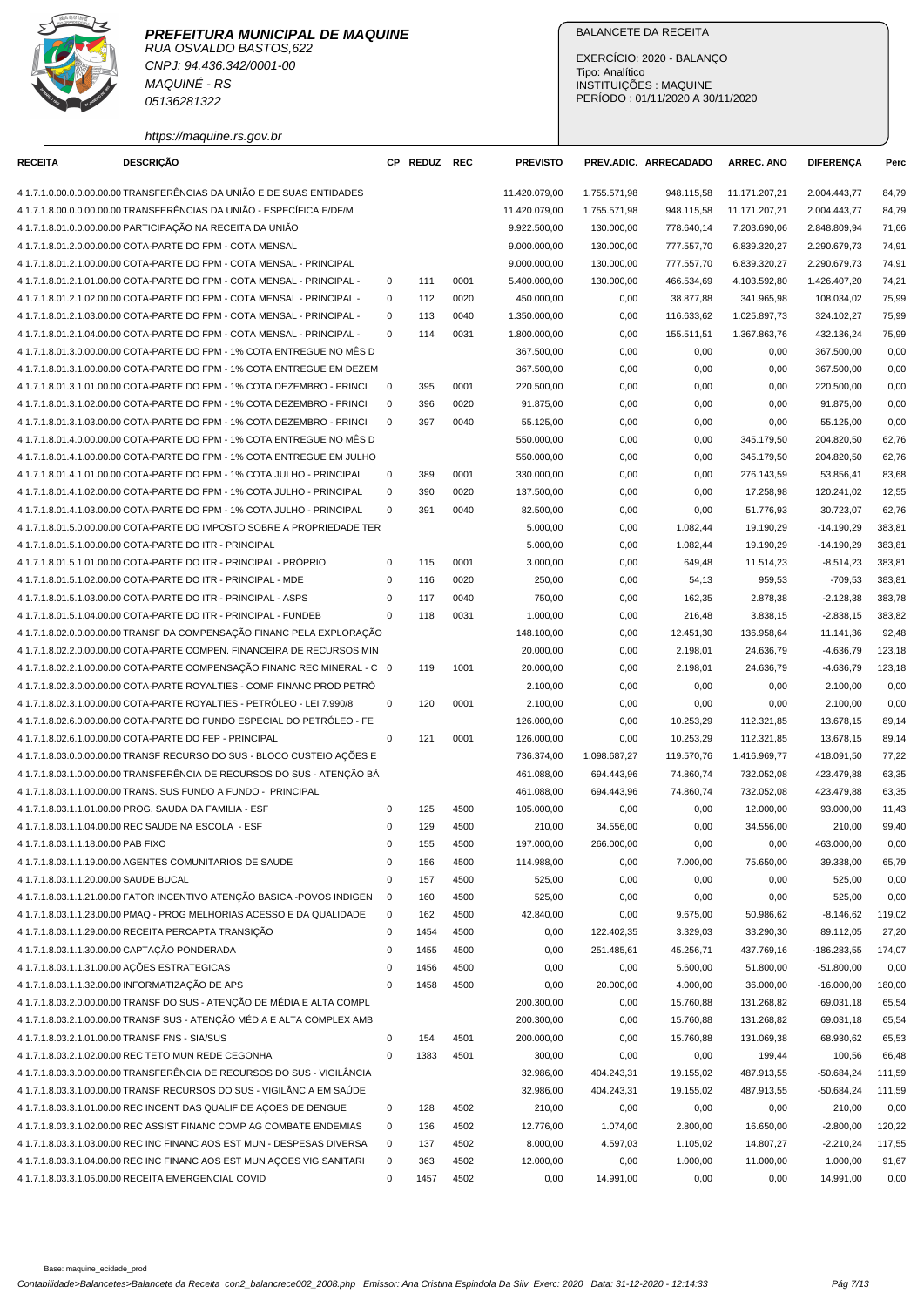RUA OSVALDO BASTOS,622 CNPJ: 94.436.342/0001-00 MAQUINÉ - RS 05136281322

### BALANCETE DA RECEITA

EXERCÍCIO: 2020 - BALANÇO Tipo: Analítico INSTITUIÇÕES : MAQUINE PERÍODO : 01/11/2020 A 30/11/2020

https://maquine.rs.gov.br

| <b>RECEITA</b>                                | <b>DESCRIÇÃO</b>                                                         | СP           | <b>REDUZ</b> | <b>REC</b> | <b>PREVISTO</b> |            | PREV.ADIC. ARRECADADO | <b>ARREC. ANO</b> | <b>DIFERENÇA</b>      | Perc   |
|-----------------------------------------------|--------------------------------------------------------------------------|--------------|--------------|------------|-----------------|------------|-----------------------|-------------------|-----------------------|--------|
| 4.1.7.1.8.03.3.1.06.00.00 RECEITA COVID19 FNS |                                                                          | $\mathbf 0$  | 1462         | 4511       | 0,00            | 383.581,28 | 14.250,00             | 445.456,28        | $-61.875,00$          | 116,13 |
|                                               | 4.1.7.1.8.03.4.0.00.00.00 TRANSFERÊNCIA DE RECURSOS DO SUS - ASSISTÊNCI  |              |              |            | 42.000,00       | 0,00       | 9.794,12              | 65.735,32         | $-23.735,32$          | 156,51 |
|                                               | 4.1.7.1.8.03.4.1.00.00.00 TRANSFERÊCIAS DO SUS - ASSISTÊNCIA FARMACÊUTI  |              |              |            | 42.000,00       | 0,00       | 9.794,12              | 65.735,32         | $-23.735.32$          | 156,51 |
|                                               | 4.1.7.1.8.03.4.1.01.00.00 COMPONENTE BASICO ASSIST FARMACEUTICA          | $\mathbf 0$  | 161          | 4503       | 40.000,00       | 0,00       | 3.794,12              | 41.735,32         | $-1.735,32$           | 104,34 |
|                                               | 4.1.7.1.8.03.4.1.04.00.00 REC CUSTEIO ORG SERV ASSIST FARMACEUTICA       | $\mathbf 0$  | 410          | 4503       | 2.000,00        | 0,00       | 6.000,00              | 24.000,00         | -22.000,00 1.200,00   |        |
|                                               | 4.1.7.1.8.05.0.0.00.00.00 TRANSF RECURSOS FUNDO NACIONAL DESENV DA EDUC  |              |              |            | 386.980,00      | 193.910,00 | 32.226,87             | 351.677,10        | 229.212,90            | 60,54  |
|                                               | 4.1.7.1.8.05.1.0.00.00.00 TRANSFERÊNCIAS DO SALÁRIO-EDUCAÇÃO             |              |              |            | 194.250,00      | 0,00       | 14.201,92             | 164.267,96        | 29.982,04             | 84,57  |
|                                               | 4.1.7.1.8.05.1.1.00.00.00 TRANSFE. DO SALÁRIO-EDUCAÇÃO - PRINCIPAL       | 0            | 171          | 1006       | 194.250,00      | 0,00       | 14.201,92             | 164.267,96        | 29.982,04             | 84,57  |
|                                               | 4.1.7.1.8.05.2.0.00.00.00 TRANSF DIRETAS FNDE PROGRAMA DINHEIRO DIRETO   |              |              |            | 3.150,00        | 4.010,00   | 0,00                  | 7.160,00          | 0,00                  | 100,00 |
|                                               | 4.1.7.1.8.05.2.1.00.00.00 PROGRAMA DINHEIRO DIRETO NA ESCOLA - PDDE - P  | $\mathbf{0}$ | 172          | 1007       | 3.150,00        | 4.010,00   | 0,00                  | 7.160,00          | 0,00                  | 100,00 |
|                                               | 4.1.7.1.8.05.3.0.00.00.00 TRANSF DIRETA FNDE PROGR NACIONAL ALIMENTAÇÃO  |              |              |            | 65.800,00       | 0,00       | 6.742,60              | 67.426,00         | $-1.626,00$           | 102,47 |
|                                               | 4.1.7.1.8.05.3.1.00.00.00 PROGRAMA NACIONAL DE ALIMENTAÇÃO ESCOLAR - PN  |              |              |            | 65.800,00       | 0,00       | 6.742,60              | 67.426,00         | $-1.626,00$           | 102,47 |
|                                               | 4.1.7.1.8.05.3.1.01.00.00 PROG ALIMENTACÃO ESCOLAR AREA QUILOMBOLA       | $\mathbf 0$  | 174          | 1011       | 26.000,00       | 0,00       | 3.026,60              | 30.266,00         | $-4.266,00$           | 116,41 |
|                                               | 4.1.7.1.8.05.3.1.02.00.00 PROG ALIMENTAÇÃO ESCOLAR PRE ESCOLA            | $\mathbf 0$  | 175          | 1060       | 20.000,00       | 0,00       | 947,00                | 9.470,00          | 10.530,00             | 47,35  |
|                                               | 4.1.7.1.8.05.3.1.03.00.00 PROG ALIMENTAÇÃO ESCOLAR ENS FUNDAMENTAL       | $\mathbf 0$  | 176          | 1008       | 6.800,00        | 0,00       | 576,00                | 5.760,00          | 1.040,00              | 84,71  |
|                                               | 4.1.7.1.8.05.3.1.04.00.00 PROG ALIMENTAÇÃO ESCOLAR PNAEC CRECHES         | $\mathbf 0$  | 177          | 1010       | 12.500,00       | 0,00       | 2.140,00              | 21.400,00         | $-8.900,00$           | 171,20 |
|                                               | 4.1.7.1.8.05.3.1.05.00.00 PROG ALIMENTAÇÃO ESCOLAR AEE                   | $\mathbf 0$  | 178          | 1083       | 500,00          | 0,00       | 53,00                 | 530,00            | $-30,00$              | 106,00 |
|                                               | 4.1.7.1.8.05.4.0.00.00.00 TRANSF DIRETA FNDE PROGR NACION APOIO TRANSP   |              |              |            | 120.000,00      | 0,00       | 11.282,35             | 112.823,14        | 7.176,86              | 94,02  |
|                                               | 4.1.7.1.8.05.4.1.00.00.00 PROGRAMA NACIONAL APOIO TRANSPORTE ESCOLAR - 0 |              | 173          | 1009       | 120.000,00      | 0,00       | 11.282,35             | 112.823,14        | 7.176,86              | 94,02  |
|                                               | 4.1.7.1.8.05.9.0.00.00.00 OUTRAS TRANSF DO FUNDO NACIONAL DO DESENV DA   |              |              |            | 3.780,00        | 189.900,00 | 0,00                  | 0,00              | 193.680,00            | 0,00   |
|                                               | 4.1.7.1.8.05.9.1.00.00.00 OUTRAS TRANSFE. DIRETAS FNDE - PRINCIPAL       |              |              |            | 3.780,00        | 189.900,00 | 0,00                  | 0,00              | 193.680,00            | 0,00   |
|                                               | 4.1.7.1.8.05.9.1.01.00.00 REC PROGR CAMINHOS DA ESCOLA                   | $\mathbf 0$  | 179          | 1067       | 1.050,00        | 0,00       | 0,00                  | 0,00              | 1.050.00              | 0,00   |
|                                               | 4.1.7.1.8.05.9.1.02.00.00 REC MANUT EDUC INFANTIL APOIO A CRECHES        | $\mathbf 0$  | 180          | 1073       | 1.155,00        | 0,00       | 0,00                  | 0,00              | 1.155,00              | 0,00   |
|                                               | 4.1.7.1.8.05.9.1.03.00.00 REC BRASIL CARINHOSO                           | $\mathbf 0$  | 181          | 1080       | 525,00          | 0,00       | 0,00                  | 0,00              | 525,00                | 0,00   |
|                                               | 4.1.7.1.8.05.9.1.04.00.00 REC PAR MOBILIARIO INFRAESTRUTURA ESCOLAR      | $\mathbf 0$  | 366          | 1085       | 525,00          | 0,00       | 0,00                  | 0,00              | 525,00                | 0,00   |
|                                               | 4.1.7.1.8.05.9.1.05.00.00 REC INC FINANC MP815/2017                      | $\mathbf 0$  | 377          | 0001       | 525,00          | 0,00       | 0,00                  | 0,00              | 525,00                | 0,00   |
| 4.1.7.1.8.05.9.1.06.00.00 PAR ONIBUS ESCOLAR  |                                                                          | $\mathbf 0$  | 1470         | 1088       | 0,00            | 189.900,00 | 0,00                  | 0,00              | 189.900,00            | 0,00   |
|                                               | 4.1.7.1.8.06.0.0.00.00.00 TRANSFE. FINANCEIRA DO ICMS - DESONERAÇÃO - L  |              |              |            | 62.200,00       | 0,00       | 0,00                  | 0,00              | 62.200,00             | 0,00   |
|                                               | 4.1.7.1.8.06.1.0.00.00.00 TRANSFE. FINANCEIRA DO ICMS - DESONERAÇÃO - L  |              |              |            | 62.200,00       | 0,00       | 0,00                  | 0,00              | 62.200,00             | 0,00   |
|                                               | 4.1.7.1.8.06.1.1.00.00.00 TRANSF FINANCEIRA ICMS DESONERAÇÃO L.C. N 87/  |              |              |            | 62.200,00       | 0,00       | 0,00                  | 0,00              | 62.200,00             | 0,00   |
|                                               | 4.1.7.1.8.06.1.1.01.00.00 TRANSFE. FINAN. DO ICMS - DESONERAÇÃO - PRINC  | 0            | 224          | 0001       | 37.316,00       | 0,00       | 0,00                  | 0,00              | 37.316,00             | 0,00   |
|                                               | 4.1.7.1.8.06.1.1.02.00.00 TRANSFE. FINAN. DO ICMS - DESONERAÇÃO - PRINC  | 0            | 225          | 0020       | 3.111,00        | 0,00       | 0,00                  | 0,00              | 3.111,00              | 0,00   |
|                                               | 4.1.7.1.8.06.1.1.03.00.00 TRANSFE. FINAN. DO ICMS - DESONERAÇÃO - PRINC  | $\mathbf 0$  | 226          | 0040       | 9.333,00        | 0,00       | 0,00                  | 0,00              | 9.333,00              | 0,00   |
|                                               | 4.1.7.1.8.06.1.1.04.00.00 TRANSFE. FINAN. DO ICMS - DESONERAÇÃO - PRINC  | $\mathbf 0$  | 227          | 0031       | 12.440,00       | 0,00       | 0,00                  | 0,00              | 12.440,00             | 0,00   |
|                                               | 4.1.7.1.8.08.0.0.00.00.00 TRANSFERÊNCIAS ADVINDAS DE EMENDAS PARLAMENTA  |              |              |            | 1.000,00        | 0,00       | 0,00                  | 250.000,00        | -249.000,00 25.000,00 |        |
|                                               | 4.1.7.1.8.08.1.0.00.00.00 TRANSFERÊNCIAS ADVINDAS DE EMENDAS PARLAMENTA  |              |              |            | 1.000,00        | 0,00       | 0,00                  | 250.000,00        | -249.000,00 25.000,00 |        |
|                                               | 4.1.7.1.8.08.1.1.00.00.00 TRANSFE. PARLA. INDIVIDUAIS - PRINCIPAL        |              |              |            | 1.000,00        | 0,00       | 0,00                  | 250.000,00        | -249.000,00 25.000,00 |        |
| 4.1.7.1.8.08.1.1.03.00.00 PAB INCREMENTO      |                                                                          | $\mathbf 0$  | 1385         | 4500       | 1.000,00        | 0,00       | 0,00                  | 250.000,00        | -249.000,00 25.000,00 |        |
|                                               | 4.1.7.1.8.10.0.0.00.00.00 TRANSFERÊNCIAS DE CONVÊNIOS DA UNIÃO E DE SUA  |              |              |            | 2.150,00        | 61.965,00  | 0,00                  | 61.965,00         | 2.150,00              | 96,65  |
|                                               | 4.1.7.1.8.10.9.0.00.00.00 OUTRAS TRANSFERÊNCIAS DE CONVÊNIOS DA UNIÃO    |              |              |            | 2.150,00        | 61.965,00  | 0,00                  | 61.965,00         | 2.150,00              | 96,65  |
|                                               | 4.1.7.1.8.10.9.1.00.00.00 OUTRAS TRANS, CONVÊ, UNIÃO - PRINCIPAL         |              |              |            | 2.150,00        | 61.965,00  | 0,00                  | 61.965,00         | 2.150,00              | 96,65  |
|                                               | 4.1.7.1.8.10.9.1.01.00.00 REC FUNASA AGUA MORRO ALTO                     | 0            | 213          | 1066       | 50,00           | 0,00       | 0,00                  | 0,00              | 50,00                 | 0,00   |
|                                               | 4.1.7.1.8.10.9.1.03.00.00 REC FUNDO MUN DEFESA CIVIL                     | 0            | 215          | 1076       | 2.100,00        | 61.965,00  | 0,00                  | 61.965,00         | 2.100,00              | 96,72  |
|                                               | 4.1.7.1.8.12.0.0.00.00.00 TRANSF RECURSOS FUNDO NACIONAL DE ASSISTENCIA  |              |              |            | 160.775,00      | 112.150,00 | 5.226,51              | 199.092,83        | 73.832,17             | 72,95  |
|                                               | 4.1.7.1.8.12.1.0.00.00.00 TRANSF RECURSOS FUNDO NACIONAL DE ASSISTÊNCIA  |              |              |            | 160.775,00      | 112.150,00 | 5.226,51              | 199.092,83        | 73.832,17             | 72,95  |
|                                               | 4.1.7.1.8.12.1.1.00.00.00 TRANSFERÊNCIAS DE RECURSOS DO FNAS - PRINCIPA  |              |              |            | 160.775,00      | 112.150,00 | 5.226,51              | 199.092,83        | 73.832,17             | 72,95  |
|                                               | 4.1.7.1.8.12.1.1.01.00.00 PROGRAMA BOLSA FAMILIA                         | $\mathbf 0$  | 167          | 1040       | 17.200,00       | 0,00       | 1.430,00              | 14.300,00         | 2.900,00              | 83,14  |
|                                               | 4.1.7.1.8.12.1.1.02.00.00 PROGRAMA CRAS PAIF                             | 0            | 168          | 1005       | 72.000,00       | 0,00       | 1.690,47              | 32.391,97         | 39.608,03             | 44,99  |
| 4.1.7.1.8.12.1.1.03.00.00 PROGRAMA IGD SUAS   |                                                                          | 0            | 169          | 1070       | 1.575,00        | 0,00       | 0,00                  | 0,00              | 1.575,00              | 0,00   |
|                                               | 4.1.7.1.8.12.1.1.04.00.00 PROGRAMA FMAS SCFV                             | 0            | 170          | 1005       | 60.000,00       | 0,00       | 2.106,04              | 39.050,86         | 20.949,14             | 65,08  |
|                                               | 4.1.7.1.8.12.1.1.05.00.00 REF DE APOIO FINANCEIRO AO BLOCO DA PROTEÇÃO   | 0            | 388          | 1005       | 10.000,00       | 0,00       | 0,00                  | 0,00              | 10.000,00             | 0,00   |
|                                               | 4.1.7.1.8.12.1.1.06.00.00 COVID 19 - REPASSE EMERGENCIAL AO SUAS         | $\mathbf 0$  | 1464         | 1103       | 0,00            | 4.350,00   | 0,00                  | 5.550,00          | $-1.200,00$           | 127,59 |
|                                               | 4.1.7.1.8.12.1.1.07.00.00 INCR TEMPORARIO PSB COVID                      | 0            | 1467         | 1005       | 0,00            | 107.800,00 | 0,00                  | 107.800,00        | 0,00                  | 100,00 |
|                                               | 4.1.7.1.8.99.0.0.00.00.00 OUTRAS TRANSFERÊNCIAS DA UNIÃO                 |              |              |            | 0,00            | 158.859,71 | 0,00                  | 1.550.853,81      | $-1.391.994,10$       | 976,24 |
|                                               | 4.1.7.1.8.99.1.0.00.00.00 OUTRAS TRANSFERÊNCIAS DA UNIÃO                 |              |              |            | 0,00            | 158.859,71 | 0,00                  | 1.550.853,81      | $-1.391.994,10$       | 976,24 |
|                                               | 4.1.7.1.8.99.1.5.00.00.00 APOIO FINANC AOS MUNICIPIOS - AFM              | 0            | 1459         | 0001       | 0,00            | 0,00       | 0,00                  | 616.287,00        | $-616.287,00$         | 0,00   |
|                                               | 4.1.7.1.8.99.1.6.00.00.00 AUXILIO FINANCEIRO COVID SUS SUAS I            | 0            | 1468         | 1102       | 0,00            | 96.941,08  | 0,00                  | 96.941,08         | 0,00                  | 100,00 |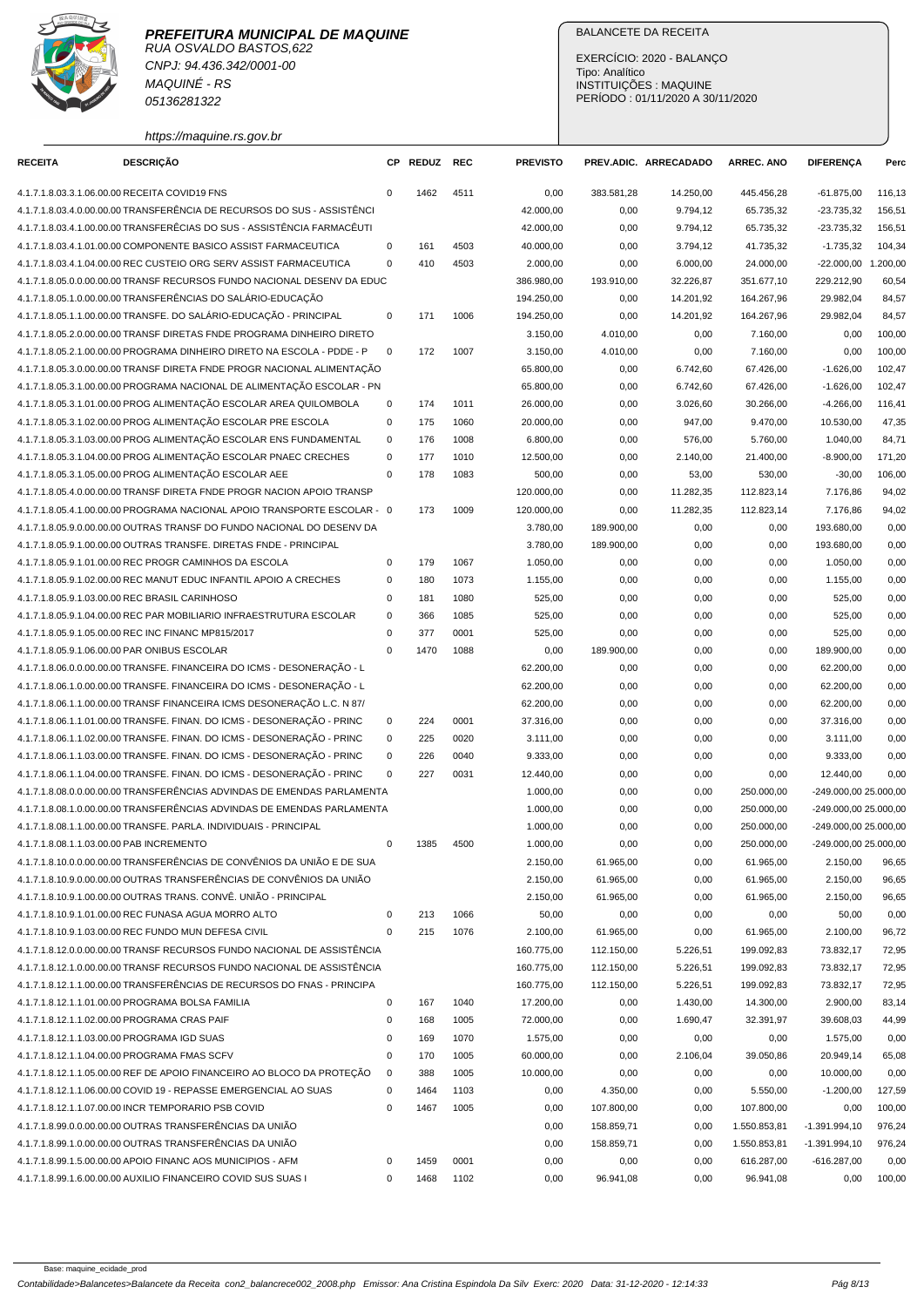

CNPJ: 94.436.342/0001-00 MAQUINÉ - RS 05136281322

https://maquine.rs.gov.br

## BALANCETE DA RECEITA

EXERCÍCIO: 2020 - BALANÇO Tipo: Analítico INSTITUIÇÕES : MAQUINE PERÍODO : 01/11/2020 A 30/11/2020

| <b>RECEITA</b>                                | <b>DESCRIÇÃO</b>                                                         |             | CP REDUZ | <b>REC</b> | <b>PREVISTO</b> |              | PREV.ADIC. ARRECADADO | <b>ARREC. ANO</b>     | <b>DIFERENÇA</b>     | Perc   |
|-----------------------------------------------|--------------------------------------------------------------------------|-------------|----------|------------|-----------------|--------------|-----------------------|-----------------------|----------------------|--------|
|                                               | 4.1.7.1.8.99.1.7.00.00.00 AUXILIO FINANCEIRO COVID II                    | $\mathbf 0$ | 1469     | 0001       | 0,00            | 0,00         | 0,00                  | 775.707,10            | $-775.707,10$        | 0,00   |
| 4.1.7.1.8.99.1.8.00.00.00 REC LEI ALDIR BLANC |                                                                          | $\Omega$    | 1475     | 0940       | 0,00            | 61.918,63    | 0,00                  | 61.918,63             | 0,00                 | 100,00 |
|                                               | 4.1.7.2.0.00.0.0.00.00.00 TRANSF DOS ESTADOS E DO DISTRITO FEDERAL E DE  |             |          |            | 8.289.500,00    | 1.329.753,84 | 614.616,42            | 6.759.939,50          | 2.859.314,34         | 70,28  |
|                                               | 4.1.7.2.8.00.0.0.00.00.00 TRANSF DOS ESTADOS - ESPECÍFICAS DE ESTADOS,   |             |          |            | 8.289.500,00    | 1.329.753,84 | 614.616,42            | 6.759.939,50          | 2.859.314,34         | 70,28  |
|                                               | 4.1.7.2.8.01.0.0.00.00.00 PARTICIPAÇÃO NA RECEITA DOS ESTADOS            |             |          |            | 6.802.500,00    | 1.230.068,82 | 581.665,94            | 5.953.799,19          | 2.078.769,63         | 74,12  |
| 4.1.7.2.8.01.1.0.00.00.00 COTA-PARTE DO ICMS  |                                                                          |             |          |            | 6.000.000,00    | 1.230.068,82 | 566.934,47            | 5.174.296,90          | 2.055.771,92         | 71,57  |
|                                               | 4.1.7.2.8.01.1.1.00.00.00 COTA-PARTE DO ICMS - PRINCIPAL                 |             |          |            | 6.000.000,00    | 1.230.068,82 | 566.934,47            | 5.174.296,90          | 2.055.771,92         | 71,57  |
|                                               | 4.1.7.2.8.01.1.1.01.00.00 COTA-PARTE DO ICMS - PRINCIPAL - PRÓPRIO       | 0           | 228      | 0001       | 3.600.000,00    | 823.383,50   | 340.160,66            | 3.104.578,21          | 1.318.805,29         | 70,19  |
|                                               | 4.1.7.2.8.01.1.1.02.00.00 COTA-PARTE DO ICMS - PRINCIPAL - MDE           | 0           | 229      | 0020       | 300.000,00      | 195.826,30   | 28.346,73             | 258.714,83            | 237.111,47           | 52,18  |
|                                               | 4.1.7.2.8.01.1.1.03.00.00 COTA-PARTE DO ICMS - PRINCIPAL- ASPS           | 0           | 230      | 0040       | 900.000,00      | 210.859,02   | 85.040,18             | 776.144,53            | 334.714,49           | 69,87  |
|                                               | 4.1.7.2.8.01.1.1.04.00.00 COTA-PARTE DO ICMS - PRINCIPAL - FUNDEB        | $\mathbf 0$ | 231      | 0031       | 1.200.000,00    | 0,00         | 113.386,90            | 1.034.859,33          | 165.140,67           | 86,24  |
| 4.1.7.2.8.01.2.0.00.00.00 COTA-PARTE DO IPVA  |                                                                          |             |          |            | 711.000,00      | 0,00         | 5.938,51              | 698.095,17            | 12.904,83            | 98,18  |
|                                               | 4.1.7.2.8.01.2.1.00.00.00 COTA-PARTE DO IPVA - PRINCIPAL                 |             |          |            | 711.000,00      | 0,00         | 5.938,51              | 698.095,17            | 12.904,83            | 98,18  |
|                                               | 4.1.7.2.8.01.2.1.01.00.00 COTA-PARTE DO IPVA - PRINCIPAL - PRÓPRIO       | $\mathbf 0$ | 232      | 0001       | 351.000,00      | 0,00         | 3.563,09              | 418.857,75            | $-67.857,75$         | 119,33 |
|                                               | 4.1.7.2.8.01.2.1.02.00.00 COTA-PARTE DO IPVA - PRINCIPAL - MDE           | 0           | 233      | 0020       | 45.000,00       | 0,00         | 296,93                | 35.116,07             | 9.883,93             | 78,04  |
|                                               | 4.1.7.2.8.01.2.1.03.00.00 COTA-PARTE DO IPVA - PRINCIPAL - ASPS          | $\mathbf 0$ | 234      | 0040       | 135.000,00      | 0,00         | 890,77                | 105.382,91            | 29.617,09            | 78,06  |
|                                               | 4.1.7.2.8.01.2.1.04.00.00 COTA-PARTE DO IPVA - PRINCIPAL - FUNDEB        | $\mathbf 0$ | 235      | 0031       | 180.000,00      | 0,00         | 1.187,72              | 138.738,44            | 41.261,56            | 77,08  |
|                                               | 4.1.7.2.8.01.3.0.00.00.00 COTA-PARTE DO IPI - MUNICÍPIOS                 |             |          |            | 81.500,00       | 0,00         | 8.792,96              | 73.379,37             | 8.120,63             | 90,04  |
|                                               | 4.1.7.2.8.01.3.1.00.00.00 COTA-PARTE DO IPI - MUNICÍPIOS - PRINCIPAL     |             |          |            | 81.500,00       | 0,00         | 8.792,96              | 73.379,37             | 8.120,63             | 90,04  |
|                                               | 4.1.7.2.8.01.3.1.01.00.00 COTA-PARTE DO IPI - MUNICÍPIOS - PRINCIPAL -   | $\mathbf 0$ | 236      | 0001       | 48.900,00       | 0,00         | 5.275,77              | 44.132,20             | 4.767,80             | 90,25  |
|                                               | 4.1.7.2.8.01.3.1.02.00.00 COTA-PARTE DO IPI - MUNICIPIOS - PRINCIPAL -   | $\mathbf 0$ | 237      | 0020       |                 |              |                       |                       |                      | 93,46  |
|                                               | 4.1.7.2.8.01.3.1.03.00.00 COTA-PARTE DO IPI - MUNICÍPIOS - PRINCIPAL -   | $\mathbf 0$ | 238      | 0040       | 4.075,00        | 0,00<br>0,00 | 439,65                | 3.808,51<br>10.902,28 | 266,49               | 89,18  |
|                                               | 4.1.7.2.8.01.3.1.04.00.00 COTA-PARTE DO IPI - MUNICÍPIOS - PRINCIPAL -   | $\mathbf 0$ | 239      | 0031       | 12.225,00       | 0,00         | 1.318,95              |                       | 1.322,72<br>1.763.62 |        |
|                                               | 4.1.7.2.8.01.4.0.00.00.00 COTA-PARTE CONTRIBUIÇÃO DE INTERVENÇÃO NO DOM  |             |          |            | 16.300,00       |              | 1.758,59              | 14.536,38             |                      | 89,18  |
|                                               |                                                                          |             |          |            | 10.000,00       | 0,00         | 0,00                  | 8.027,75              | 1.972,25             | 80,28  |
|                                               | 4.1.7.2.8.01.4.1.00.00.00 COTA-PARTE DA CIDE - PRINCIPAL                 | $\mathbf 0$ | 240      | 1039       | 10.000,00       | 0,00         | 0,00                  | 8.027,75              | 1.972,25             | 80,28  |
|                                               | 4.1.7.2.8.03.0.0.00.00.00 TRANSF REC DO ESTADO P/ PROGR SAUDE - REPASSE  |             |          |            | 335.000,00      | 90.669,76    | 32.950,48             | 483.632,18            | $-57.962,42$         | 113,62 |
|                                               | 4.1.7.2.8.03.1.0.00.00.00 TRANSF REC DO ESTADO P/ PROGR SAÚDE - REPASSE  |             |          |            | 335.000,00      | 90.669,76    | 32.950,48             | 483.632,18            | $-57.962,42$         | 113,62 |
|                                               | 4.1.7.2.8.03.1.1.00.00.00 TRANSF REC ESTADO PROG SAÚDE - REP FUNDO A FU  |             |          |            | 335.000,00      | 90.669,76    | 32.950,48             | 483.632,18            | $-57.962,42$         | 113,62 |
|                                               | 4.1.7.2.8.03.1.1.01.00.00 REC FARMACIA BASICA ESTADUAL                   | 0           | 197      | 4050       | 12.000,00       | 22.048,90    | 1.504,89              | 19.565,13             | 14.483,77            | 57,46  |
| 4.1.7.2.8.03.1.1.03.00.00 REC PSF ESTADUAL    |                                                                          | $\mathbf 0$ | 199      | 4090       | 96.000,00       | 40.000,00    | 12.000,00             | 172.000,00            | $-36.000,00$         | 126,47 |
|                                               | 4.1.7.2.8.03.1.1.04.00.00 REC OFICINAS TERAPEUTICAS PPV CRACK            | $\mathbf 0$ | 200      | 4011       | 36.000,00       | 8.500,00     | 3.000,00              | 50.500,60             | $-6.000,60$          | 113,48 |
|                                               | 4.1.7.2.8.03.1.1.05.00.00 REC PSF INDIGENA ESTADUAL                      | $\mathbf 0$ | 201      | 4090       | 20.000,00       | 4.000,00     | 2.000,00              | 37.000,00             | $-13.000,00$         | 154,17 |
|                                               | 4.1.7.2.8.03.1.1.06.00.00 REC PACS ESF ESTADUAL                          | $\mathbf 0$ | 202      | 4090       | 5.000,00        | 0,00         | 0,00                  | 0,00                  | 5.000,00             | 0,00   |
| 4.1.7.2.8.03.1.1.07.00.00 REC PSF QUILOMBOLA  |                                                                          | $\mathbf 0$ | 203      | 4090       | 16.000,00       | 4.000,00     | 2.000,00              | 30.000,00             | $-10.000,00$         | 150,00 |
|                                               | 4.1.7.2.8.03.1.1.08.00.00 REC INC ATENÇÃO BASICA PIES                    | $\mathbf 0$ | 204      | 4011       | 150.000,00      | 12.120,86    | 12.445,59             | 174.566,45            | $-12.445,59$         | 107,68 |
|                                               | 4.1.7.2.8.10.0.0.00.00.00 TRANSF DE CONVÊNIOS DOS ESTADOS E DO DF E DE   |             |          |            | 1.152.000,00    | 9.015,26     | 0,00                  | 322.508,13            | 838.507,13           | 27,78  |
|                                               | 4.1.7.2.8.10.2.0.00.00.00 TRANSFE. DE CONVÊNIO DOS ESTADOS A PROGRAMAS   |             |          |            | 1.150.000,00    | 0,00         | 0,00                  | 312.492.87            | 837.507,13           | 27,17  |
|                                               | 4.1.7.2.8.10.2.1.00.00.00 TRANSF CONVÊNIO ESTADOS P/ PROGRAMAS DE EDUCA  |             |          |            | 1.150.000,00    | 0,00         | 0,00                  | 312.492,87            | 837.507,13           | 27,17  |
|                                               | 4.1.7.2.8.10.2.1.01.00.00 TRANSFE. CONVÊNIOS PARA O TRANSPORTE ESCOLAR 0 |             | 195      | 1023       | 1.150.000,00    | 0,00         | 0,00                  | 312.492,87            | 837.507,13           | 27,17  |
|                                               | 4.1.7.2.8.10.9.0.00.00.00 OUTRAS TRANSFERÊNCIAS DE CONVÊNIO DOS ESTADOS  |             |          |            | 2.000,00        | 9.015,26     | 0,00                  | 10.015,26             | 1.000,00             | 90,92  |
|                                               | 4.1.7.2.8.10.9.1.00.00.00 OUTRAS TRANS. CONVË. ESTADOS - PRINCIPAL       |             |          |            | 2.000,00        | 9.015,26     | 0,00                  | 10.015,26             | 1.000,00             | 90,92  |
|                                               | 4.1.7.2.8.10.9.1.07.00.00 PROGRAMA OASF - ORIENTA. E APOIO SÓCIO-FAMILI  |             |          |            | 2.000,00        | 9.015,26     | 0,00                  | 10.015,26             | 1.000,00             | 90,92  |
| 4.1.7.2.8.10.9.1.07.01.00 REC OASF ESTADUAL   |                                                                          | $\pmb{0}$   | 205      | 1026       | 1.000,00        | 9.015,26     | 0,00                  | 10.015,26             | 0,00                 | 100,00 |
|                                               | 4.1.7.2.8.10.9.1.07.02.00 REC OASF QUILOMBOLA ESTADUAL                   | $\mathbf 0$ | 206      | 1068       | 1.000,00        | 0,00         | 0,00                  | 0,00                  | 1.000,00             | 0,00   |
|                                               | 4.1.7.5.0.00.0.00.00.00 TRANSFERENCIAS DE OUTRAS INSTITUIÇÕES PÚBLICA    |             |          |            | 2.400.000,00    | 311.536,24   | 242.191,82            | 2.438.193,04          | 273.343,20           | 89,92  |
|                                               | 4.1.7.5.8.00.0.0.00.00.00 TRANSF DE OUTRAS INSTIT PÚBLICAS - ESPEC ESTA  |             |          |            | 2.400.000,00    | 311.536,24   | 242.191,82            | 2.438.193,04          | 273.343,20           | 89,92  |
|                                               | 4.1.7.5.8.01.0.0.00.00.00 TRANSFERÊNCIAS DE RECURSOS DO FUNDEB           |             |          |            | 2.400.000,00    | 311.536,24   | 242.191,82            | 2.438.193,04          | 273.343,20           | 89,92  |
|                                               | 4.1.7.5.8.01.1.0.00.00.00 TRANSFERÊNCIAS DE RECURSOS DO FUNDEB           |             |          |            | 2.400.000,00    | 311.536,24   | 242.191,82            | 2.438.193,04          | 273.343,20           | 89,92  |
|                                               | 4.1.7.5.8.01.1.1.00.00.00 TRANSFE, RECURSOS DO FUNDEB - PRINCIPAL        | 0           | 194      | 0031       | 2.400.000,00    | 311.536,24   | 242.191,82            | 2.438.193,04          | 273.343,20           | 89,92  |
|                                               | 4.1.7.7.0.00.0.0.00.00.00 TRANSFERÊNCIAS DE PESSOAS FÍSICAS              |             |          |            | 0,00            | 0,00         | 120,00                | 120,00                | $-120,00$            | 0,00   |
|                                               | 4.1.7.7.8.00.0.0.00.00.00 TRANSF DE PESSOAS FÍSICAS - ESPECÍF ESTADOS,   |             |          |            | 0,00            | 0,00         | 120,00                | 120,00                | $-120,00$            | 0,00   |
|                                               | 4.1.7.7.8.01.0.0.00.00.00 TRANSFERÊNCIAS DE PESSOAS FÍSICAS - ESPECÍFIC  |             |          |            | 0,00            | 0,00         | 120,00                | 120,00                | $-120,00$            | 0,00   |
|                                               | 4.1.7.7.8.01.9.0.00.00.00 TRANSFERÊNCIAS DE PESSOAS FÍSICAS - NÃO ESPEC  |             |          |            | 0,00            | 0,00         | 120,00                | 120,00                | $-120,00$            | 0,00   |
|                                               | 4.1.7.7.8.01.9.1.00.00.00 OUTRAS TRANSFERÊNCIA DE PESSOAS FÍSICAS- ESPE  |             |          |            | 0,00            | 0,00         | 120,00                | 120,00                | $-120,00$            | 0,00   |
|                                               | 4.1.7.7.8.01.9.1.30.00.00 DOAÇÕES PARA O MUNICÍPIO - COVID-19 - PF       | $\mathbf 0$ | 1483     | 0900       | 0,00            | 0,00         | 120,00                | 120,00                | $-120,00$            | 0,00   |
|                                               | 4.1.9.0.0.00.0.0.00.00.00 OUTRAS RECEITAS CORRENTES                      |             |          |            | 151.360,00      | 0,00         | 5.855,02              | 127.771,20            | 23.588,80            | 84,42  |
|                                               | 4.1.9.1.0.00.0.0.00.00.00 MULTAS ADMINISTRATIVAS, CONTRATUAIS E JUDICIA  |             |          |            | 400,00          | 0,00         | 0,00                  | 0,00                  | 400,00               | 0,00   |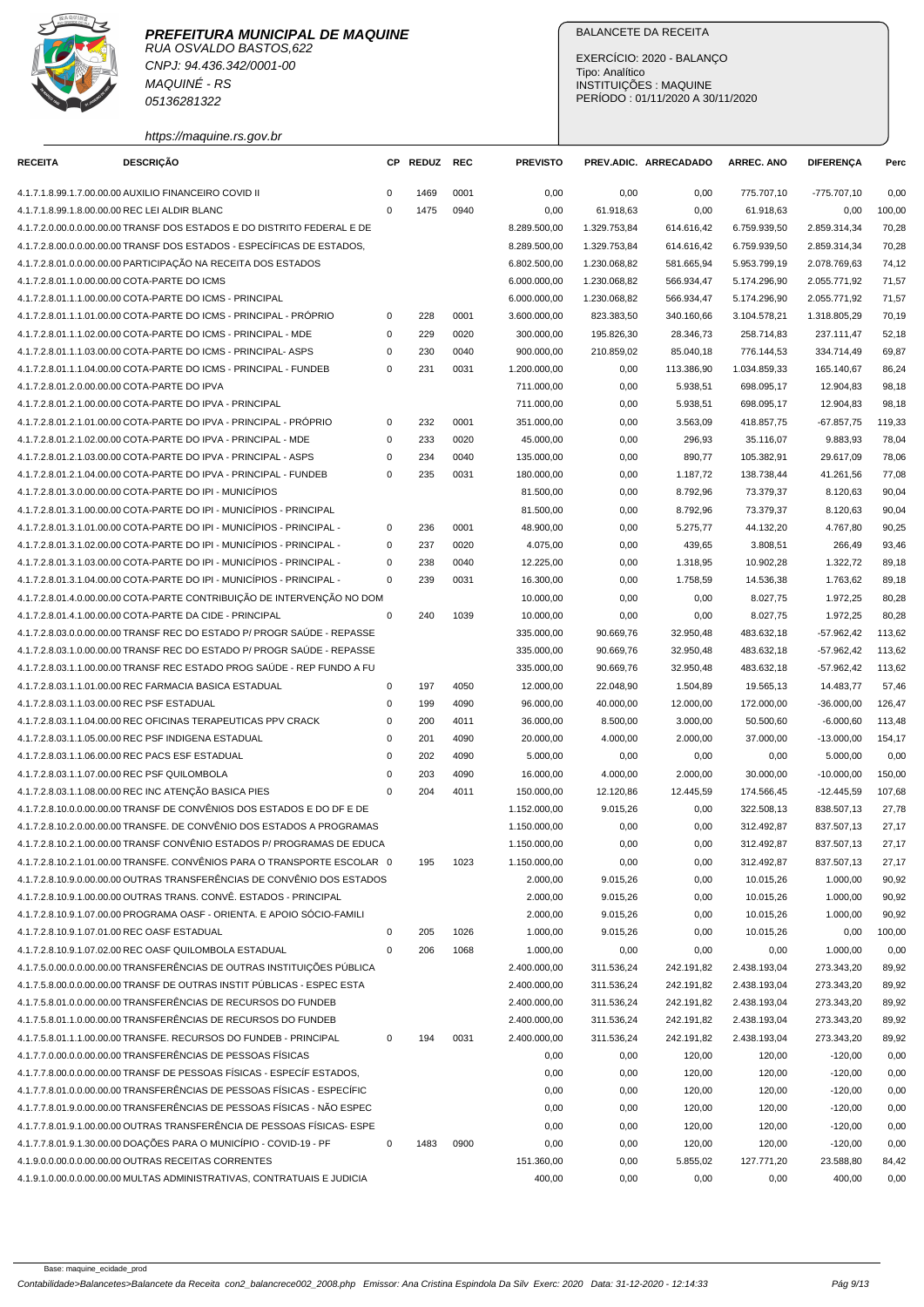RUA OSVALDO BASTOS,622 CNPJ: 94.436.342/0001-00 MAQUINÉ - RS 05136281322

https://maquine.rs.gov.br

## BALANCETE DA RECEITA

EXERCÍCIO: 2020 - BALANÇO Tipo: Analítico INSTITUIÇÕES : MAQUINE PERÍODO : 01/11/2020 A 30/11/2020

| <b>RECEITA</b>                    | <b>DESCRIÇÃO</b>                                                                                                                      |                | CP REDUZ REC |      | <b>PREVISTO</b> |        | PREV.ADIC. ARRECADADO | <b>ARREC. ANO</b> | <b>DIFERENCA</b>     | Perc   |
|-----------------------------------|---------------------------------------------------------------------------------------------------------------------------------------|----------------|--------------|------|-----------------|--------|-----------------------|-------------------|----------------------|--------|
|                                   | 4.1.9.1.0.01.0.0.00.00.00 MULTAS PREVISTAS EM LEGISLAÇÃO ESPECÍFICA                                                                   |                |              |      | 100,00          | 0,00   | 0,00                  | 0,00              | 100,00               | 0,00   |
|                                   | 4.1.9.1.0.01.1.0.00.00.00 MULTAS PREVISTAS EM LEGISLAÇÃO ESPECÍFICA                                                                   |                |              |      | 100,00          | 0,00   | 0,00                  | 0,00              | 100,00               | 0,00   |
|                                   | 4.1.9.1.0.01.1.1.00.00.00 MULTAS PREVIS. LEGIS. ESPECÍ. - PRINCIPAL                                                                   |                |              |      | 100,00          | 0,00   | 0,00                  | 0,00              | 100,00               | 0,00   |
|                                   | 4.1.9.1.0.01.1.1.01.00.00 AUTO INFRACAO DE OBRAS                                                                                      | $\mathbf 0$    | 1379         | 0001 | 100,00          | 0,00   | 0,00                  | 0,00              | 100,00               | 0,00   |
|                                   | 4.1.9.1.0.06.0.0.00.00.00 MULTAS POR DANOS AMBIENTAIS                                                                                 |                |              |      | 300,00          | 0,00   | 0,00                  | 0,00              | 300,00               | 0,00   |
|                                   | 4.1.9.1.0.06.1.0.00.00.00 MULTAS ADMINISTRATIVAS POR DANOS AMBIENTAIS                                                                 |                |              |      | 300,00          | 0,00   | 0,00                  | 0,00              | 300,00               | 0,00   |
|                                   | 4.1.9.1.0.06.1.1.00.00.00 MULTAS ADMINISTRATIVAS POR DANOS AMBIENTAIS -                                                               |                | 217          | 1074 | 300,00          | 0,00   | 0,00                  | 0,00              | 300,00               | 0,00   |
|                                   | 4.1.9.2.0.00.0.0.00.00.00 INDENIZAÇÕES, RESTITUIÇÕES E RESSARCIMENTOS                                                                 |                |              |      | 145.750,00      | 0,00   | 5.855,02              | 127.771,20        | 17.978,80            | 87,66  |
|                                   | 4.1.9.2.8.00.0.0.00.00.00 INDENIZAÇÕES, RESTITUIÇÕES E RESSARCIMENTOS -                                                               |                |              |      | 145.750,00      | 0,00   | 5.855,02              | 127.771,20        | 17.978,80            | 87,66  |
|                                   | 4.1.9.2.8.01.0.0.00.00.00 INDENIZAÇÕES- ESPECÍFICAS PARA ESTADOS/DF/MUN                                                               |                |              |      | 10.000,00       | 0,00   | 0,00                  | 0,00              | 10.000.00            | 0,00   |
|                                   | 4.1.9.2.8.01.1.0.00.00.00 INDENIZAÇÕES - ESPECÍFICAS PARA ESTADOS/DF/MU                                                               |                |              |      | 10.000,00       | 0,00   | 0,00                  | 0,00              | 10.000,00            | 0,00   |
|                                   | 4.1.9.2.8.01.1.1.00.00.00 INDENIZAÇÕES - PRINCIPAL                                                                                    | $\mathbf 0$    | 218          | 0001 | 10.000,00       | 0,00   | 0,00                  | 0,00              | 10.000,00            | 0,00   |
|                                   | 4.1.9.2.8.02.0.0.00.00.00 RESTITUIÇÕES - ESPECÍFICAS PARA ESTADOS/DF/MU                                                               |                |              |      | 135.750,00      | 0,00   | 5.855,02              | 127.771,20        | 7.978,80             | 94,12  |
|                                   | 4.1.9.2.8.02.9.0.00.00.00 OUTRAS RESTITUIÇÕES - ESPECÍFICAS PARA ESTADO                                                               |                |              |      | 135.750,00      | 0,00   | 5.855,02              | 127.771,20        | 7.978,80             | 94,12  |
|                                   | 4.1.9.2.8.02.9.1.00.00.00 OUTRAS RESTITUIÇÕES - PRINCIPAL                                                                             |                |              |      | 135.750,00      | 0,00   | 5.855,01              | 127.769,20        | 7.980,80             | 94,12  |
|                                   | 4.1.9.2.8.02.9.1.02.00.00 PROGRAMA TROCA TROCA                                                                                        | $\mathbf 0$    | 219          | 1047 | 10.000,00       | 0,00   | 64,00                 | 6.687,20          | 3.312,80             | 66,87  |
|                                   | 4.1.9.2.8.02.9.1.03.00.00 RESTITUIÇÃO PATRULHA AGRICOLA                                                                               | 0              | 223          | 1047 | 500,00          | 0,00   | 0,00                  | 0,00              | 500,00               | 0,00   |
|                                   | 4.1.9.2.8.02.9.1.04.00.00 RESTITUIÇÃO DIVERSAS PRINCIPAL                                                                              | $\mathbf 0$    | 222          | 0001 | 30.000,00       | 0,00   | 2.677,32              | 40.342,02         | $-10.342,02$         | 134,47 |
|                                   | 4.1.9.2.8.02.9.1.05.00.00 RESTITUIÇÃO DO PROGRAMA CESTO BASICO AOS SERV 0                                                             |                | 368          | 0001 | 210,00          | 0,00   | 2,80                  | 515,05            | $-305,05$            | 245,26 |
|                                   | 4.1.9.2.8.02.9.1.06.00.00 RESTITUIÇÃO DO PLANO DE ASSIST MEDICA DOS SER                                                               | $\overline{0}$ | 359          | 0001 | 90.000,00       | 0,00   | 0,00                  | 76.409,58         | 13.590,42            | 84,90  |
|                                   | 4.1.9.2.8.02.9.1.08.00.00 RESTITUIÇÃO DE DEPOSITOS JUDICIAIS                                                                          | $\mathbf 0$    | 376          | 0001 | 210,00          | 0,00   | 3.110,89              | 3.815,35          | $-3.605,35$ 1.816,83 |        |
|                                   | 4.1.9.2.8.02.9.1.10.00.00 RESTITUIÇÃO DE ADINTAMENTO DE DESPESAS ASPS                                                                 | $\mathbf 0$    | 382          | 0001 | 210,00          | 0,00   | 0,00                  | 0,00              | 210,00               | 0,00   |
|                                   | 4.1.9.2.8.02.9.1.11.00.00 REST DE ADIANTAMENTO DE DESPESA MDE                                                                         | $\mathbf 0$    | 383          | 0001 | 210,00          | 0,00   | 0,00                  | 0,00              | 210,00               | 0,00   |
|                                   | 4.1.9.2.8.02.9.1.16.00.00 RESTITUICÃO PAGAMENTO INDEVIDO MDE                                                                          | $\pmb{0}$      | 220          | 0001 | 2.100,00        | 0,00   | 0,00                  | 0,00              | 2.100,00             | 0,00   |
|                                   | 4.1.9.2.8.02.9.1.17.00.00 RESTIRUIÇÃO PAGAMENTO INDEVIDO - ASPS                                                                       | 0              | 221          | 0001 | 2.100,00        | 0,00   | 0,00                  | 0,00              | 2.100,00             | 0,00   |
|                                   | 4.1.9.2.8.02.9.1.18.00.00 REST DE ADIANTAMENTO DE DESPESA                                                                             | $\mathbf 0$    | 381          | 0001 | 210,00          | 0,00   | 0,00                  | 0,00              | 210,00               | 0,00   |
|                                   | 4.1.9.2.8.02.9.2.00.00.00 OUTRAS RESTITUIÇÕES - MULTAS E JUROS DE MORA                                                                |                |              |      | 0,00            | 0,00   | 0,01                  | 2,00              | $-2,00$              | 0,00   |
|                                   | 4.1.9.2.8.02.9.2.04.00.00 RESTITUIÇÃO DIVERSAS MULTAS E JUROS                                                                         | $\mathbf 0$    | 1380         | 0001 | 0,00            | 0,00   | 0,01                  | 2,00              | $-2,00$              | 0,00   |
|                                   | 4.1.9.9.0.00.0.0.00.00.00 DEMAIS RECEITAS CORRENTES                                                                                   |                |              |      | 5.210,00        | 0,00   | 0,00                  | 0,00              | 5.210,00             | 0,00   |
|                                   | 4.1.9.9.0.99.0.0.00.00.00 OUTRAS RECEITAS                                                                                             |                |              |      | 5.210,00        | 0,00   | 0,00                  | 0,00              | 5.210,00             | 0,00   |
|                                   | 4.1.9.9.0.99.1.0.00.00.00 OUTRAS RECEITAS - PRIMÁRIAS                                                                                 |                |              |      | 5.000,00        | 0,00   | 0,00                  | 0,00              | 5.000,00             | 0,00   |
|                                   | 4.1.9.9.0.99.1.1.00.00.00 OUTRAS RECEITAS - PRIMÁRIAS - PRINCIPAL                                                                     |                |              |      | 5.000,00        | 0,00   | 0,00                  | 0,00              | 5.000,00             | 0,00   |
|                                   | 4.1.9.9.0.99.1.1.99.00.00 OUTRAS RECEITAS DIVERSAS                                                                                    | $\mathbf 0$    | 284          | 0001 | 5.000,00        | 0,00   | 0,00                  | 0,00              | 5.000,00             | 0,00   |
|                                   | 4.1.9.9.0.99.2.0.00.00.00 OUTRAS RECEITAS - FINANCEIRAS                                                                               |                |              |      | 210,00          | 0,00   | 0,00                  | 0,00              | 210,00               | 0,00   |
|                                   | 4.1.9.9.0.99.2.1.00.00.00 OUTRAS RECEITAS - FINANCEIRAS - PRINCIPAL                                                                   |                |              |      | 210,00          | 0,00   | 0,00                  | 0,00              | 210,00               | 0,00   |
|                                   | 4.1.9.9.0.99.2.1.01.00.00 REC CAUÇAO CT COMODATO 102/17                                                                               | 0              | 358          | 0001 | 210,00          | 0,00   | 0,00                  | 0,00              | 210,00               | 0,00   |
|                                   | 4.2.0.0.0.00.0.0.00.00.00 RECEITAS DE CAPITAL                                                                                         |                |              |      | 32.180,00       | 306,49 | 0,00                  | 123.792.03        | $-91.305,54$         | 381,06 |
|                                   | 4.2.1.0.0.00.0.0.00.00.00 OPERAÇÕES DE CRÉDITO                                                                                        |                |              |      | 50,00           | 0,00   | 0,00                  | 26.292,03         | -26.242,03 52.584,06 |        |
|                                   | 4.2.1.1.0.00.0.0.00.00.00 OPERAÇÕES DE CRÉDITO - MERCADO INTERNO                                                                      |                |              |      | 50,00           | 0,00   | 0,00                  | 26.292,03         | -26.242,03 52.584,06 |        |
|                                   | 4.2.1.1.2.00.0.0.00.00.00 OPERAÇÕES DE CRÉDITO CONTRATUAIS - MERCADO IN                                                               |                |              |      | 50,00           | 0,00   | 0,00                  | 26.292,03         | -26.242,03 52.584,06 |        |
|                                   | 4.2.1.1.2.00.1.0.00.00.00 OPERAÇÕES DE CRÉDITO CONTRATUAIS - MERCADO IN                                                               |                |              |      | 50,00           | 0,00   | 0,00                  | 26.292,03         | -26.242,03 52.584,06 |        |
| 4.2.1.1.2.00.1.5.00.00.00 BADESUL |                                                                                                                                       | $\mathbf 0$    | 1377         | 1079 | 50,00           | 0,00   | 0,00                  | 26.292,03         | -26.242,03 52.584,06 |        |
|                                   | 4.2.2.0.0.00.0.0.00.00.00 ALIENAÇÃO DE BENS                                                                                           |                |              |      | 31.500,00       | 0,00   | 0,00                  |                   | 31.500,00            | 0,00   |
|                                   | 4.2.2.1.0.00.0.0.00.00.00 ALIENAÇÃO DE BENS MÓVEIS                                                                                    |                |              |      | 31.500,00       |        | 0,00                  | 0,00              | 31.500,00            | 0,00   |
|                                   | 4.2.2.1.3.00.0.0.00.00.00 ALIENAÇÃO DE BENS MÓVEIS E SEMOVENTES                                                                       |                |              |      |                 | 0,00   |                       | 0,00              |                      |        |
|                                   |                                                                                                                                       |                |              |      | 31.500,00       | 0,00   | 0,00                  | 0,00              | 31.500,00            | 0,00   |
|                                   | 4.2.2.1.3.00.1.0.00.00.00 ALIENAÇÃO DE BENS MÓVEIS E SEMOVENTES<br>4.2.2.1.3.00.1.1.00.00.00 ALIENA. BENS MÓVEIS E SEMOVE.- PRINCIPAL |                |              |      | 31.500,00       | 0,00   | 0,00                  | 0,00              | 31.500,00            | 0,00   |
|                                   |                                                                                                                                       |                |              |      | 31.500,00       | 0,00   | 0,00                  | 0,00              | 31.500,00            | 0,00   |
|                                   | 4.2.2.1.3.00.1.1.02.00.00 ALIENAÇÃO BENS MÓVEIS E SEMOVENTES - PRINCIPA                                                               | $\mathbf 0$    | 254          | 0001 | 31.500,00       | 0,00   | 0,00                  | 0,00              | 31.500,00            | 0,00   |
|                                   | 4.2.4.0.0.00.0.0.00.00.00 TRANSFERÊNCIAS DE CAPITAL                                                                                   |                |              |      | 630,00          | 306,49 | 0,00                  | 97.500,00         | -96.563,51 10.411,22 |        |
|                                   | 4.2.4.1.0.00.0.0.00.00.00 TRANSFERÊNCIAS DA UNIÃO E DE SUAS ENTIDADES                                                                 |                |              |      | 420,00          | 306,49 | 0,00                  | 97.500,00         | -96.773,51 13.420,69 |        |
|                                   | 4.2.4.1.8.00.0.0.00.00.00 TRANSFERÊNCIAS DA UNIÃO - ESTADOS, DF E MUNI                                                                |                |              |      | 420,00          | 306,49 | 0,00                  | 97.500,00         | -96.773,51 13.420,69 |        |
|                                   | 4.2.4.1.8.04.0.0.00.00.00 TRANSF RECURSO DO SUS - BLOCO INVEST REDE DE                                                                |                |              |      | 210,00          | 0,00   | 0,00                  | 0,00              | 210,00               | 0,00   |
|                                   | 4.2.4.1.8.04.1.0.00.00.00 TRANSFERÊNCIA DE RECURSOS DO SUS - ATENÇÃO BÁ                                                               |                |              |      | 210,00          | 0,00   | 0,00                  | 0,00              | 210,00               | 0,00   |
|                                   | 4.2.4.1.8.04.1.1.00.00.00 TRANSFERÊNCIA DE RECURSO DO SUS - ATENÇÃO BÁS                                                               |                |              |      | 210,00          | 0,00   | 0,00                  | 0,00              | 210,00               | 0,00   |
|                                   | 4.2.4.1.8.04.1.1.01.00.00 REC REEQUALIF DE UBS - CONSTRUÇÃO                                                                           | 0              | 133          | 4505 | 210,00          | 0,00   | 0,00                  | 0,00              | 210,00               | 0,00   |
|                                   | 4.2.4.1.8.10.0.0.00.00.00 TRANSFERÊNCIA DE CONVÊNIOS DA UNIÃO E DE SUAS                                                               |                |              |      | 210,00          | 306,49 | 0,00                  | 97.500,00         | -96.983,51 18.877,42 |        |
|                                   | 4.2.4.1.8.10.2.0.00.00.00 TRANSFE. CONVÊNIO UNIÃO DESTINADAS A PROGRAMA                                                               |                |              |      | 210,00          | 0,00   | 0,00                  | 0,00              | 210,00               | 0,00   |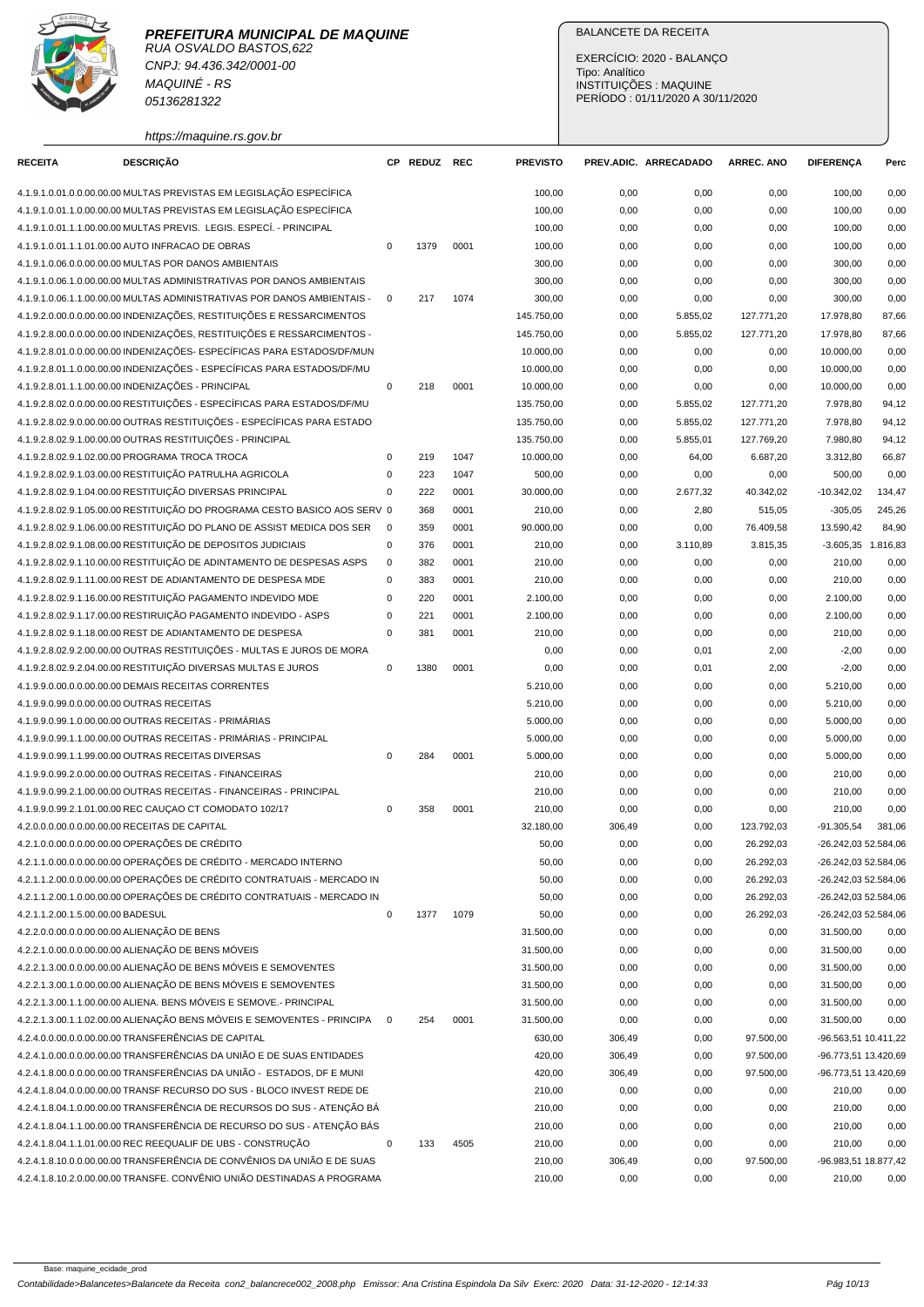

CNPJ: 94.436.342/0001-00 MAQUINÉ - RS 05136281322

https://maquine.rs.gov.br

## BALANCETE DA RECEITA

EXERCÍCIO: 2020 - BALANÇO Tipo: Analítico INSTITUIÇÕES : MAQUINE PERÍODO : 01/11/2020 A 30/11/2020

| <b>RECEITA</b> | <b>DESCRIÇÃO</b>                                                        |             | CP REDUZ REC |      | <b>PREVISTO</b> |        | PREV.ADIC. ARRECADADO | <b>ARREC. ANO</b> | <b>DIFERENÇA</b>     | Perc   |
|----------------|-------------------------------------------------------------------------|-------------|--------------|------|-----------------|--------|-----------------------|-------------------|----------------------|--------|
|                | 4.2.4.1.8.10.2.1.00.00.00 TRANSF CONVÊNIOS DA UNIÃO P/ PROGRAMAS DE EDU |             |              |      | 210,00          | 0,00   | 0,00                  | 0,00              | 210,00               | 0,00   |
|                | 4.2.4.1.8.10.2.1.01.00.00 REC PROGRAMA CAMINHOS DA ESCOLA               | 0           | 370          | 1067 | 210,00          | 0,00   | 0,00                  | 0,00              | 210,00               | 0,00   |
|                | 4.2.4.1.8.10.9.0.00.00.00 OUTRAS TRANSFERÊNCIAS DE CONVÊNIOS DA UNIÃO   |             |              |      | 0,00            | 306,49 | 0,00                  | 97.500,00         | -97.193,51 31.811,80 |        |
|                | 4.2.4.1.8.10.9.1.00.00.00 OUTRAS TRANSFE, CONVÊ, UNIÃO - PRINCIPAL      |             |              |      | 0,00            | 306,49 | 0,00                  | 97.500,00         | -97.193.51 31.811.80 |        |
|                | 4.2.4.1.8.10.9.1.01.00.00 REC PATRULHA AGR MEC SICONV 835367            | 0           | 392          | 1081 | 0,00            | 306,49 | 0,00                  | 97.500,00         | -97.193,51 31.811,80 |        |
|                | 4.2.4.2.0.00.0.0.00.00.00 TRANSF DOS ESTADOS E DO DISTRITO FEDERAL E DE |             |              |      | 210,00          | 0,00   | 0,00                  | 0,00              | 210,00               | 0,00   |
|                | 4.2.4.2.0.00.1.0.00.00.00 TRANSFERÊNCIAS DOS ESTADOS E DF E DE SUAS ENT |             |              |      |                 |        |                       |                   |                      |        |
|                |                                                                         |             |              |      | 210,00          | 0,00   | 0,00                  | 0,00              | 210,00               | 0,00   |
|                | 4.2.4.2.0.00.1.1.00.00.00 TRANS. ESTADOS/DF E SUAS ENTI.-PRINCIPAL      | $\mathbf 0$ | 353          | 1084 | 210,00          | 0,00   | 0,00                  | 0,00              | 210,00               | 0,00   |
|                | 9.0.0.0.0.00.0.0.00.00.00 DEDUÇOES DA RECEITA                           |             |              |      | $-3.339.335,00$ | 0,00   | -270.189,80           | -2.655.897,33     | -683.437,67          | 79,53  |
|                | 9.1.0.0.0.00.0.00.00.00.00 (-) DEDUCAO DA RECEITA CORRENTE              |             |              |      | $-3.339.335,00$ | 0,00   | $-270.189,80$         | -2.655.897,33     | -683.437,67          | 79,53  |
|                | 9.1.1.0.0.00.0.0.00.00.00 (-) DEDUÇÃO DE IMPOSTOS, TAXAS E CONTRIBUI    |             |              |      | $-124.750,00$   | 0,00   | 0,00                  | $-107.270,36$     | $-17.479,64$         | 85,99  |
|                | 9.1.1.1.0.00.0.0.00.00.00 (-) DEDUÇÃO DA RECEITA DE IMPOSTOS            |             |              |      | $-80.400,00$    | 0,00   | 0,00                  | $-64.760,11$      | $-15.639,89$         | 80,55  |
|                | 9.1.1.1.3.00.0.0.00.00.00 (-) DEDUCAO IMPOSTOS SOBRE A RENDA E PROVENTO |             |              |      | $-1.000,00$     | 0,00   | 0,00                  | 0,00              | $-1.000,00$          | 0,00   |
|                | 9.1.1.1.3.03.0.0.00.00.00 (-) DED.IMPOSTO SOBRE A RENDA-RETIDO NA FON   |             |              |      | $-1.000,00$     | 0,00   | 0,00                  | 0,00              | $-1.000,00$          | 0,00   |
|                | 9.1.1.1.3.03.1.0.00.00.00 (-) DED.IMPOSTO SOBRE A RENDA-RET             |             |              |      | $-1.000,00$     | 0,00   | 0,00                  | 0,00              | $-1.000,00$          | 0,00   |
|                | 9.1.1.1.3.03.1.1.00.00.00 (-) DED.IMPOSTO SOBRE A RENDA-RET             |             |              |      | $-1.000.00$     | 0,00   | 0,00                  | 0,00              | $-1.000,00$          | 0,00   |
|                | 9.1.1.1.3.03.1.1.01.00.00 (-) DED.IRRF SOBRE REND.TRABA                 |             |              |      | $-1.000,00$     | 0,00   | 0,00                  | 0,00              | $-1.000,00$          | 0,00   |
|                | 9.1.1.1.3.03.1.1.01.01.00 (-) DEDUCAO - IRRF - PROPRIO                  | 108         | 1351         | 0001 | $-600,00$       | 0,00   | 0,00                  | 0,00              | $-600,00$            | 0,00   |
|                | 9.1.1.1.3.03.1.1.01.02.00 (-) DEDUCAO - IRRF - MDE                      | 105         | 1005         | 0020 | $-250,00$       | 0,00   | 0,00                  | 0,00              | $-250,00$            | 0,00   |
|                | 9.1.1.1.3.03.1.1.01.03.00 (-) DEDUCAO - IRRF - ASPS                     | 105         | 1006         | 0040 | $-150,00$       | 0,00   | 0,00                  | 0,00              | $-150,00$            | 0,00   |
|                | 9.1.1.1.8.00.0.0.00.00.00 (-) IMPOSTOS ESPECÍFICOS DE ESTADOS, DF E MUN |             |              |      | $-79.400,00$    | 0,00   | 0,00                  | $-64.760,11$      | $-14.639.89$         | 81,56  |
|                | 9.1.1.1.8.01.0.0.00.00.00 (-) IMPOSTOS SOBRE O PATRIMÔNIO PARA ESTADOS, |             |              |      | $-76.500,00$    | 0,00   | 0,00                  | $-64.760,11$      | $-11.739,89$         | 84,65  |
|                | 9.1.1.1.8.01.1.0.00.00.00 (-) IMPOSTO SOBRE A PROPRIEDADE PREDIAL E TER |             |              |      | $-76.000,00$    | 0,00   | 0,00                  | $-64.760,11$      | $-11.239,89$         | 85,21  |
|                | 9.1.1.1.8.01.1.1.00.00.00 (-) MPOSTO SOBRE A PROPRI. PREDIAL E TERRITO. |             |              |      | $-72.900,00$    | 0,00   | 0,00                  | $-64.760,11$      | $-8.139,89$          | 88,83  |
|                | 9.1.1.1.8.01.1.1.01.00.00 (-) DEDUCAO - IPTU - PRINCIPAL - PRÓPRIO      | 103         | 1001         | 0001 | -43.740,00      | 0,00   | 0,00                  | $-64.760,11$      | 21.020,11            | 148,06 |
|                | 9.1.1.1.8.01.1.1.02.00.00 (-) DEDUCAO - IPTU - MDE                      | 103         | 1002         | 0020 | $-18.225,00$    | 0,00   | 0,00                  | 0,00              | $-18.225,00$         | 0,00   |
|                | 9.1.1.1.8.01.1.1.03.00.00 (-) DEDUCAO - IPTU - ASPS                     | 103         | 1003         | 0040 | $-10.935,00$    | 0,00   | 0,00                  | 0,00              | $-10.935,00$         | 0,00   |
|                | 9.1.1.1.8.01.1.2.00.00.00 (-) DEDUCAO IMPOSTO PROPRI. PREDIAL E TERRITO |             |              |      | $-25,00$        | 0,00   | 0,00                  | 0,00              | $-25,00$             | 0,00   |
|                | 9.1.1.1.8.01.1.2.01.00.00 (-) DEDUCAO - IPTU - MULTAS E JUROS - PRÓPRIO | 103         | 1182         | 0001 | $-15,00$        | 0,00   | 0,00                  | 0,00              | $-15,00$             | 0,00   |
|                | 9.1.1.1.8.01.1.2.02.00.00 (-) DEDUCAO - IPTU - MDE                      | 103         | 1183         | 0020 | $-6,00$         | 0,00   | 0,00                  | 0,00              | $-6,00$              | 0,00   |
|                | 9.1.1.1.8.01.1.2.03.00.00 (-) DEDUCAO - IPTU - ASPS                     | 103         | 1184         | 0040 | $-4,00$         | 0,00   | 0,00                  | 0,00              | $-4,00$              | 0,00   |
|                | 9.1.1.1.8.01.1.3.00.00.00 (-) DEDUCAO IMPOSTO PROPRI. PREDIAL E TERRITO |             |              |      | $-75,00$        | 0,00   | 0,00                  | 0,00              | $-75,00$             | 0,00   |
|                | 9.1.1.1.8.01.1.3.01.00.00 (-) DEDUCAO - IPTU - DÍVIDA ATIVA - PRÓPRIO   | 103         | 1241         | 0001 | $-45,00$        | 0,00   | 0,00                  | 0,00              | $-45,00$             | 0,00   |
|                | 9.1.1.1.8.01.1.3.02.00.00 (-) DEDUCAO - IPTU - DÍVIDA ATIVA - MDE       | 103         | 1242         |      |                 |        |                       |                   |                      |        |
|                | 9.1.1.1.8.01.1.3.03.00.00 (-) DEDUCAO - IPTU - ASPS                     |             | 1243         | 0020 | $-19,00$        | 0,00   | 0,00                  | 0,00              | $-19,00$             | 0,00   |
|                |                                                                         | 103         |              | 0040 | $-11,00$        | 0,00   | 0,00                  | 0,00              | $-11,00$             | 0,00   |
|                | 9.1.1.1.8.01.1.4.00.00.00 (-) DEDUCAO IMPOS. PREDI. TERRI. URBA.- DÍVID |             |              |      | $-3.000,00$     | 0,00   | 0,00                  | 0,00              | $-3.000,00$          | 0,00   |
|                | 9.1.1.1.8.01.1.4.01.00.00 (-) DEDUCAO - IPTU - DÍVIDA ATIVA - MULTAS E  | 103         | 1207         | 0001 | $-1.800,00$     | 0,00   | 0,00                  | 0,00              | $-1.800,00$          | 0,00   |
|                | 9.1.1.1.8.01.1.4.02.00.00 (-) DEDUCAO - IPTU - DÍVIDA ATIVA - MULTAS E  | 103         | 1208         | 0020 | $-750,00$       | 0,00   | 0,00                  | 0,00              | $-750,00$            | 0,00   |
|                | 9.1.1.1.8.01.1.4.03.00.00 (-) DEDUCAO - IPTU - ASPS                     | 103         | 1209         | 0040 | $-450,00$       | 0,00   | 0,00                  | 0,00              | $-450,00$            | 0,00   |
|                | 9.1.1.1.8.01.4.0.00.00.00 (-) DEDUCAO - IMP S/ TRANSM "INTER VIVOS" BEN |             |              |      | $-500,00$       | 0,00   | 0,00                  | 0,00              | $-500,00$            | 0,00   |
|                | 9.1.1.1.8.01.4.1.00.00.00 (-) DEDUCAO - ITBI - DIREITOS REAIS SOBRE IMÓ |             |              |      | $-500,00$       | 0,00   | 0,00                  | 0,00              | $-500,00$            | 0,00   |
|                | 9.1.1.1.8.01.4.1.01.00.00 (-) DEDUCAO - ITBI - PRINCIPAL - PRÓPRIO      | 102         | 1367         | 0001 | $-300,00$       | 0,00   | 0,00                  | 0,00              | $-300,00$            | 0,00   |
|                | 9.1.1.1.8.01.4.1.02.00.00 (-) DEDUCAO - ITBI - MDE                      | 102         | 1368         | 0020 | $-125,00$       | 0,00   | 0,00                  | 0,00              | $-125,00$            | 0,00   |
|                | 9.1.1.1.8.01.4.1.03.00.00 (-) DEDUCAO - ITBI - ASPS                     | 102         | 1369         | 0040 | $-75,00$        | 0,00   | 0,00                  | 0,00              | $-75,00$             | 0,00   |
|                | 9.1.1.1.8.02.0.0.00.00.00 (-) DEDUCAO - IMPOSTOS PRODUÇÃO, CIRCULAÇÃO D |             |              |      | $-2.900,00$     | 0,00   | 0,00                  | 0,00              | $-2.900,00$          | 0,00   |
|                | 9.1.1.1.8.02.3.0.00.00.00 (-) DEDUCAO - IMPOSTO SOBRE SERVICOS DE QUALQ |             |              |      | $-2.900,00$     | 0,00   | 0,00                  | 0,00              | $-2.900,00$          | 0,00   |
|                | 9.1.1.1.8.02.3.1.00.00.00 (-) DEDUCAO - IMPOSTO SOBRE SERVICOS DE QUALQ |             |              |      | $-2.000,00$     | 0,00   | 0,00                  | 0,00              | $-2.000,00$          | 0,00   |
|                | 9.1.1.1.8.02.3.1.01.00.00 (-) DEDUCAO - ISS - PRINCIPAL - PRÓPRIO       | 103         | 1017         | 0001 | $-1.200,00$     | 0,00   | 0,00                  | 0,00              | $-1.200,00$          | 0,00   |
|                | 9.1.1.1.8.02.3.1.02.00.00 (-) DEDUCAO - ISS - MDE                       | 103         | 1018         | 0020 | $-500,00$       | 0,00   | 0,00                  | 0,00              | $-500,00$            | 0,00   |
|                | 9.1.1.1.8.02.3.1.03.00.00 (-) DEDUCAO - ISS - ASPS                      | 103         | 1019         | 0040 | $-300,00$       | 0,00   | 0,00                  | 0,00              | $-300,00$            | 0,00   |
|                | 9.1.1.1.8.02.3.2.00.00.00 (-) DEDUCAO - IMPOSTO SOBRE SERVIÇOS DE QUALQ |             |              |      | $-300,00$       | 0,00   | 0,00                  | 0,00              | $-300,00$            | 0,00   |
|                | 9.1.1.1.8.02.3.2.01.00.00 (-) DEDUCAO - ISS - MULTAS E JUROS - PRÓPRIO  | 103         | 1188         | 0001 | $-180,00$       | 0,00   | 0,00                  | 0,00              | $-180,00$            | 0,00   |
|                | 9.1.1.1.8.02.3.2.02.00.00 (-) DEDUCAO - ISS - MDE                       | 103         | 1189         | 0020 | $-75,00$        | 0,00   | 0,00                  | 0,00              | $-75,00$             | 0,00   |
|                | 9.1.1.1.8.02.3.2.03.00.00 (-) DEDUCAO - ISS - ASPS                      | 103         | 1190         | 0040 | $-45,00$        | 0,00   | 0,00                  | 0,00              | $-45,00$             | 0,00   |
|                | 9.1.1.1.8.02.3.3.00.00.00 (-) DEDUCAO - IMPOSTO SOBRE SERVIÇOS DE QUALQ |             |              |      | $-300,00$       | 0,00   | 0,00                  | 0,00              | $-300,00$            | 0,00   |
|                | 9.1.1.1.8.02.3.3.01.00.00 (-) DEDUCAO - ISS - DÍVIDA ATIVA - PRÓPRIO    | 103         | 1244         | 0001 | $-180,00$       | 0,00   | 0,00                  | 0,00              | $-180,00$            | 0,00   |
|                | 9.1.1.1.8.02.3.3.02.00.00 (-) DEDUCAO - ISS - DÍVIDA ATIVA - MDE        | 105         | 1245         | 0020 | $-75,00$        | 0,00   | 0,00                  | 0,00              | $-75,00$             | 0,00   |
|                |                                                                         |             |              |      |                 |        |                       |                   |                      |        |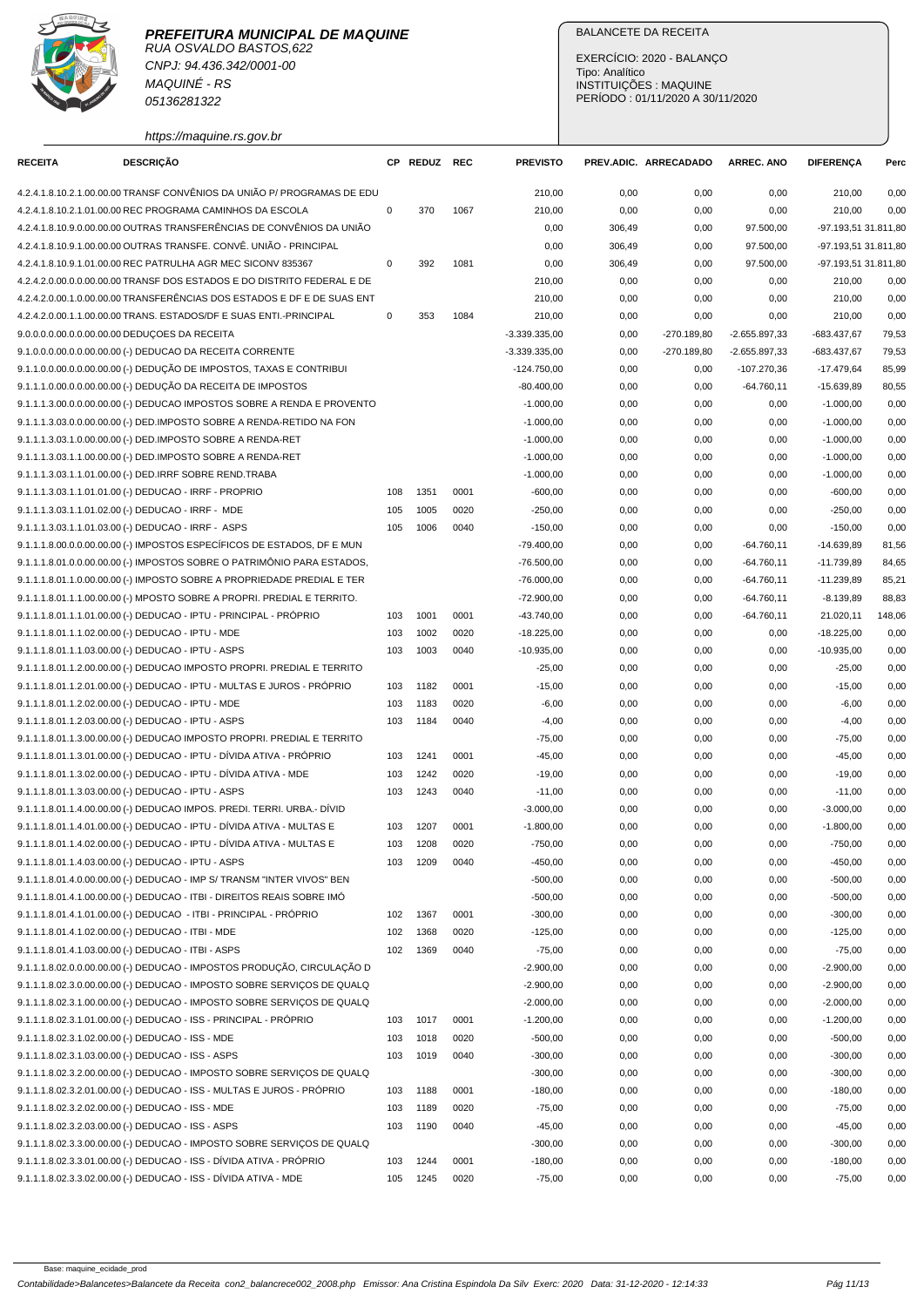RUA OSVALDO BASTOS,622 CNPJ: 94.436.342/0001-00 MAQUINÉ - RS 05136281322

## https://maquine.rs.gov.br

### BALANCETE DA RECEITA

EXERCÍCIO: 2020 - BALANÇO Tipo: Analítico INSTITUIÇÕES : MAQUINE PERÍODO : 01/11/2020 A 30/11/2020

| <b>RECEITA</b>                                      | <b>DESCRIÇÃO</b> |                                                                          |     | CP REDUZ REC |      | <b>PREVISTO</b> |      | PREV.ADIC. ARRECADADO | <b>ARREC. ANO</b> | <b>DIFERENÇA</b>    | Perc  |
|-----------------------------------------------------|------------------|--------------------------------------------------------------------------|-----|--------------|------|-----------------|------|-----------------------|-------------------|---------------------|-------|
| 9.1.1.1.8.02.3.3.03.00.00 (-) DEDUCAO - ISS - ASPS  |                  |                                                                          | 105 | 1246         | 0040 | $-45,00$        | 0,00 | 0,00                  | 0,00              | $-45,00$            | 0,00  |
|                                                     |                  | 9.1.1.1.8.02.3.4.00.00.00 (-) DEDUCAO - IMPOSTO SERVI. QUAL. NATU. - DÍ  |     |              |      | $-300,00$       | 0,00 | 0,00                  | 0,00              | $-300,00$           | 0,00  |
|                                                     |                  | 9.1.1.1.8.02.3.4.01.00.00 (-) DEDUCAO - ISS - DÍVIDA ATIVA -MULTAS E JU  | 103 | 1210         | 0001 | $-180,00$       | 0,00 | 0,00                  | 0,00              | $-180,00$           | 0,00  |
|                                                     |                  | 9.1.1.1.8.02.3.4.02.00.00 (-) DEDUCAO - ISS - DÍVIDA ATIVA -MULTAS E JU  | 103 | 1211         | 0020 | $-75,00$        | 0,00 | 0,00                  | 0,00              | $-75,00$            | 0,00  |
| 9.1.1.1.8.02.3.4.03.00.00 (-) DEDUCAO - ISS - ASPS  |                  |                                                                          | 103 | 1212         | 0040 | $-45,00$        | 0,00 | 0,00                  | 0,00              | $-45,00$            | 0,00  |
| 9.1.1.2.0.00.0.0.00.00.00 (-) DEDUCAO - TAXAS       |                  |                                                                          |     |              |      | $-44.350,00$    | 0,00 | 0,00                  | $-42.510,25$      | $-1.839,75$         | 95,85 |
|                                                     |                  | 9.1.1.2.2.00.0.0.00.00.00 (-) DEDUCAO - TAXAS PELA PRESTAÇÃO DE SERVIÇO  |     |              |      | $-44.200,00$    | 0,00 | 0,00                  | 0,00              | $-44.200,00$        | 0,00  |
|                                                     |                  | 9.1.1.2.2.01.0.0.00.00.00 (-) DEDUCAO - TAXAS PELA PRESTAÇÃO DE SERVIÇO  |     |              |      | $-44.200,00$    | 0,00 | 0,00                  | 0,00              | $-44.200,00$        | 0,00  |
|                                                     |                  | 9.1.1.2.2.01.1.0.00.00.00 (-) DEDUCAO - TAXAS PELA PRESTAÇÃO DE SERVIÇO  |     |              |      | $-44.200,00$    | 0,00 | 0,00                  | 0,00              | $-44.200,00$        | 0,00  |
|                                                     |                  | 9.1.1.2.2.01.1.1.00.00.00 (-) DEDUCAO - TAXAS PELA PRESTAÇÃO DE SERVIÇO  |     |              |      | $-43.050,00$    | 0,00 | 0,00                  | 0,00              | $-43.050,00$        | 0,00  |
|                                                     |                  | 9.1.1.2.2.01.1.1.01.00.00 (-) DEDUCAO - TAXA DE LIMPEZA PUBLICA          | 103 | 1033         | 0001 | $-43.050,00$    | 0,00 | 0,00                  | 0,00              | $-43.050,00$        | 0,00  |
|                                                     |                  | 9.1.1.2.2.01.1.2.00.00.00 (-) DEDUCAO - TAXAS PELA PRESTAÇÃO DE SERVIÇO  |     |              |      | $-50,00$        | 0,00 | 0,00                  | 0,00              | $-50,00$            | 0,00  |
|                                                     |                  | 9.1.1.2.2.01.1.2.01.00.00 (-) DEDUCAO - TAXA DE LIMPEZA PUBLICA          | 105 | 1296         | 0001 | $-25,00$        | 0,00 | 0,00                  | 0,00              | $-25,00$            | 0,00  |
|                                                     |                  | 9.1.1.2.2.01.1.2.03.00.00 (-) DEDUCAO - TAXA DE EXPEDIENTE               | 105 | 1292         | 0001 | $-25,00$        | 0,00 | 0,00                  | 0,00              | $-25,00$            | 0,00  |
|                                                     |                  | 9.1.1.2.2.01.1.3.00.00.00 (-) DEDUCAO - TAXAS PELA PRESTAÇÃO DE SERVIÇO  |     |              |      | $-100,00$       | 0,00 | 0,00                  | 0,00              | $-100,00$           | 0,00  |
|                                                     |                  | 9.1.1.2.2.01.1.3.01.00.00 (-) DEDUCAO - TAXA DE LIMPEZA PUBLICA          | 105 | 1299         | 0001 | $-100,00$       | 0,00 | 0,00                  | 0,00              | $-100,00$           | 0,00  |
|                                                     |                  | 9.1.1.2.2.01.1.4.00.00.00 (-) DEDUCAO - TAXAS PELA PRESTA. SERVIÇOS - D  |     |              |      | $-1.000,00$     | 0,00 | 0,00                  | 0,00              | $-1.000.00$         | 0,00  |
|                                                     |                  | 9.1.1.2.2.01.1.4.01.00.00 (-) DEDUCAO - TAXA DE LIMPEZA PUBLICA          | 105 | 1352         | 0001 | $-800,00$       | 0,00 | 0,00                  | 0,00              | $-800,00$           | 0,00  |
|                                                     |                  | 9.1.1.2.2.01.1.4.03.00.00 (-) DEDUCAO - TAXA DE EXPEDIENTE               | 103 | 1294         | 0001 | $-200,00$       | 0,00 | 0,00                  | 0,00              | $-200,00$           | 0,00  |
|                                                     |                  | 9.1.1.2.8.00.0.0.00.00.00 (-) DEDUCAO - TAXAS ESPECÍFICAS DE ESTADOS, D  |     |              |      | $-150,00$       | 0,00 |                       | $-42.510,25$      | 42.360,25 28.340,17 |       |
|                                                     |                  | 9.1.1.2.8.01.0.0.00.00.00 (-) DEDUCAO - TAXAS DE INSPECÃO, CONTROLE E F  |     |              |      |                 |      | 0,00                  |                   |                     |       |
|                                                     |                  |                                                                          |     |              |      | $-150,00$       | 0,00 | 0,00                  | 0,00              | $-150,00$           | 0,00  |
|                                                     |                  | 9.1.1.2.8.01.1.0.00.00.00 (-) DEDUCAO - TAXA DE FISCALIZAÇÃO DE VIGILÂN  |     |              |      | $-50,00$        | 0,00 | 0,00                  | 0,00              | $-50,00$            | 0,00  |
|                                                     |                  | 9.1.1.2.8.01.1.2.00.00.00 (-) DEDUCAO - TAXA DE FISCALIZAÇÃO DE VIGILÂN  |     |              |      | $-25,00$        | 0,00 | 0,00                  | 0,00              | $-25,00$            | 0,00  |
|                                                     |                  | 9.1.1.2.8.01.1.2.01.00.00 (-) DEDUCAO - TAXAS DE FISCALIZAÇÃO E VIGILAN  | 105 | 1295         | 4001 | $-25,00$        | 0,00 | 0,00                  | 0,00              | $-25,00$            | 0,00  |
|                                                     |                  | 9.1.1.2.8.01.1.4.00.00.00 (-) DEDUCAO - TAXA DE FISCALIZAÇÃO DE VIGILÂN  |     |              |      | $-25,00$        | 0,00 | 0,00                  | 0,00              | $-25,00$            | 0,00  |
|                                                     |                  | 9.1.1.2.8.01.1.4.01.00.00 (-) DEDUCAO - TAXAS DE FISCALIZAÇÃO E VIGILAN  | 105 | 1318         | 4001 | $-25,00$        | 0,00 | 0,00                  | 0,00              | $-25,00$            | 0,00  |
|                                                     |                  | 9.1.1.2.8.01.9.0.00.00.00 (-) DEDUCAO - TAXAS DE INSPEÇÃO, CONTROLE E F  |     |              |      | $-100,00$       | 0,00 | 0,00                  | 0,00              | $-100,00$           | 0,00  |
|                                                     |                  | 9.1.1.2.8.01.9.1.00.00.00 (-) DEDUCAO - TAXA INSPEÇÃO, CONTROLE E FISCA  |     |              |      | $-50,00$        | 0,00 | 0,00                  | 0,00              | $-50,00$            | 0,00  |
|                                                     |                  | 9.1.1.2.8.01.9.1.01.00.00 (-) DEDUCAO - TAXA DE EST. COMERCIAL, INSDUS   | 102 | 1374         | 0001 | $-50,00$        | 0,00 | 0,00                  | 0,00              | $-50,00$            | 0,00  |
|                                                     |                  | 9.1.1.2.8.01.9.2.00.00.00 (-) DEDUCAO - TAXA INSPEÇÃO, CONTROLE E FISCA  |     |              |      | $-25,00$        | 0,00 | 0,00                  | 0,00              | $-25,00$            | 0,00  |
|                                                     |                  | 9.1.1.2.8.01.9.2.01.00.00 (-) DEDUCAO - TAXA DE EST. COMERCIAL, INSDUST  |     |              |      | $-25,00$        | 0,00 | 0,00                  | 0,00              | $-25,00$            | 0,00  |
|                                                     |                  | 9.1.1.2.8.01.9.2.01.01.00 (-) DEDUCAO - TAXA DE LICENÇA FUNC. DE ESTAB   | 105 | 1335         | 0001 | $-25,00$        | 0,00 | 0,00                  | 0,00              | $-25,00$            | 0,00  |
|                                                     |                  | 9.1.1.2.8.01.9.4.00.00.00 (-) DEDUCAO - TAXA INSPEÇÃO, CONTROLE E FISCA  |     |              |      | $-25,00$        | 0,00 | 0,00                  | 0,00              | $-25,00$            | 0,00  |
|                                                     |                  | 9.1.1.2.8.01.9.4.01.00.00 (-) DEDUCAO - TAXA DE EST. COMERCIAL, INSDUST  |     |              |      | $-25,00$        | 0,00 | 0,00                  | 0,00              | $-25,00$            | 0,00  |
|                                                     |                  | 9.1.1.2.8.01.9.4.01.01.00 (-) DEDUCAO - TAXA DE LICENÇA P FUNC DE ESTAB  | 105 | 1357         | 0001 | $-25,00$        | 0,00 | 0,00                  | 0,00              | $-25,00$            | 0,00  |
|                                                     |                  | 9.1.1.2.8.02.0.0.00.00.00 (-) DEDUÇÃO TAXA DE LIMPEZA PUBLICA            |     |              |      | 0,00            | 0,00 | 0,00                  | $-42.510,25$      | 42.510,25           | 0,00  |
| 9.1.1.2.8.02.9.0.00.00.00 (-) DEDUÇÃO DE TAXA       |                  |                                                                          |     |              |      | 0,00            | 0,00 | 0,00                  | $-42.510.25$      | 42.510,25           | 0,00  |
|                                                     |                  | 9.1.1.2.8.02.9.1.00.00.00 (-) DEDUÇÃO TAXA DE LIMPEZA PUBLICA            |     |              |      | 0,00            | 0,00 | 0,00                  | $-42.510.25$      | 42.510,25           | 0,00  |
|                                                     |                  | 9.1.1.2.8.02.9.1.03.00.00 (-) DEDUÇÃO TAXA DE LIMPEZA PUBLICA            | 103 | 1460         | 0001 | 0,00            | 0,00 | 0,00                  | $-42.510,25$      | 42.510,25           | 0,00  |
|                                                     |                  | 9.1.2.0.0.00.0.0.00.00.00 DED CONTRIB P/ CUSTEIO SERVICO                 |     |              |      | $-20,00$        | 0,00 | 0,00                  | 0,00              | $-20,00$            | 0,00  |
|                                                     |                  | 9.1.2.4.0.00.0.0.00.00.00 DED CONTRIB P/ CUSTEIO SERVIÇO                 |     |              |      | $-20,00$        | 0,00 | 0,00                  | 0,00              | $-20,00$            | 0,00  |
|                                                     |                  | 9.1.2.4.0.00.1.0.00.00.00 DED CONTRIB P/ CUSTEIO SERVIÇO                 |     |              |      | $-20,00$        | 0,00 | 0,00                  | 0,00              | $-20,00$            | 0,00  |
|                                                     |                  | 9.1.2.4.0.00.1.1.00.00.00 (-) DEDUCAO - CONTRIB P/ CUSTEIO SERVIÇO       | 109 | 1362         | 0001 | $-20,00$        | 0,00 | 0,00                  | 0,00              | $-20,00$            | 0,00  |
| 9.1.3.0.0.00.0.0.00.00.00 DED REMU. DEPÓSITOS BANCÁ |                  |                                                                          |     |              |      | $-50,00$        | 0,00 | 0,00                  | 0,00              | $-50,00$            | 0,00  |
| 9.1.3.2.0.00.0.0.00.00.00 DED REMU. DEPÓSITOS BANCÁ |                  |                                                                          |     |              |      | $-50,00$        | 0,00 | 0,00                  | 0,00              | $-50,00$            | 0,00  |
| 9.1.3.2.1.00.0.0.00.00.00 DED REMU. DEPÓSITOS BANCÁ |                  |                                                                          |     |              |      | $-50,00$        | 0,00 | 0,00                  | 0,00              | $-50,00$            | 0,00  |
| 9.1.3.2.1.00.1.0.00.00.00 DED REMU. DEPÓSITOS BANCÁ |                  |                                                                          |     |              |      | $-50,00$        | 0,00 | 0,00                  | 0,00              | $-50,00$            | 0,00  |
| 9.1.3.2.1.00.1.1.00.00.00 DED REMU. DEPÓSITOS BANCÁ |                  |                                                                          |     |              |      | $-50,00$        | 0,00 | 0,00                  | 0,00              | $-50,00$            | 0,00  |
| 9.1.3.2.1.00.1.1.01.00.00 DED REMU. DEPÓSITOS BANCÁ |                  |                                                                          |     |              |      | $-50,00$        | 0,00 | 0,00                  | 0,00              | $-50,00$            | 0,00  |
|                                                     |                  | 9.1.3.2.1.00.1.1.01.04.00 (-) DEDUCAO - REMU. DEPÓSITOS BANCÁ            | 109 | 1363         | 0001 | $-50,00$        | 0,00 | 0,00                  | 0,00              | $-50,00$            | 0,00  |
|                                                     |                  | 9.1.6.0.0.00.0.0.00.00.00 (-) DEDUCAO - RECEITA DE SERVIÇOS              |     |              |      | $-4.275,00$     | 0,00 | 0,00                  | 0,00              | $-4.275,00$         | 0,00  |
|                                                     |                  | 9.1.6.1.0.00.0.0.00.00.00 (-) DEDUCAO - SERVIÇOS ADMINISTRATIVOS E COME  |     |              |      | $-4.275,00$     | 0,00 | 0,00                  | 0,00              | $-4.275,00$         | 0,00  |
|                                                     |                  | 9.1.6.1.0.01.0.00.00.00.00 (-) DEDUCAO - SERVIÇOS ADMINISTRATIVOS E COME |     |              |      | $-4.275,00$     | 0,00 | 0,00                  | 0,00              | $-4.275,00$         | 0,00  |
|                                                     |                  | 9.1.6.1.0.01.1.0.00.00.00 (-) DEDUCAO - SERVIÇOS ADMINISTRATIVOS E COME  |     |              |      | $-4.275,00$     | 0,00 | 0,00                  | 0,00              | $-4.275,00$         | 0,00  |
|                                                     |                  | 9.1.6.1.0.01.1.1.00.00.00 (-) DEDUCAO - ERVIÇOS ADMINISTRATIVOS E COMER  |     |              |      | $-25,00$        | 0,00 | 0,00                  | 0,00              | $-25,00$            | 0,00  |
|                                                     |                  | 9.1.6.1.0.01.1.1.05.00.00 (-) DEDUCAO - SERVIÇOS DE FORNECIMENTO DE AGU  | 105 | 1054         | 0001 | $-25,00$        | 0,00 | 0,00                  | 0,00              | $-25,00$            | 0,00  |
|                                                     |                  | 9.1.6.1.0.01.1.2.00.00.00 (-) DEDUCAO - SERVIÇOS ADMIN. E COMER. GERAIS  |     |              |      | $-150,00$       | 0,00 | 0,00                  | 0,00              | $-150,00$           | 0,00  |
|                                                     |                  |                                                                          |     |              |      |                 |      |                       |                   |                     |       |